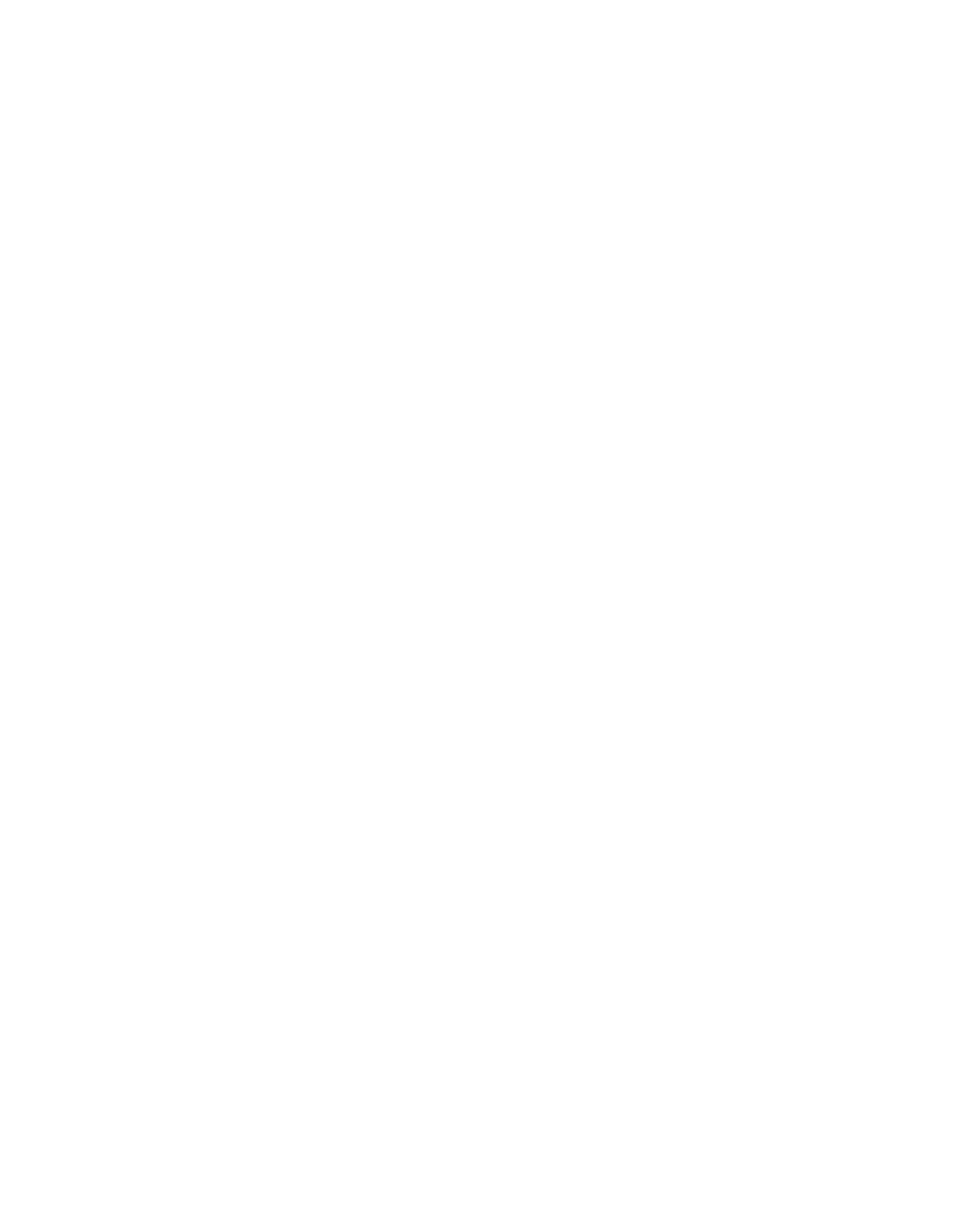#### TABLE OF CONTENTS

# GENERAL CONDITIONS AND REQUIREMENTS

| 1.1  |                                                                     |  |
|------|---------------------------------------------------------------------|--|
| 1.2  |                                                                     |  |
| 1.3  |                                                                     |  |
| 1.4  |                                                                     |  |
| 1.5  |                                                                     |  |
| 1.6  | Work Outside Owned Property Limits or Within Public Rights-of-Way 5 |  |
| 1.7  |                                                                     |  |
| 1.8  |                                                                     |  |
| 1.9  |                                                                     |  |
| 1.10 |                                                                     |  |

#### **PROCEDURES**

| 2.1 | Policy                     |  |
|-----|----------------------------|--|
|     |                            |  |
|     |                            |  |
|     |                            |  |
|     |                            |  |
|     | 2.2 Inspection Schedule    |  |
|     |                            |  |
|     |                            |  |
|     |                            |  |
|     |                            |  |
|     |                            |  |
|     | 2.3 Submittal of As-Builts |  |
|     |                            |  |
|     |                            |  |
|     |                            |  |
|     |                            |  |
|     | 2.4 Forms and Schedules    |  |
|     |                            |  |
|     |                            |  |
|     |                            |  |

#### TECHNICAL SPECIFICATIONS

3.0 Street Specifications

| 3.2 Street Types |  |
|------------------|--|
|                  |  |
|                  |  |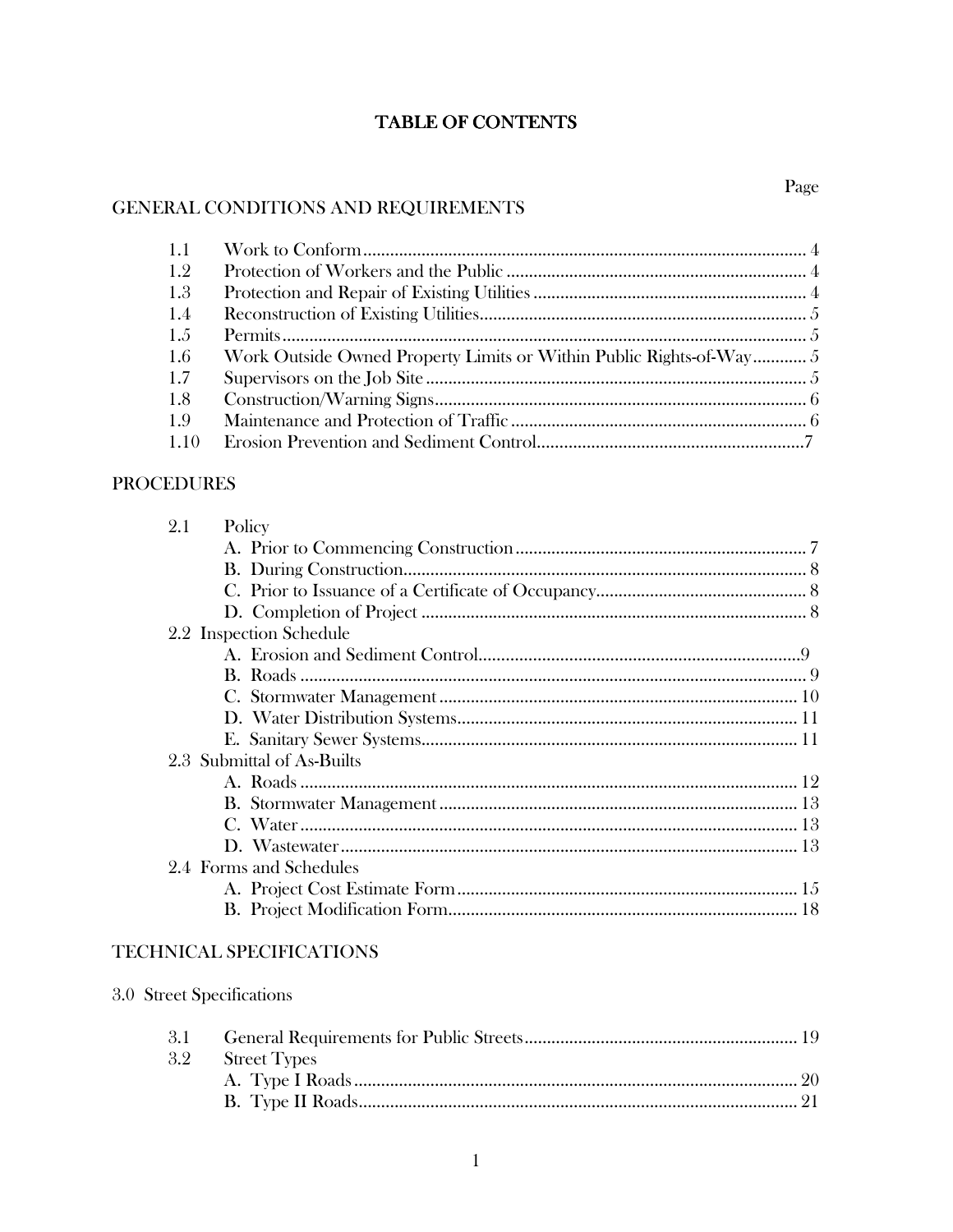| 3.3  |                                                                             |  |
|------|-----------------------------------------------------------------------------|--|
| 3.4  |                                                                             |  |
| 3.5  |                                                                             |  |
| 3.6  |                                                                             |  |
| 3.7  |                                                                             |  |
| 3.8  |                                                                             |  |
| 3.9  |                                                                             |  |
| 3.10 |                                                                             |  |
| 3.11 |                                                                             |  |
| 3.12 |                                                                             |  |
| 3.13 |                                                                             |  |
| 3.14 |                                                                             |  |
| 3.15 |                                                                             |  |
| 3.16 |                                                                             |  |
| 3.17 |                                                                             |  |
| 3.18 |                                                                             |  |
| 3.19 |                                                                             |  |
| 3.20 |                                                                             |  |
| 3.21 |                                                                             |  |
| 3.22 |                                                                             |  |
| 3.23 |                                                                             |  |
| 3.24 |                                                                             |  |
| 3.25 |                                                                             |  |
| 3.26 |                                                                             |  |
| 3.27 |                                                                             |  |
|      | 4.0 Stormwater Management System Specifications                             |  |
| 4.1  |                                                                             |  |
| 4.2  |                                                                             |  |
| 4.3  |                                                                             |  |
| 4.4  | Testing and Inspection of Stormwater Management Systems and Catch Basins 43 |  |
|      |                                                                             |  |

# 5.0 Water Distribution Specifications

 $6.0\,$ 

| 5.1  |                                      |  |
|------|--------------------------------------|--|
| .5.2 |                                      |  |
| 5.3  |                                      |  |
| .5.4 |                                      |  |
| 5.5  |                                      |  |
| 5.6  |                                      |  |
| .5.7 |                                      |  |
| .5.8 |                                      |  |
| .5.9 |                                      |  |
|      | <b>Sanitary Sewer Specifications</b> |  |
| 6.1  |                                      |  |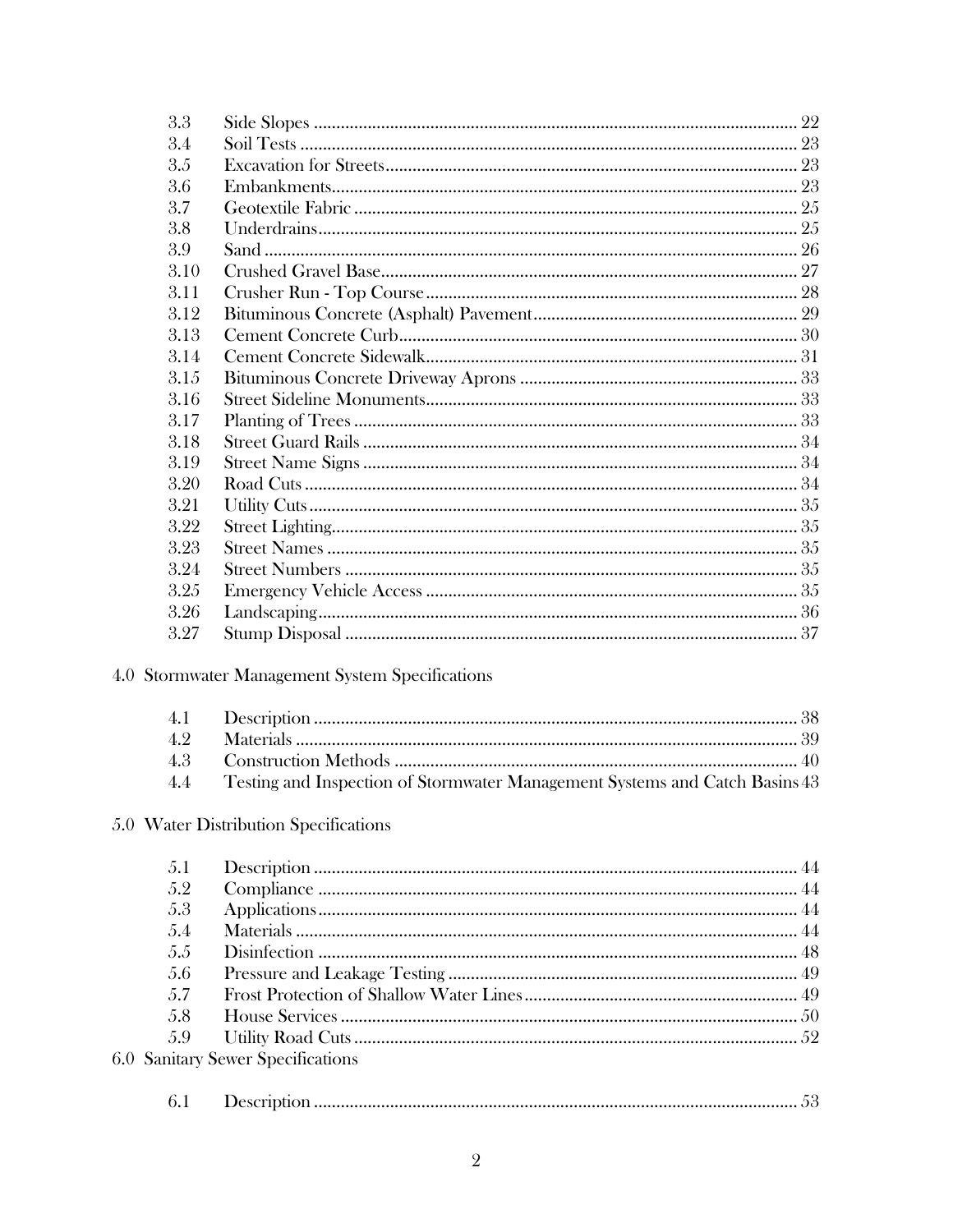| 6.2 | <b>Materials</b>                                                        |
|-----|-------------------------------------------------------------------------|
|     |                                                                         |
|     |                                                                         |
|     |                                                                         |
|     | B. Sanitary Sewer Manholes, Valve Pits, Blowoffs, and Appurtenances  55 |
| 6.3 | <b>Construction Methods</b>                                             |
|     |                                                                         |
|     |                                                                         |
|     |                                                                         |
| 6.4 | <b>Leakage Tests and Allowances</b>                                     |
|     |                                                                         |
|     |                                                                         |
|     |                                                                         |
|     |                                                                         |
| 6.5 | <b>Sewer Service Connections</b>                                        |
|     |                                                                         |
|     |                                                                         |
|     |                                                                         |
| 6.6 |                                                                         |
| 6.7 |                                                                         |
|     |                                                                         |
|     |                                                                         |
|     |                                                                         |
|     |                                                                         |
|     |                                                                         |
|     |                                                                         |
|     |                                                                         |
|     |                                                                         |
|     |                                                                         |
|     | $\mathbf{J}$ .                                                          |
|     |                                                                         |
|     |                                                                         |
| 6.8 |                                                                         |
|     |                                                                         |

 $7.0\,$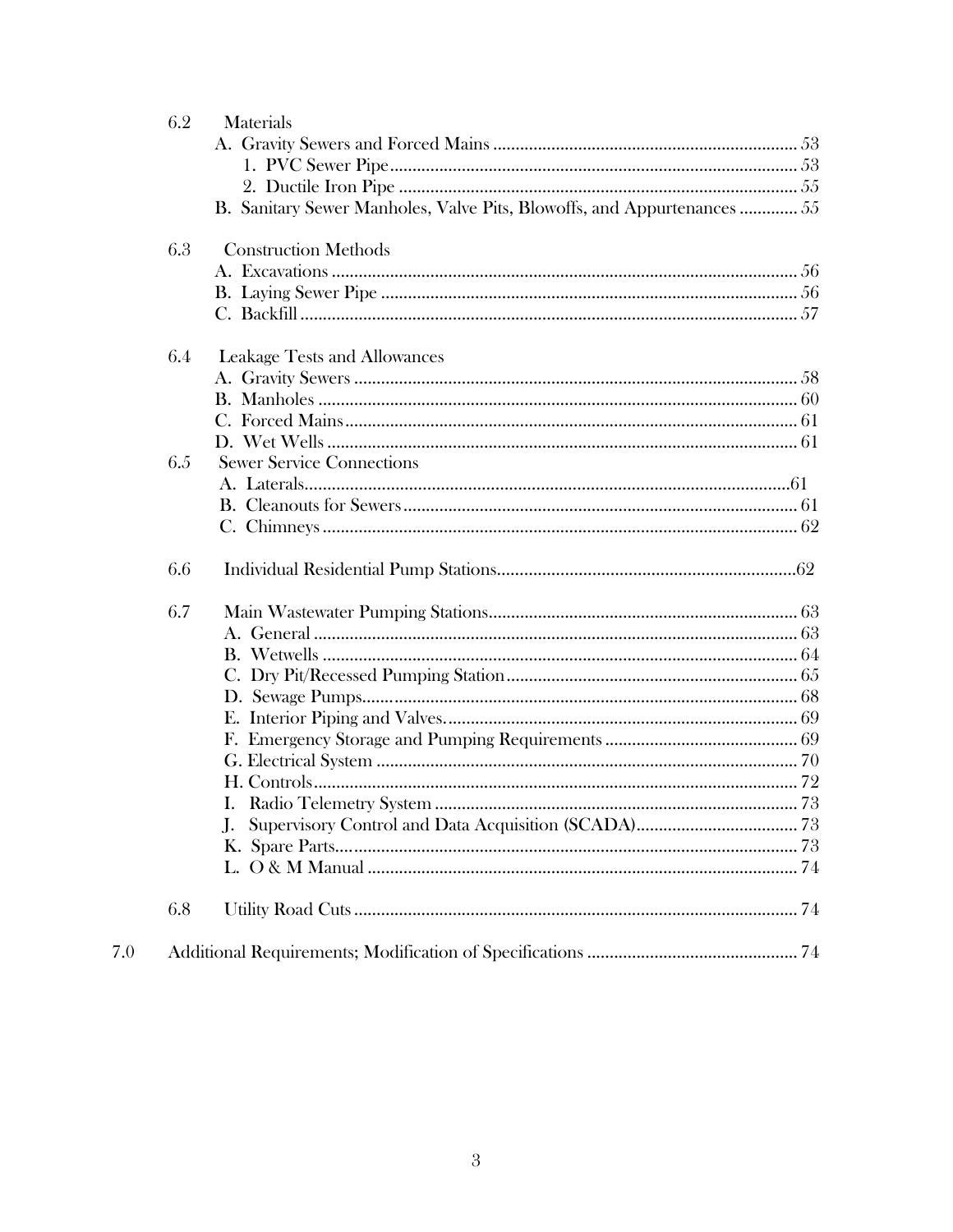These Specifications are applicable to all projects which are constructed within the Town right-ofway or those projects where the infrastructure will be turned over to the Town as public facilities.

These Specifications do not apply to projects occurring on private property where the infrastructure will not become part of the Town infrastructure.

# GENERAL CONDITIONS AND REQUIREMENTS

# 1.1 WORK TO CONFORM

All materials, design, and workmanship must meet with nationally accepted standards and practices and, when applicable, those of the State of Vermont or the Town of Shelburne. Where a conflict arises between the published standards established in this manual and other published standards, the published standards of the Town of Shelburne shall take precedence. In cases where the design of a facility is not governed by these standards, the latest design and permitting methods shall be used and included on the plans for acceptance by the Officials of the Town. It shall be policy that all engineering design shall be based on the latest methods and technology when determining sizes, strength, and amounts.

During the progress of construction and upon completion, all work shall conform to these standards and the lines, levels and grades as indicated on the plans approved by the Town of Shelburne. The work shall be performed in a thoroughly substantial and workmanlike manner.

# 1.2 PROTECTION OF WORKERS AND THE PUBLIC

The workers and public shall be protected by the Contractor from any and all hazards connected with the construction work. Open trenches, materials, or equipment within the working limits are to be guarded by the use of adequate barricades or flag persons. All barricades left in position overnight are to be properly lighted. When normal traffic patterns are modified or when work narrows the useable pavement, flag persons shall be employed to aid the flow of traffic so that there will be no undue delays. The Contractor shall be held responsible for the safety of all work persons and the general public and all damages to property occurring from or upon the work occasioned by negligence or otherwise growing out of a failure on the part of the Contractor to protect persons or property from hazard of open trenches, materials, or equipment at any time of the day or night within the working area. All work shall be in conformance to OSHA regulations, Title 19, Parts 1926.651 and 1926.652, and applicable to VOSHA regulations.

# 1.3 PROTECTION AND REPAIR OF EXISTING UTILITIES

The Contractor shall notify Dig-Safe (1-888-344-7233) prior to any excavation in the public rightof-way or utility easement limits except in the case of emergencies. In emergency situations, the Contractor shall notify the appropriate Town department during regular office hours and the Town of Shelburne Police Department Dispatcher during off hours. In addition, the appropriate Town department shall be contacted forty-eight (48) hours prior to any scheduled work within the limits of the public right-of-way. Wherever culverts, sewers, drains, manholes, catch basin connections, water mains, valve chambers, electric conduits, telephone conduits, utility poles, overhead lines, or other existing facilities are encountered they shall be protected and firmly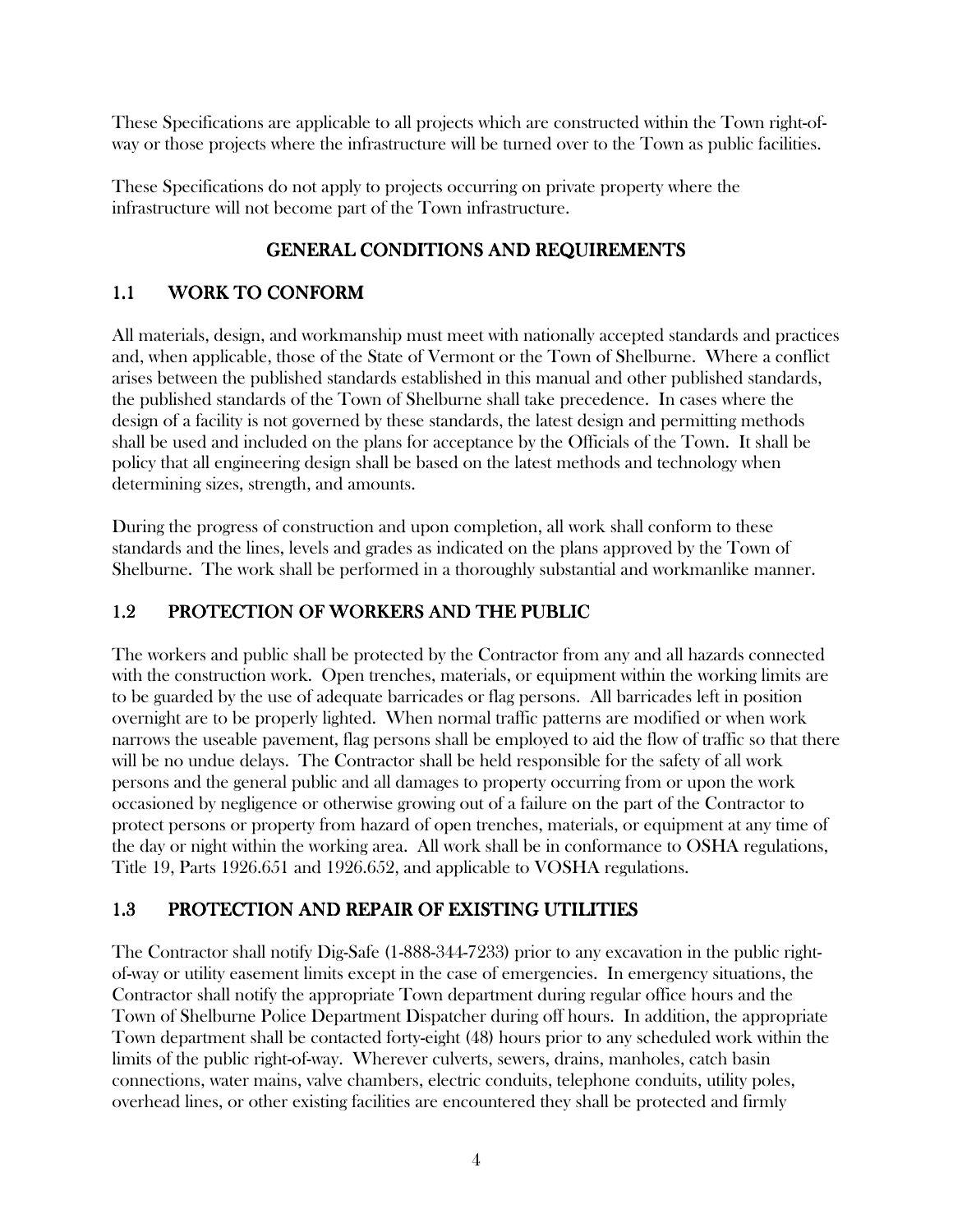supported by the Contractor at his/her own expense, by methods approved by the design/project engineer, until excavation is backfilled and the existing structures are made secure.

Injury to any such structures caused by or resulting from the Contractor's operations shall be repaired at the Contractor's expense within a time period that will not place an unreasonable burden on the users. The authority having charge of any particular underground structure shall be notified promptly of injury to its structure.

Pipes and underground structures encountered in excavating or trenching shall be permanently supported by methods acceptable to the Town of Shelburne.

# 1.4 RECONSTRUCTION OF EXISTING UTILITIES

In case it shall become necessary to remove or reconstruct any water main, sewer main, electric conduit, telephone conduit, and any connections thereto, or any appurtenant structures, approval for the relocation shall be obtained from the appropriate party prior to relocation. The Contractor shall be responsible for the work and for providing notice to users before interrupting service. Unless specifically provided for by written agreement, reconstruction of the utilities shall be at the Contractor's expense. In no case shall the Contractor move, change or repair any water main, sewer main, electric conduit, telephone conduit or any underground cables, conduits or structures, without permission from the Town of Shelburne and/or the utility owner and until they are satisfied that adequate warning to the users has been provided.

# 1.5 PERMITS

It shall be the Contractor's responsibility, in conjunction with the Developer, to obtain all federal, state, local or utility company permits necessary for the construction of the project prior to initiation of construction. The Contractor and Developer are also responsible for maintaining these permits in force during the length of the contract and for taking all required actions to comply with the content of the permits.

# 1.6 WORK OUTSIDE THE OWNED PROPERTY LIMITS OR WITHIN PUBLIC RIGHTS-OF-WAY

The Contractor shall not, without written consent of a property owner, enter or occupy with persons, tools, materials, or equipment, any private land, other than their own. In a similar manner, no excavation shall take place within the public right-of-way without first obtaining authorization for the Town or State, as applicable.

# 1.7 SUPERVISORS ON THE JOB SITE

The Contractor shall be responsible for ensuring that there is a supervisor or responsible individual under his/her direct employ and with the authority to make decisions for the Contractor on the job site at all times that construction is underway, whether or not the construction is being accomplished by a prime contractor or subcontractors hired by a prime contractor. The Contractor shall provide an emergency contact list to the Town prior to the start of construction.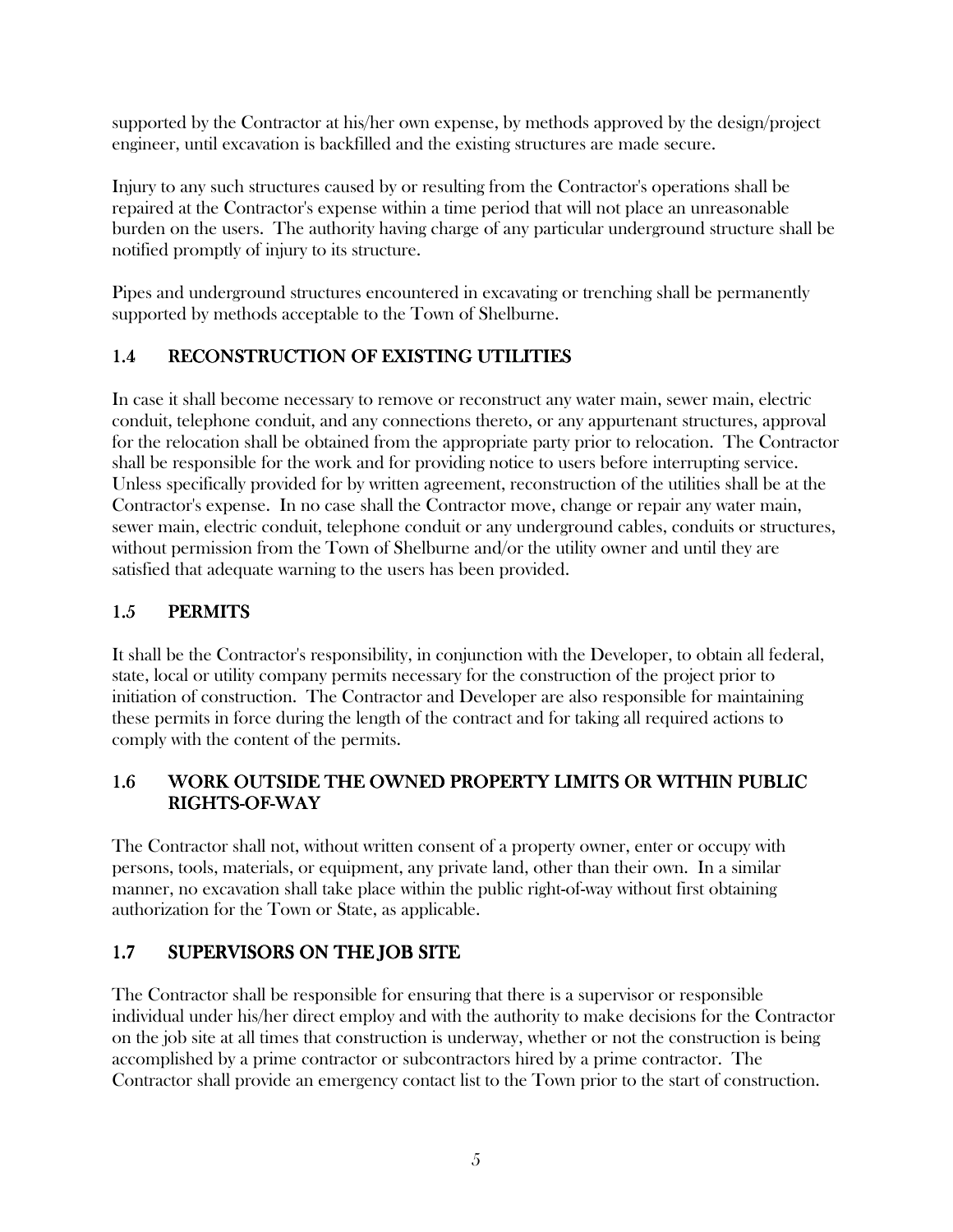## 1.8 CONSTRUCTION/WARNING SIGNS

Construction approach signs shall appear at each end of the highway under construction and on all intersecting public highways. The exact placement of any sign will depend upon the alignment of the highway and the character of the roadsides. The location, measurements, and minimum spacing are to be observed by the Project Engineer in determining exact locations. All sign placements shall be submitted to the Shelburne Highway Department for approval. The Contractor shall be responsible for the erection and maintenance of all construction signs.

The design of the signs shall conform to the standards prescribed in the Manual on Uniform Traffic Control Devices prepared by the National Joint Committee on Uniform Traffic Control Devices.

The signs shall be of metal, wood, plywood, hardboard, or any other material satisfactory to the Shelburne Highway Department (Engineer). No material shall be approved that will deteriorate by exposure to the weather during the required life of the sign.

The signs shall be in place at the time the project officially commences. Each sign shall be erected in a neat and workmanlike manner on wood or metal posts set securely in the ground.

# 1.9 MAINTENANCE AND PROTECTION OF TRAFFIC

The Contractor shall provide uniformed traffic police or flag persons if deemed necessary by the Town of Shelburne.

The Contractor shall, as conditions warrant, employ flag persons at any location on the project where his/her equipment or construction operations are such that they will in any manner interfere with the movement or safety of the traveling public within the public right-of-way.

The cost of traffic police services shall be paid by the Contractor.

The Contractor shall notify the Shelburne Highway Department, Police, Fire, and Rescue Departments at least forty-eight (48) hours in advance of any need to close streets. The Contractor shall work with the Town to establish a suitable alternate route, and shall, at his/her own expense, provide and maintain suitably marked and well-lighted detour signs.

The employment or presence of traffic flag persons or uniformed police does not relieve the Contractor of responsibility or liability.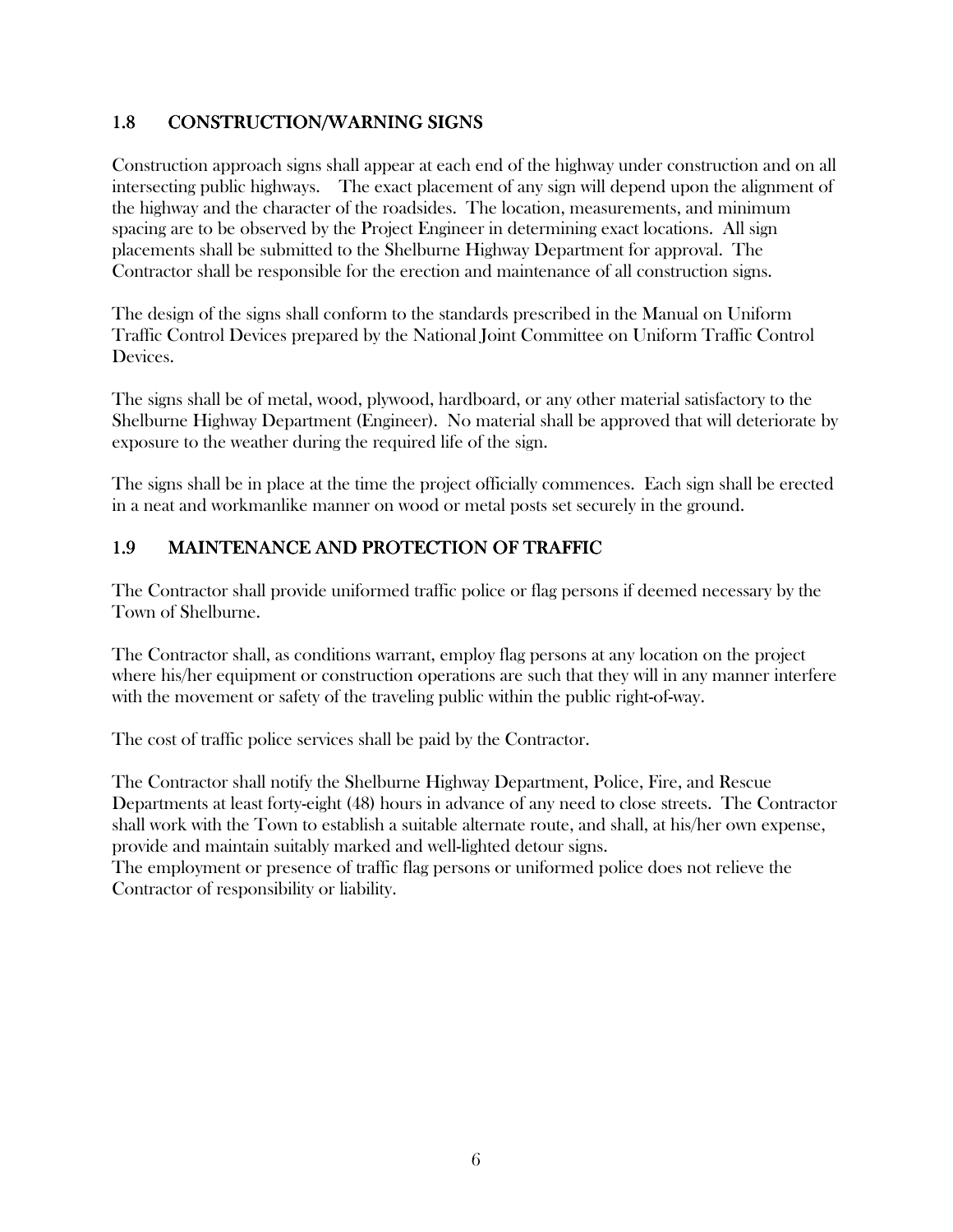#### 1.10 EROSION PREVENTION AND SEDIMENT CONTROL

It shall be the Contractor's responsibility, in conjunction with the Developer, to control runoff, stabilize soil, and contain sediment to adequately prevent erosion and control sediment from leaving the project site during construction. The discharge of any sediment from land disturbance activities approved by the Town to any other property, the MS4 and/or surface waters is prohibited except in the case of an emergency activity that is immediately necessary for the protection of life, property or natural resources. All Erosion and Sediment Control practices shall follow The Vermont Standards and Specifications for Erosion Prevention and Sediment Control (2006). The Contractor/Developer shall prepare an Erosion Prevention and Sediment Control Plan, file Notices of Intent (NOI) and obtain a Construction Stormwater Permit as required by Vermont Agency of Natural Resources regulation and guidance.

#### PROCEDURES

## 2.1 POLICY

# A. PRIOR TO COMMENCING CONSTRUCTION

Before commencing construction on the infrastructure of the subdivision or site plan the following steps must be taken:

- 1. All pertinent conditions of approval must be met.
- 2. All legal documents and the signed mylar must be recorded in the Land Records.
- 3. A preconstruction meeting must be held between the developer, his/her contractor and engineer, representatives of the Town departments involved (i.e. Water, Wastewater, Highway, Town Manager, Planning and Zoning), the Public Works Director, and any others deemed necessary. Four complete sets of construction drawings and specifications for the proposed work shall be prepared and furnished to the Director of Public Works prior to the meeting. The Developer shall provide an emergency contact list effective throughout the duration of the construction period. At this meeting Town departments shall submit a numbering system for each infrastructure item (manholes, hydrants, valves, etc.) on the project.
- 4. A letter of credit must be established with the Town, at no cost to the Town, in an amount to cover 100% of the estimated construction cost of the water and sewer utilities, road and stormwater management facilities, landscaping and any other items as may be applicable. This amount can be reduced, upon written request by the Developer to the Zoning Coordinator, as the work is completed and accepted.

Phased developments can bond by the phase to be built unless some part of the infrastructure must be installed as a whole in which case that part of the infrastructure must be bonded in its entirety.

The amount of the letter of credit will be determined from the Project Cost Estimate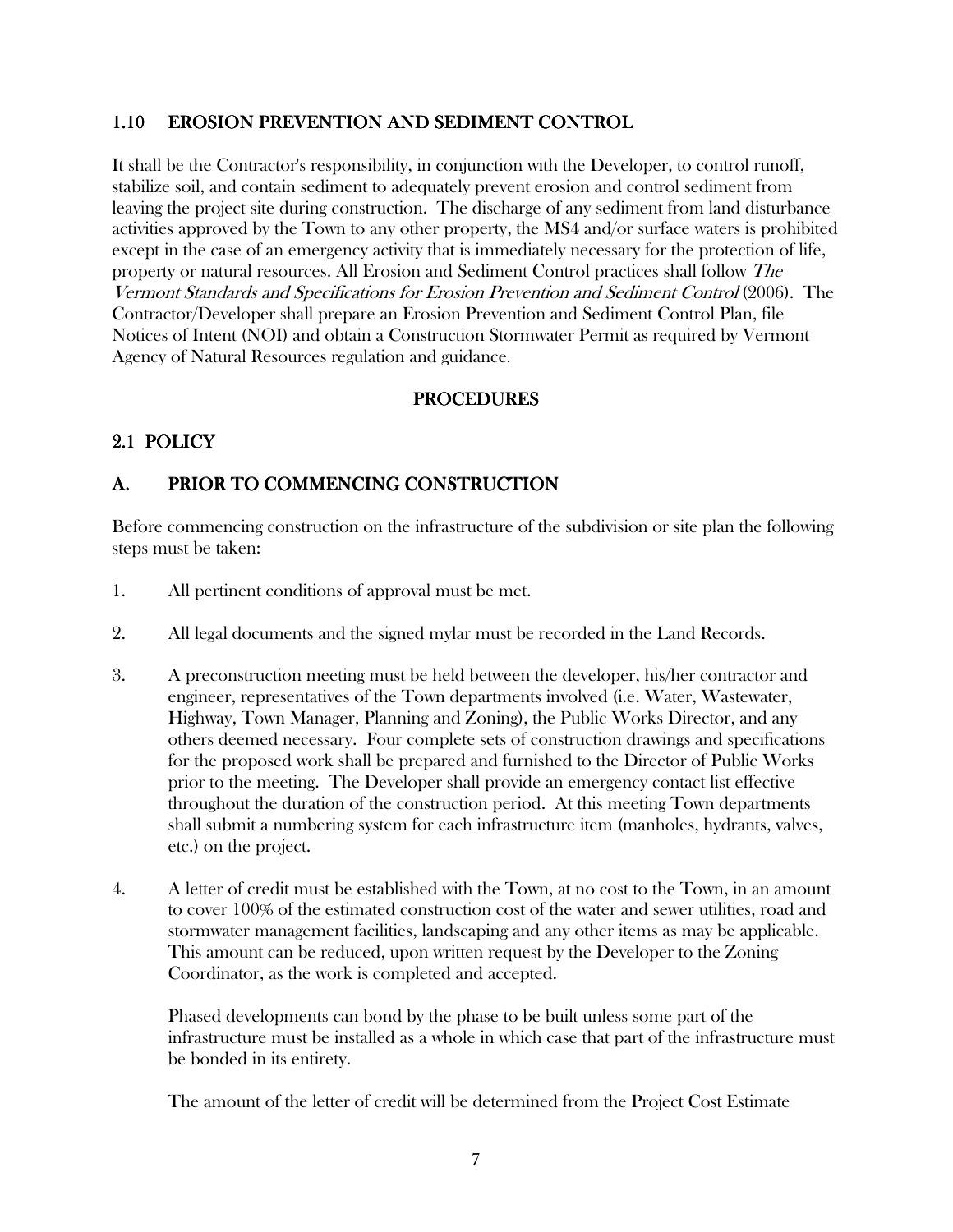Form, provided by the Town, or other approved form, which the Developer completes and submits to the Town for review and acceptance.

# B. DURING CONSTRUCTION

Periodic inspections of the progress of construction will be conducted by Town staff in addition to those inspections requested by and required of the Developer. Any inspections requested by the Developer must be scheduled so as to allow for the required two (2) day notice to the Town staff. Notice shall be given to the Director of Public Works who will coordinate the inspections. See Inspection Schedule, Section 2.2, of these specifications, for a detailed list of required inspections for water, sewer, roads and stormwater management systems.

Should a change in the approved plans be desired by the Developer or Contractor, a Project Modification Form must be submitted to the Director of Public Works for Town review and approval. A copy of the form can be found in Forms and Schedules, Section 2.4B. No changes to the plans shall be made without prior written approval of the Town.

# C. PRIOR TO ISSUANCE OF A CERTIFICATE OF OCCUPANCY

No certificates of occupancy will be issued for any structure until sewer and water connections are made and approved by the Town and until any other conditions imposed by the Town are met. No connections will be allowed until sewer and water systems are completed, tested and deemed acceptable by the Town.

# D. COMPLETION OF PROJECT

**Final Inspections:** Upon completion of the infrastructure of a project, the Developer or Contractor shall contact the Director of Public Works to schedule a final inspection of the project. Any repairs or corrections required by the Town to bring the project into conformance with the approved plans and these specifications shall be made at the Contractor's expense and another final inspection scheduled once the necessary work is complete.

Release of Letter of Credit: Once the water and sewer utilities, road and stormwater management facilities and any other items covered by the letter of credit are completed to the satisfaction of the Town, and as-builts have been approved by the Town, the Developer may request, in writing, a reduction of the letter of credit. The entire letter of credit will not be released until the end of the warranty period specified in the letter of credit.

**Town Assumption of Public Improvements:** The Town will not take over any public improvements such as water and sewer lines or roads until the warranty period specified in the letter of credit has expired. This warranty period shall be a minimum of one (1) year. All applicable conditions of final Town approval of a project must be met and all outstanding bills due the Town must be paid before assumption of public improvements by the Town. Requests for the Town to take over any or all public improvements must be made in writing to the Town Manager.

# 2.2 INSPECTION SCHEDULE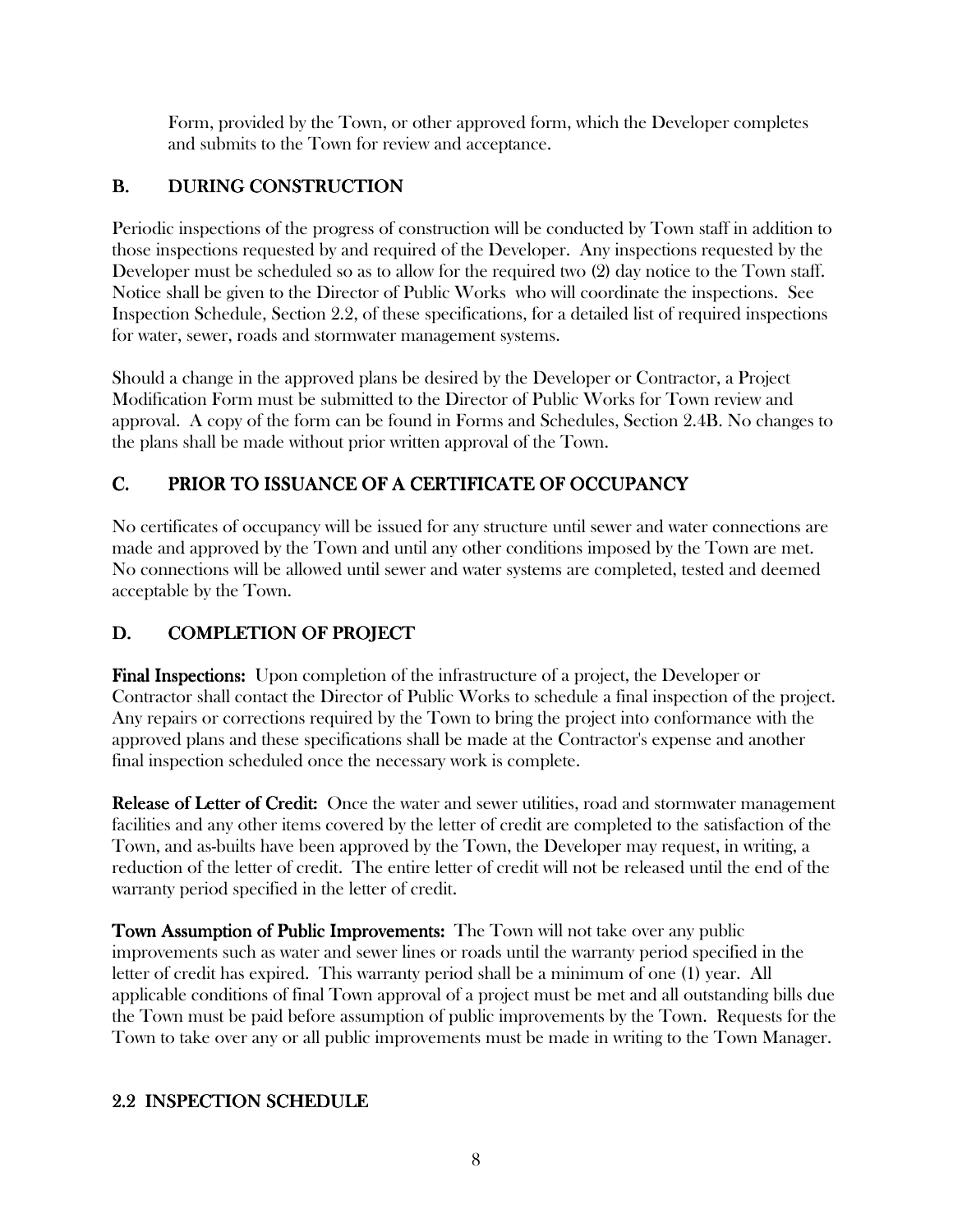# A. EROSION AND SEDIMENT CONTROL

The Department of Public Works shall make inspections as hereinafter required and either shall approve that portion of the work completed or shall notify the permittee wherein the work fails to comply with the Erosion and Sediment Control Plan as approved. To obtain inspections, the applicant or their agent shall notify the Department of Public Works at least two working days before the following:

- 1. Start of construction.
- 2. Installation of sediment and erosion control measures.
- 3. Completion of site clearing.
- 4. Completion of rough grading.
- 5. Completion of final grading.
- 6. Close of construction season.
- 7. Completion of final landscaping.

#### B. ROADS

- 1. Two (2) days notice for all inspections shall be given to the Public Works Director, Highway Superintendent, or authorized representative.
- 2. A sample of all subbase and base materials will be tested by a testing lab approved by the Town in accordance with Note #3 of Figure 1, Type 1 Road (Street Details for the Subgrade), and sieve analysis to the 200 sieve for base materials for all changes in subgrade or base materials as required by the Shelburne Highway Department in conjunction with the Public Works Director, at the Developer's expense. The subbase and base compaction will be tested by AASHTO-T-99, Method A (Standard Proctor) test in fill sections at minimum intervals of every 500 to 1000 square feet of area and two feet (2') of depth and changes in material as required by the Shelburne Highway Department in conjunction with the Public Works Director at the Developer's expense. The responsibility for testing shall be the Developer's.
- 3. The Public Works Director, Highway Superintendent, or authorized representative will be notified forty-eight (48) hours in advance to inspect the construction of any and all roads at the following phases of construction:
	- a. Preparation of subbase;
	- b. Installation of base material;
	- c. Completion of finish grading;
	- d. Before and during the placement of the base coat of asphalt;
	- e. Before and during the placement of the top coat of asphalt.
- 4. The Shelburne Highway Superintendent and Public Works Director, as needed, or other authorized representative will inspect work during the placement of curbs, sidewalks, and driveway aprons.
- 5. Grades will be shot and verified by the Developer's engineer after the finished grading of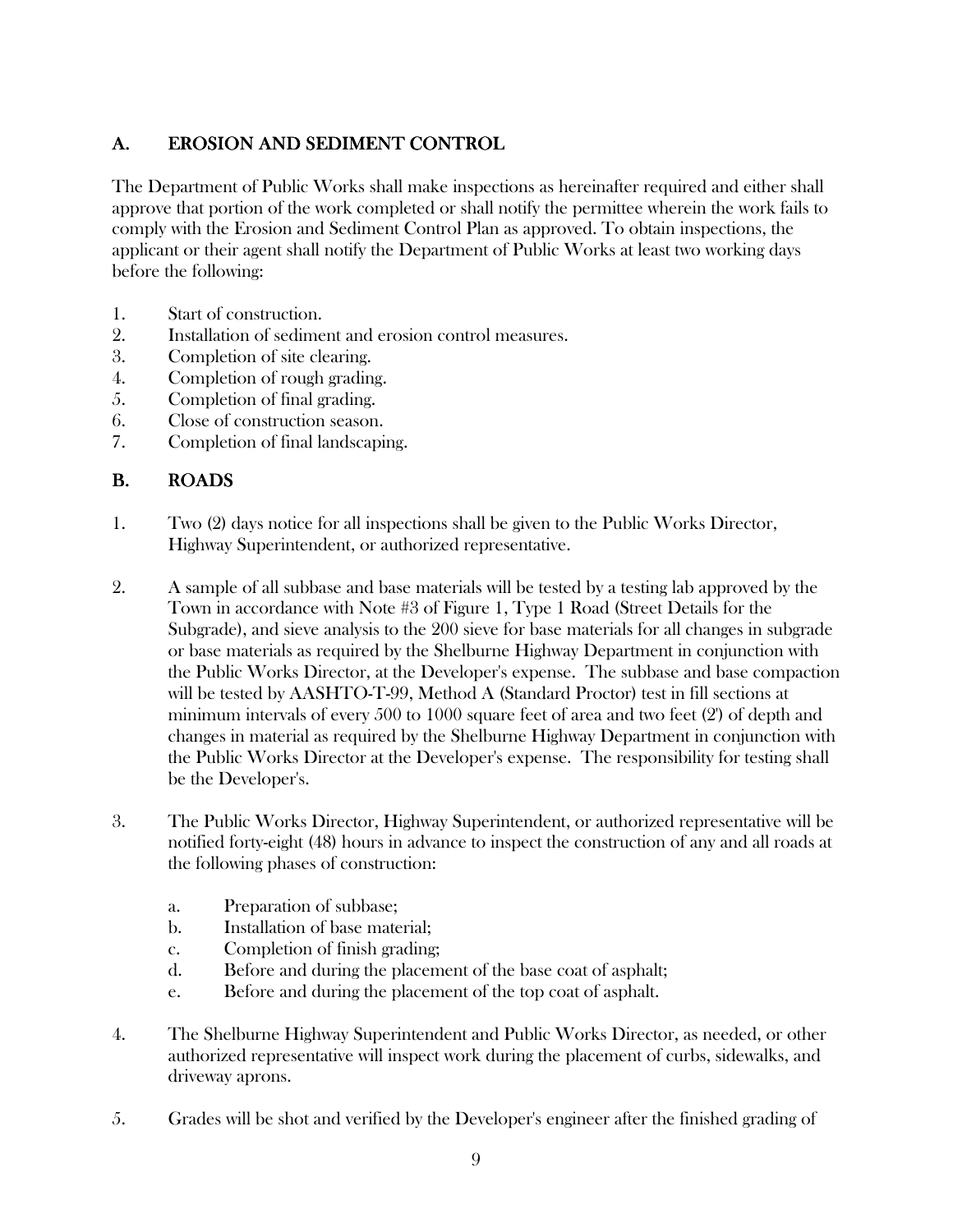the road base, the placement of the base coat, and the placement of the top coat. The Shelburne Highway Superintendent, Public Works Director or authorized representative will be given 24 hours advance notice so they may be present during the taking of grade readings.

- 6. A final inspection will be taken after the completion of all roads, curbs, driveways, sidewalks, and/or bicycle paths. The following roadway general checklist will be used at final inspection:
	- a. Settlement, depression, or imperfections in finish surface;
	- b. Seeding and erosion control on cut and fill slopes;
	- c. Surface drainage (during a rainstorm);
	- d. General appearance;
	- e. Material testing results, lab reports, and record drawings complete and on file.
- 7. An inspection schedule for each project will be determined at the preconstruction meeting.

# C. STORMWATER MANAGEMENT SYSTEMS

- 1. Two (2) days notice for all inspections shall be given to the Public Works Director or authorized representative.
- 2. No backfilling shall occur until the installation of stormwater treatment practices, pipes for stormwater conveyance and culverts are inspected and approved by the Shelburne Highway Superintendent, Public Works Director or authorized representative.
- 3. The Shelburne Highway Superintendent, Public Works Director or authorized representative shall inspect and approve all pipes for stormwater conveyance and culvert joints and connections to catch basins.
- 4. The Shelburne Highway Superintendent, Public Works Director or authorized representative shall inspect all catch basins during installation.
- 5. Other stormwater management facilities, such as grass channels, infiltration trenches, detention basins and ponds, shall be inspected during construction and upon completion.
- 6. All stormwater management facilities will be inspected upon completion of the project using the following general checklist:
	- a. Catch basins, manholes, and pipelines clean;
	- b. Ditches and outlets clean;
	- c. Erosion control measures completed per the approved plan;
	- d. General appearance;
	- e. Material testing results, lab reports, manufacturer's certificates, and record drawings complete and on file.
	- f. Global positioning system points have been documented for each structure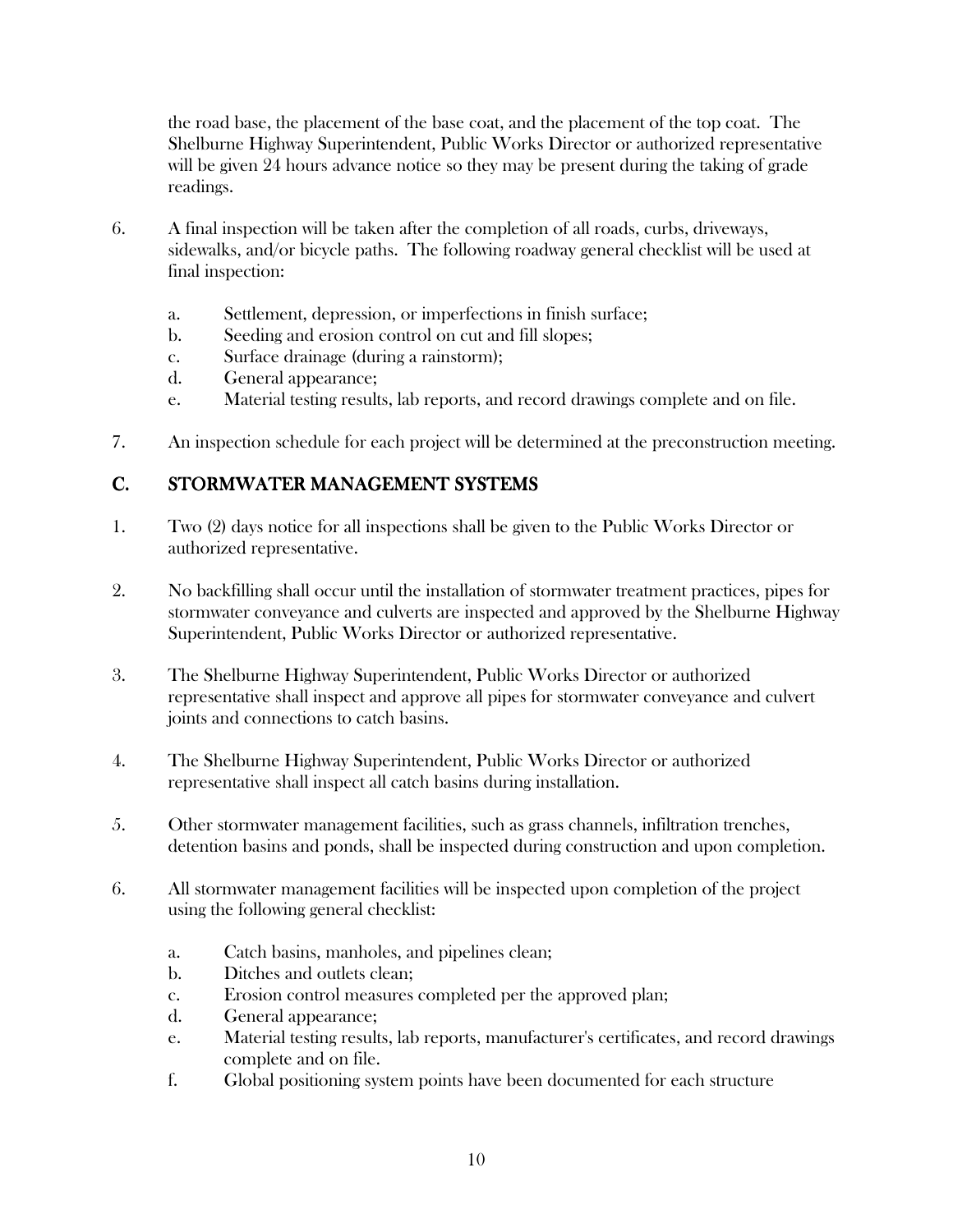7. An inspection schedule for each project will be determined at the preconstruction meeting.

#### D. WATER DISTRIBUTION SYSTEMS

- 1. Two (2) days notice for all inspections and testing will be given to the Public Works Director, Water Superintendent, or authorized representative.
- 2. Two (2) days notice shall be given to the Public Works Director, Water Superintendent, or authorized representative so they may be able to inspect all materials on the site before construction begins.
- 3. The Shelburne Water Superintendent, Public Works Director or authorized representative shall be present when any connection to the existing water system is made and during the testing, flushing, disinfecting, and sampling of new mains.
- 4. The following water main general checklist will be used at the final inspection:
	- a. Valves, hydrants, and curb stops operating properly;
	- b. Valve box covers set at proper elevations;
	- c. General appearance;
	- d. Tie information and record drawings complete;
	- e. Material testing results, lab reports, manufacturer's certificates, pressure and leakage test results, disinfection test results, record drawings, and hydraulic analysis are complete and on file.
	- f. Global positioning system points have been documented for each structure
- 5. An inspection schedule for each project will be determined at the preconstruction meeting.

# E. SANITARY SEWER SYSTEMS

- 1. Two (2) days notice for all inspections and testing will be given to the Public Works Director, Wastewater Superintendent, or authorized representative.
- 2. Two (2) days notice shall be given to the Public Works Director, Wastewater Superintendent, or authorized representative in order for them to inspect all materials on site before construction begins.
- 3. The Chief Operator of the Shelburne Wastewater Department, Public Works Director or authorized representative shall visit the site at least four (4) times during the construction of the project, not including material inspection or final air test and visual inspection.
- 4. The (project) Contractor shall make available all grade readings at the project site. A copy of complete grade readings and air test results shall be submitted to the Shelburne Wastewater Treatment Department.
- 5. The following sanitary sewer system general checklist will be used at the final inspection: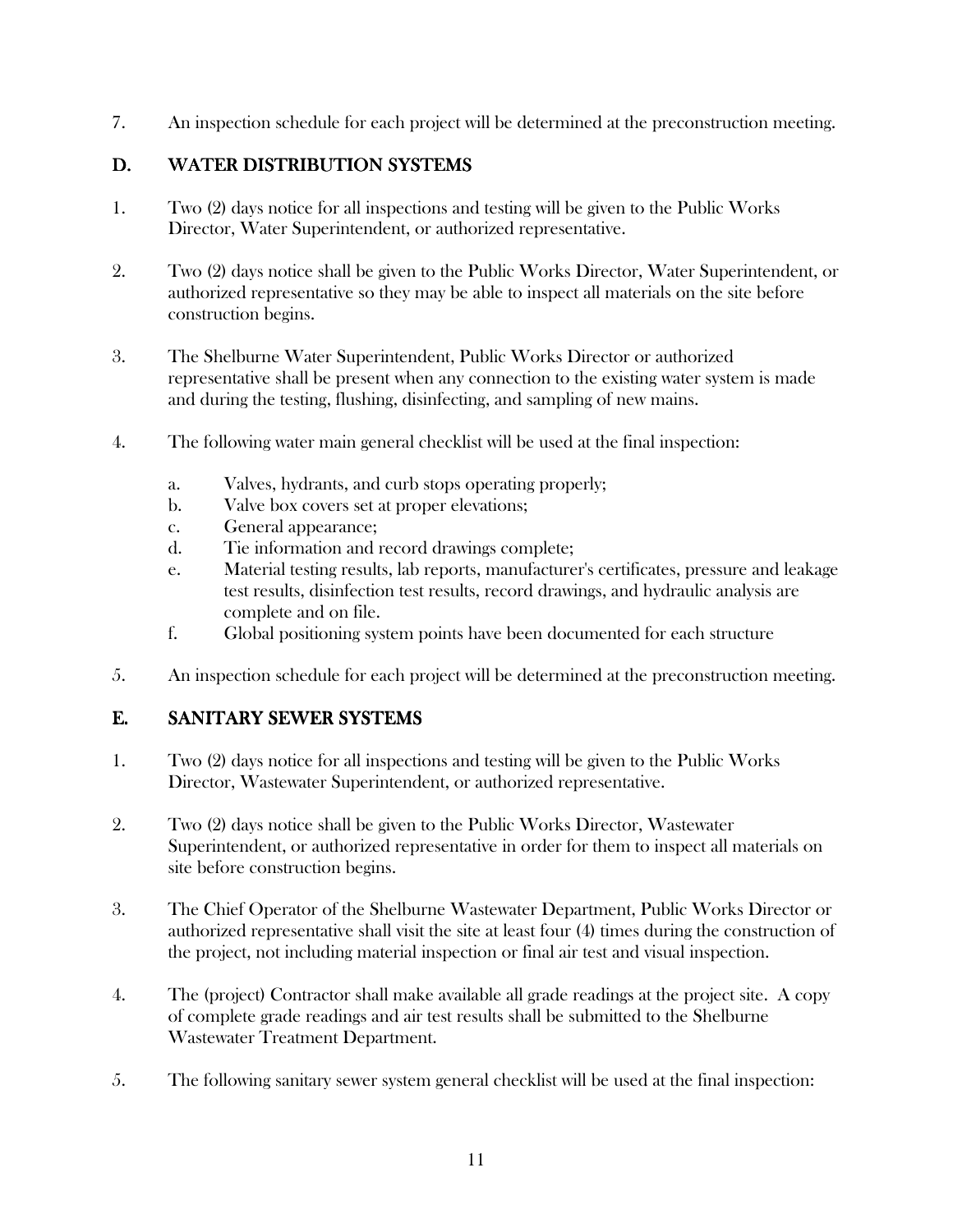- a. Manholes, pipelines, and appurtenances clean;
- b. Inverts and shelves completed to plans with smooth transitions;
- c. Manhole frames and covers set at proper elevation;
- d. General appearance;
- e. Material testing results, lab reports, manufacturer's certificates, leakage and pump test results and record drawings complete and on file.
- f. Global positioning system points have been documented for each structure
- 6. An inspection schedule for each project will be determined at the preconstruction meeting.
- 7. All piping shall be videoed at least 30 days after installation using a closed-circuit television (CCTV) system capable of recording in digital format. The CCTV software must be capable of documenting attributes of the pipe and give a rating of each attribute, and the line as a whole, based on Pipeline Assessment and Certification Program (PACP) standards. A copy of the video and all relevant reports shall be submitted to the Wastewater Department. Any defects found in design or workmanship shall be excavated and repaired at the contractor's expense.

(Two days notice shall be given both the Shelburne Wastewater Treatment Department or the Public Works Director before air testing of the pipe and manholes.)

## 2.3 SUBMITTAL OF AS-BUILTS

Upon completion of all improvements, 5 complete sets of as-built drawings should be submitted to the Town. Drawings shall be detailed prints, drawn to scale and shall include a location map, site plan, and locations in plan and profile of all utilities, in addition to the following information.

#### A. ROADS

- 1. Accurate locations of all streets and storm lines, culverts, and other facilities.
- 2. For streets the following shall be shown:
	- a. Width of pavement from curb to curb or shoulder to shoulder;
	- b. Right-of-way dimensions for streets;
	- c. Width of sidewalks and bike paths;
	- d. Location of street lights;
	- e. Location of driveways;
	- f. Location and size of planter islands, if any;
	- g. Typical cross-section of streets installed;
	- h. Location of all underground electric, telephone, and television lines.

#### B. STORMWATER MANAGEMENT SYSTEMS

For stormwater management systems the following shall be shown:

1. Depth, size, location and type of all stormwater treatment practices, storm drain lines and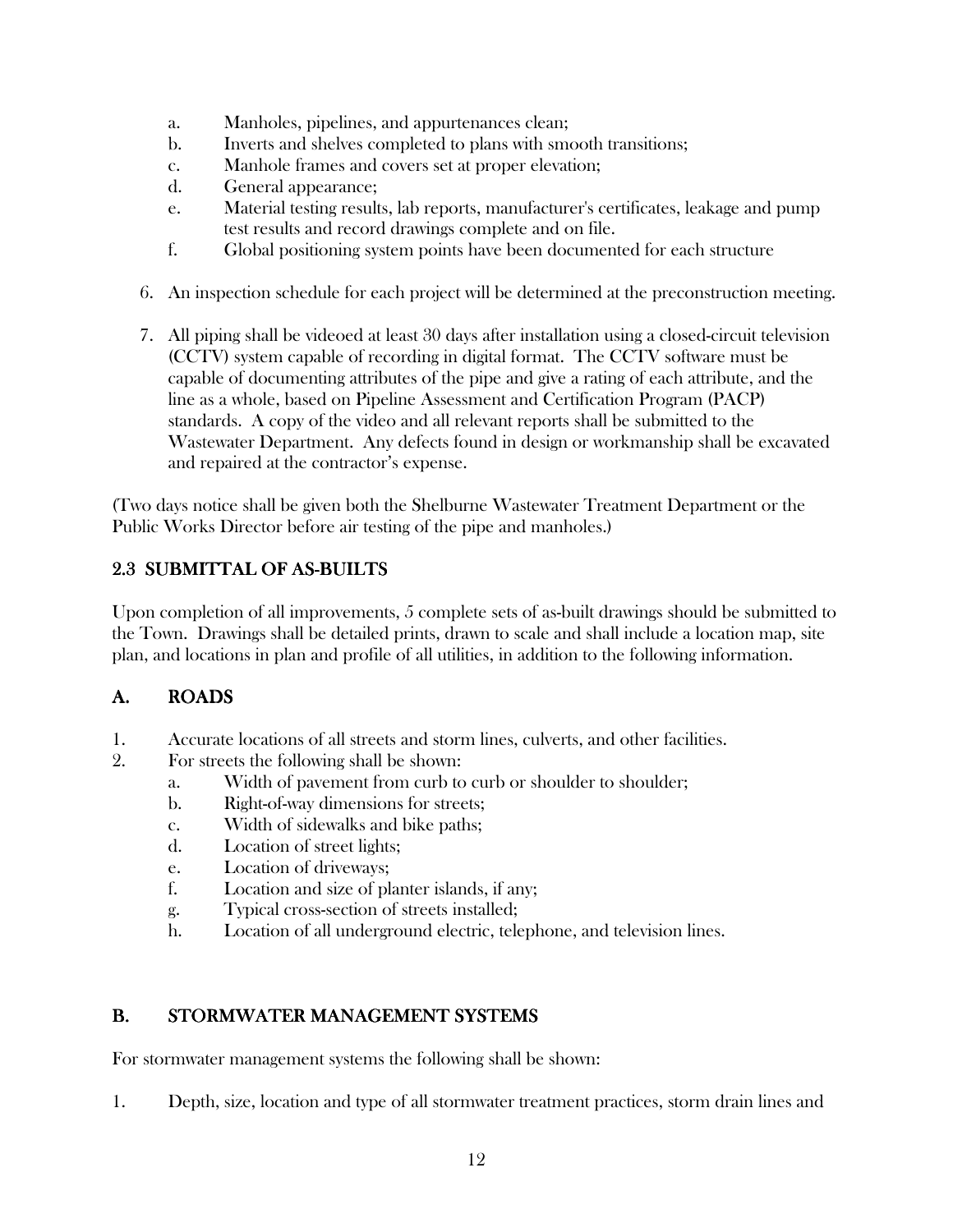culverts, including underdrains and services;

- 2. GPS location of all catch basins and outfalls;
- 3. Location and details for all stormwater management system components including stromwater treatment practices such as detention ponds;
- 4. Location of all drainage ways, watercourses, etc.;
- 5. Location and width of drainage easements.

#### C. WATER

- 1. Accurate locations of all water lines in both plan and profile.
- 2. Accurate measurements and GPS coordinates to all valves, tees, elbows, curb stops, thrust blocks, air relief valves, and any other fittings from permanent fixtures such as telephone poles, hydrants, buildings, transformers, etc., along with depths of waterlines.
- 3. All curb boxes will be marked with stakes so contractors can easily locate them before building services are connected.
- 4. Location and width of water line easements.

All specifications are subject to change with AWWA Specification changes and by order of the Shelburne Board of Water Commissioners.

#### D. WASTEWATER

- 1. Accurate location of all sewer lines.
- 2. Accurate location of all tees and/or wyes for building connections.
- 3. Accurate location of building connections at property lines and depth and location of all manholes.
- 4. Invert and manhole cover readings, distances between manholes, and pitch of pipe.
- 5. Results of air tests on pipe and manholes.
- 6. Accurate location and width of sewer line easements.
- 7. A complete video inspection of all gravity sewer lines is to be submitted in digital format along with a printed report of the inspection.

 The accurate location of structures is to be accomplished using a Global Positioning System Technology with accurate coordinates including elevations. The coordinates shall reference a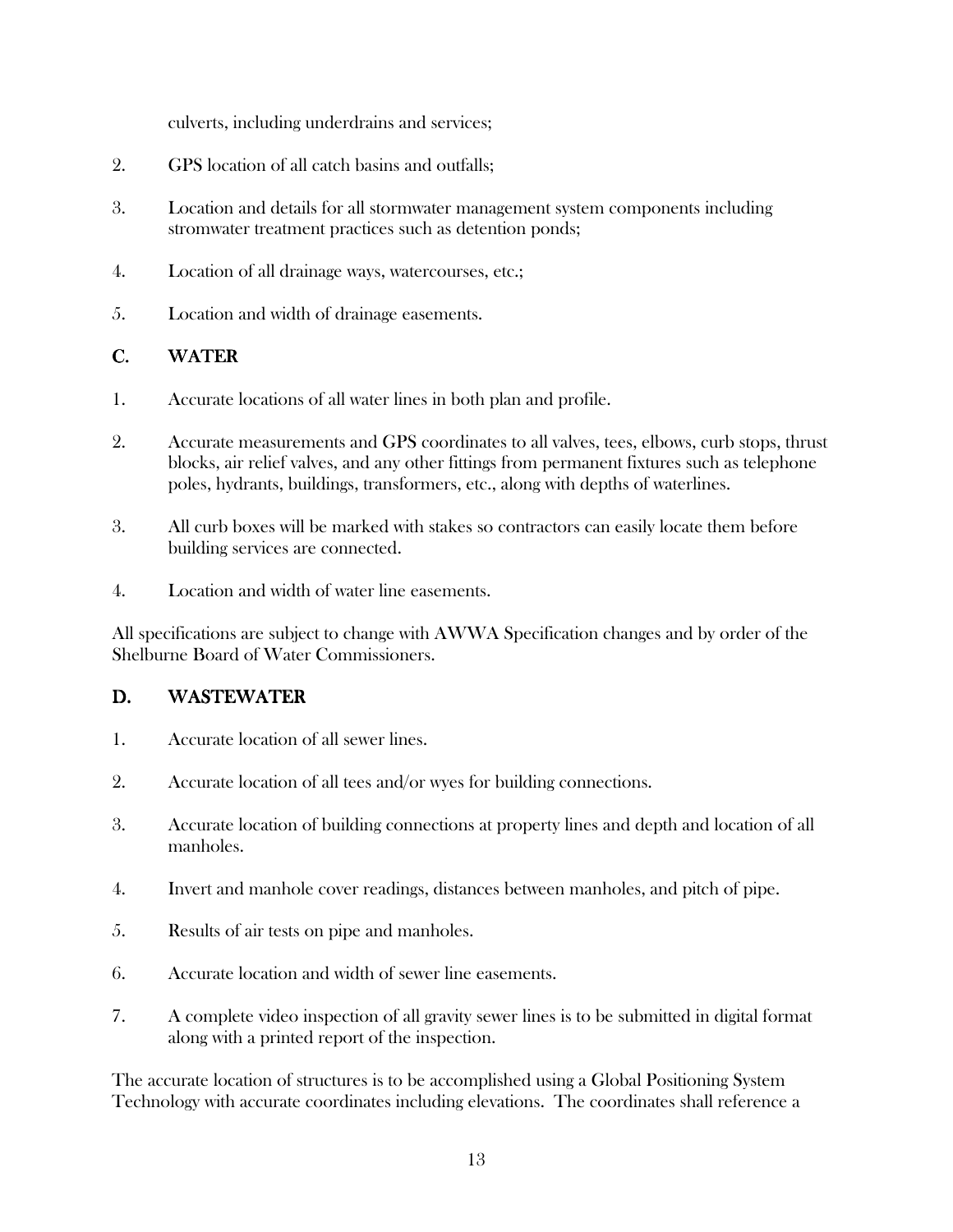structure number provided at the preconstruction meeting by each Town department

After the initial set of as-builts has been submitted, there will be a field inspection by the appropriate department(s) to verify that the hydrants, valve boxes, curb stops, etc., are properly raised to ground level. Signatures of approval from the appropriate department heads on the Planning and Zoning copy of the as-builts or letters from the departments heads approving the asbuilts (A letter of approval of the as-builts by the Town Engineer) are prerequisite to issuance of a certificate of occupancy.

Five (5) sets of prints of the final set of as-built drawings, (including one set of mylar reproducibles and four sets of prints,) one (1) copy of as-built drawings in digital format, and GPS coordinates of all structures shall be submitted to the Zoning Coordinator within thirty (30) days of the completion of the project. The final set of the project as-built drawings shall be stamped by the Developer's Professional Engineer with a signed and dated statement by the engineer that the construction materials were installed and the work was performed substantially in accordance with the approved plans and specifications. The as-built drawings shall also contain a stamped and signed statement by a licensed Land Surveyor that all property corner markers have been set in accordance with the approved property plat.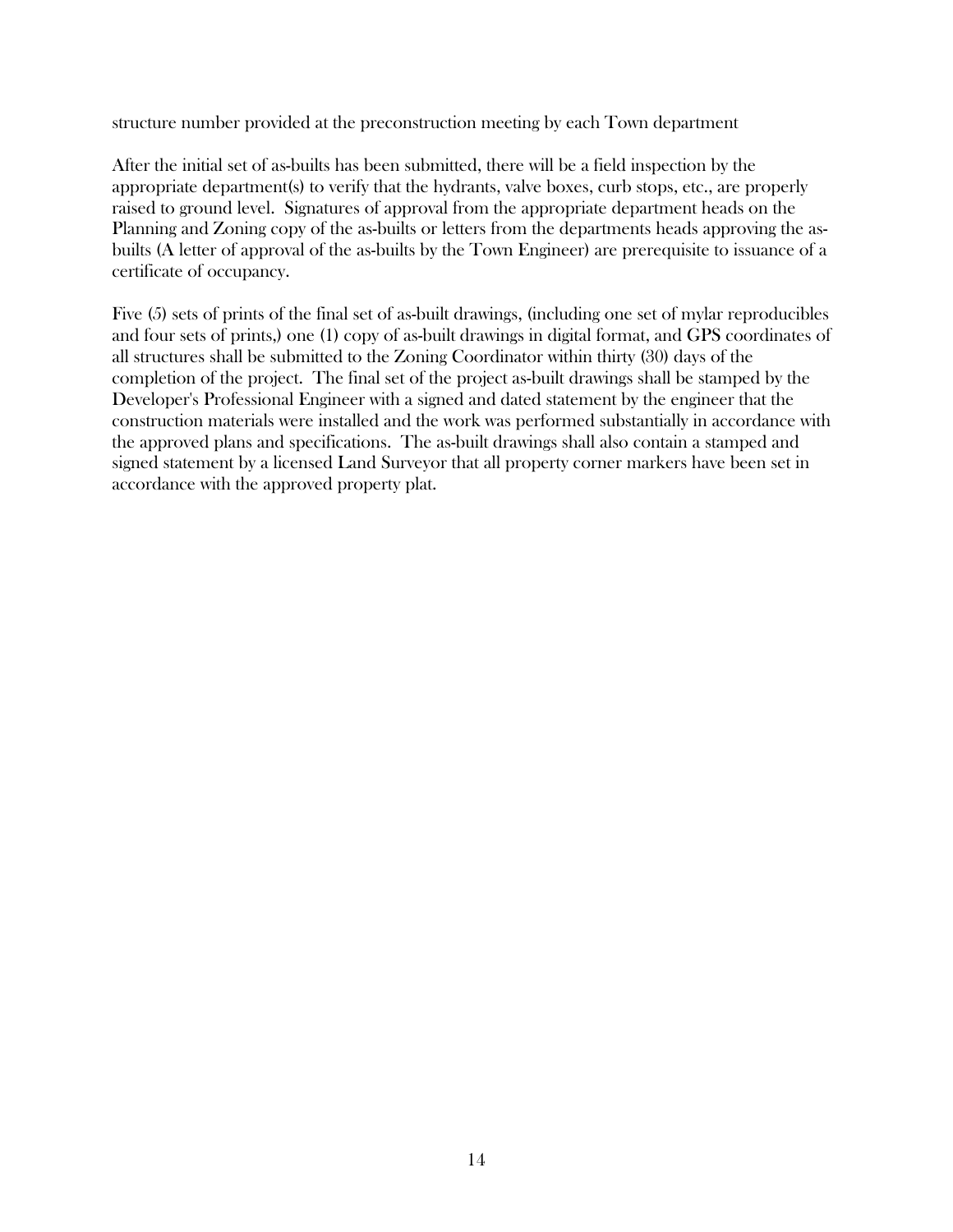## 2.4 FORMS AND SCHEDULES

# 2.4A PROJECT COST ESTIMATE FORM

#### TOWN OF SHELBURNE

#### PROJECT COST ESTIMATES

| SECOND RELEASE DATE:________________ FINAL RELEASE DATE:_________________ |  |  |
|---------------------------------------------------------------------------|--|--|
| SURETY AMOUNT: \$_______________                                          |  |  |
|                                                                           |  |  |
| (Administrative Officer)                                                  |  |  |

DENIED BY:\_\_\_\_\_\_\_\_\_\_\_\_\_\_\_\_\_\_\_\_\_\_\_\_\_\_\_\_\_\_\_\_\_\_\_\_\_\_\_\_\_\_\_\_\_\_\_\_\_\_\_\_\_\_\_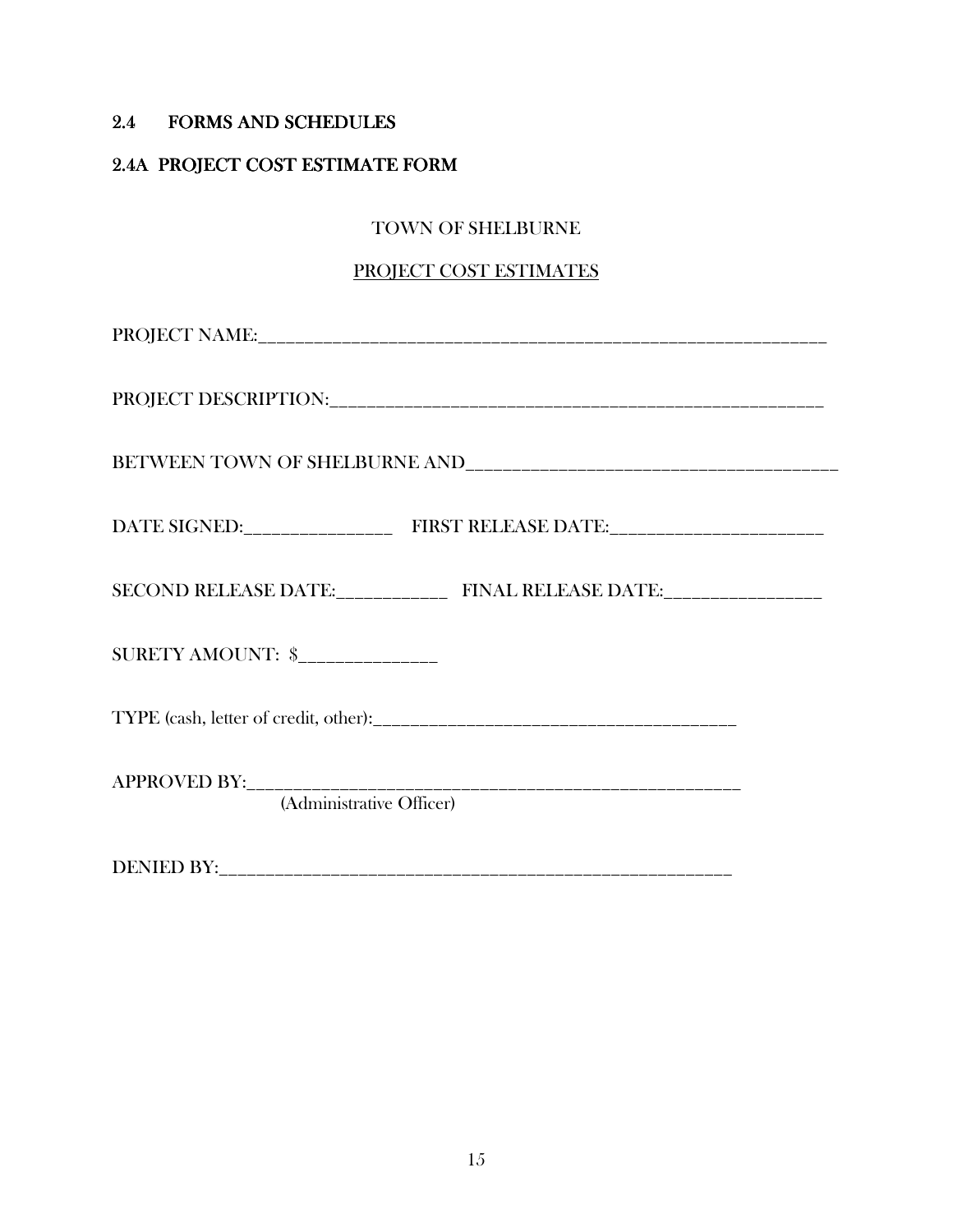# TOWN OF SHELBURNE PROJECT COST ESTIMATE FORM

 $\overline{\phantom{0}}$ 

| <b>ITEM</b>                          | <b>COST</b> |
|--------------------------------------|-------------|
| Clearing & Grubbing                  |             |
| Rough Grading                        |             |
| Subbase Gravel                       |             |
| Crusher Run (Bank Run)               |             |
| Paving: Base Course                  |             |
| Top Course                           |             |
| Driveway Aprons                      |             |
| Sidewalks                            |             |
| <b>Bicycle Paths</b>                 |             |
| <b>Bicycle Lanes</b>                 |             |
| Curbs                                |             |
| Stormwater Management System         |             |
| Pipe                                 |             |
| <b>Catch Basins</b>                  |             |
| Dry Wells                            |             |
| Slope Pipes                          |             |
| <b>Outfall Pipes</b>                 |             |
| Slope Protection                     |             |
| Headwalls                            |             |
| <b>End Sections</b>                  |             |
| <b>Boring</b>                        |             |
| Earthwork                            |             |
| Underdrains                          |             |
| <b>Detention Pond</b>                |             |
| Other Stormwater Treatment Practices |             |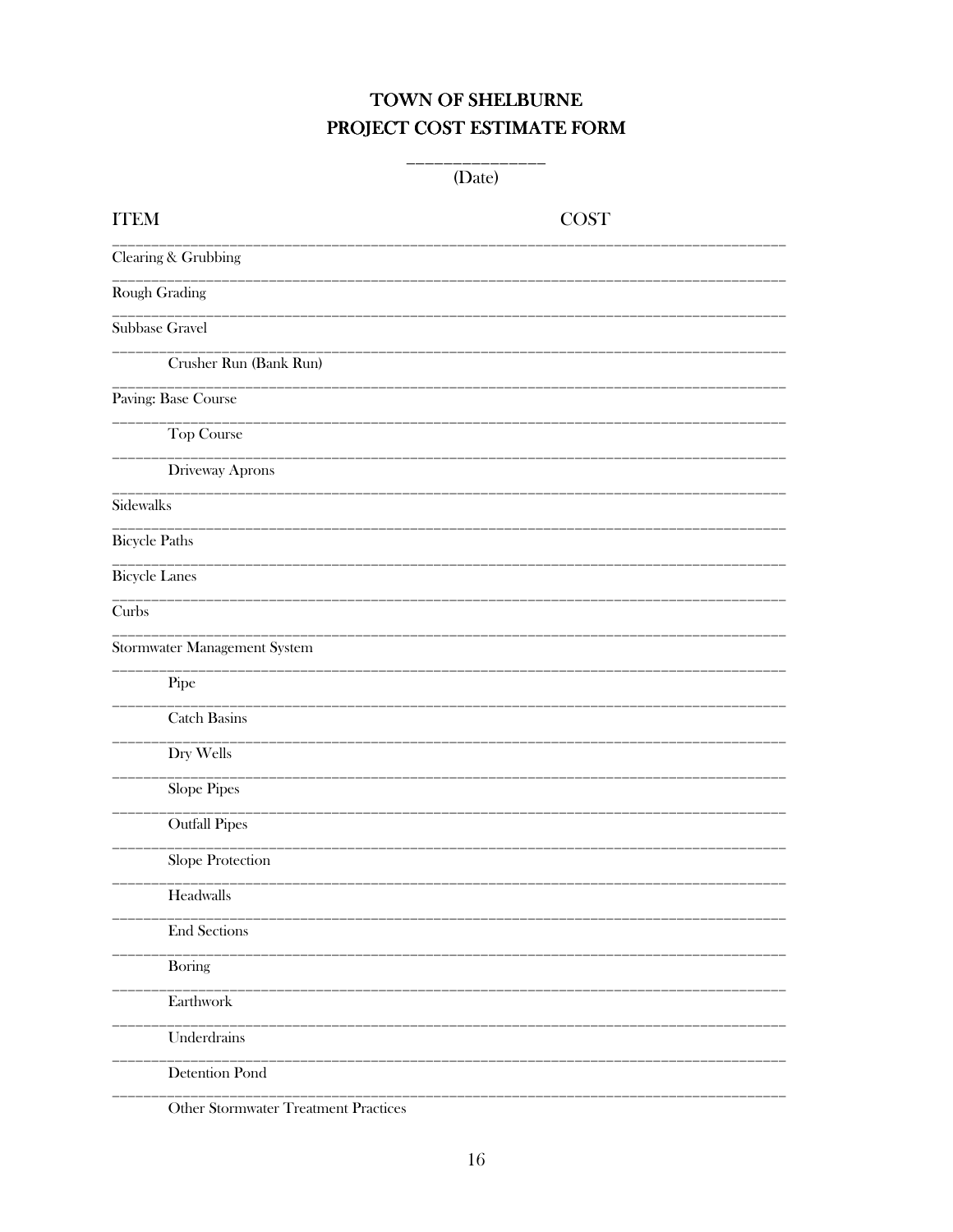| <b>ITEM</b><br>Water: Mains | <b>COST</b> |
|-----------------------------|-------------|
| Hydrants                    |             |
| Valves & Shutoffs           |             |
| Air Release Valves          |             |
| Boring                      |             |
| Sewer: Mains                |             |
| Manholes                    |             |
| Boring                      |             |
| Sheathing                   |             |
| Pump Station                |             |
| Landscaping                 |             |
| Traffic Improvements:       |             |
| Striping                    |             |
| Signs                       |             |
| Other                       |             |
| Utilities:                  |             |
| Electric                    |             |
| Gas                         |             |
| Other                       |             |
| Miscellaneous               |             |
| As-builts                   |             |
| 10% Holdback                |             |
| <b>TOTAL</b>                |             |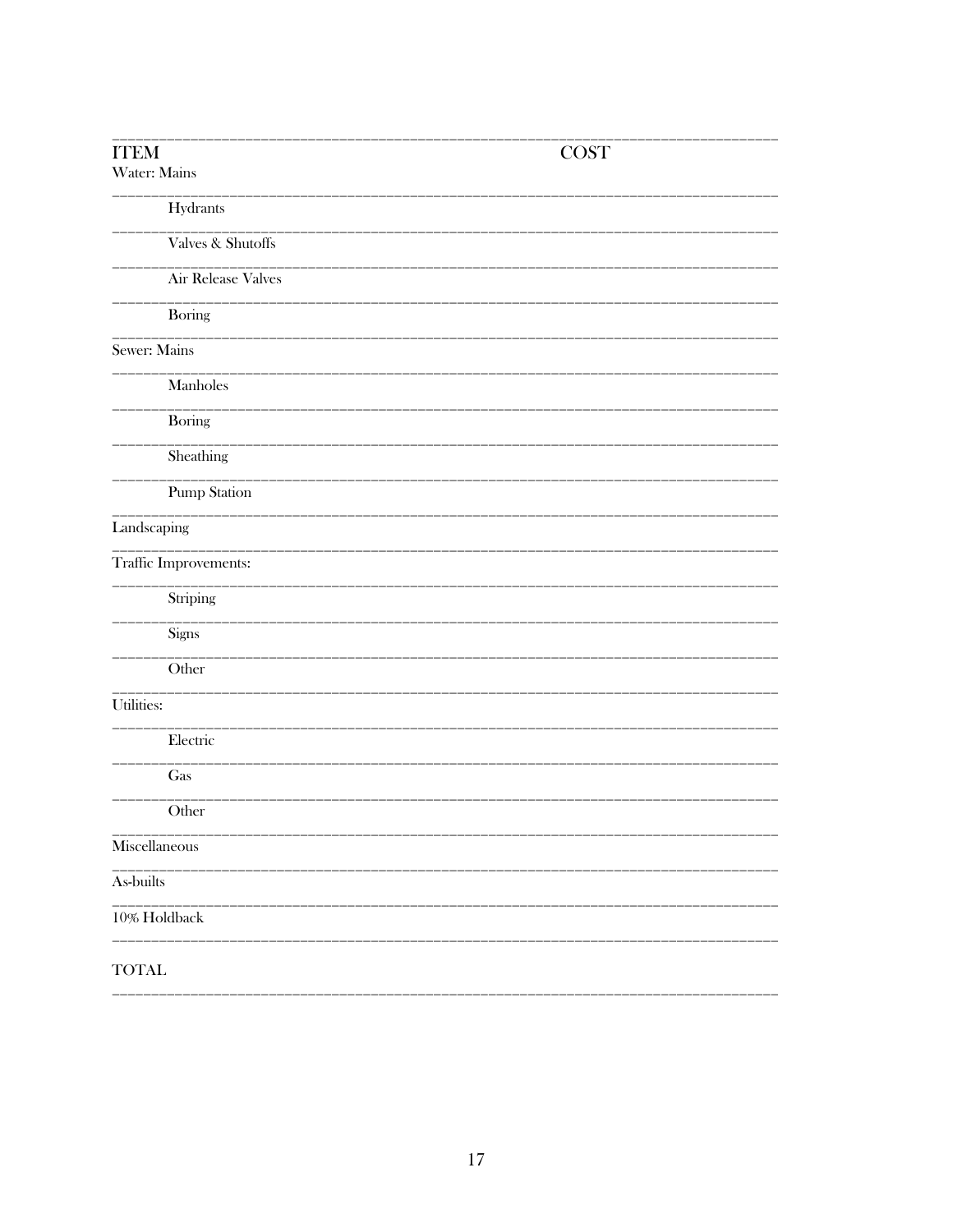# 2.4B PROJECT MODIFICATION FORM

# TOWN OF SHELBURNE PROJECT MODIFICATION FORM

| DESCRIPTION OF PROPOSED MODIFICATION:      |  |
|--------------------------------------------|--|
|                                            |  |
| REASON FOR CHANGE FROM ORIGINAL PLANS:     |  |
| <b>CHANGE ON COST ESTIMATE:</b>            |  |
|                                            |  |
| (Administrative Officer or Representative) |  |
| <b>CONDITIONS OF APPROVAL:</b>             |  |
|                                            |  |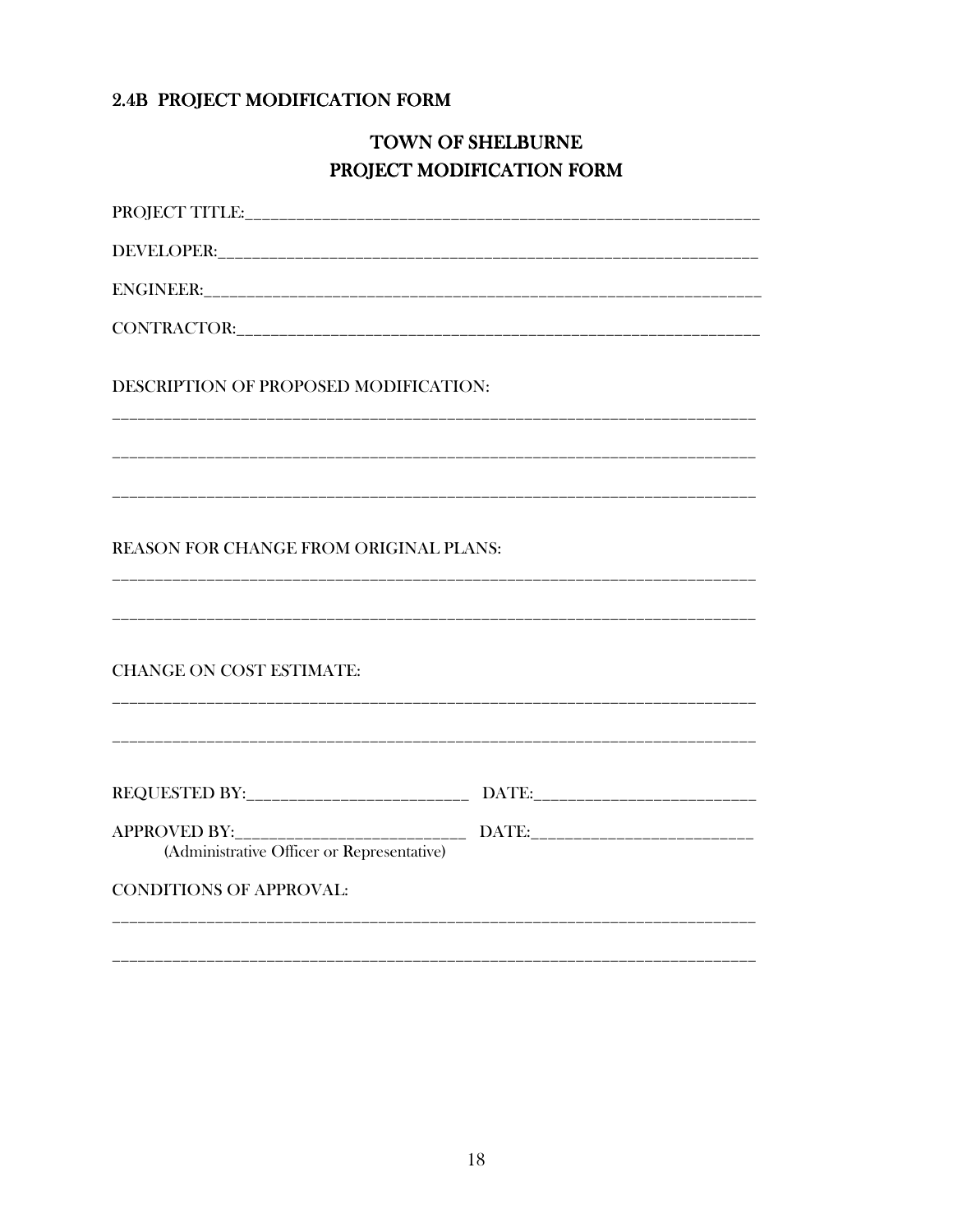#### TECHNICAL SPECIFICATIONS

#### 3.0 STREET SPECIFICATIONS

## 3.1 GENERAL REQUIREMENTS FOR PUBLIC STREETS

The minimum width of right-of-way, measured from lot line to lot line, shall not be less than sixty feet (60') unless a wider right-of-way is deemed necessary by the Shelburne Planning Commission.

Street grades shall not exceed eight percent (8%), unless approval is granted by the Planning Commission after consultation with the Public Works Director to exceed eight percent (8%). In no case may they exceed ten percent (10%) and in no case shall a grade between eight and ten percent (8% and 10%) be longer than 300 feet (300'). The minimum grade shall not be less than one-half percent (0.5%). The maximum positive or negative grade within one hundred feet (100') of the centerline intersection of two streets shall not be greater than three percent (3%) and no vertical curves may be introduced within one hundred feet (100') of the intersection.

Any street lines within a block deflecting from each other at any one point shall be connected with a curve the radius of which at the centerline shall not be less than two hundred and fifty feet (250').

Street corners shall have a minimum curb or edge of pavement radius of not less than twenty-five feet (25'). Type I roads shall have a minimum curb or edge of pavement radius of not less than thirty feet (30').

Minimum sight distances shall be based upon the latest edition of the AASHTO standards (minimum corner sight distance).

A tangent of at least one hundred feet (100') in length shall be introduced between reverse curves on all proposed streets.

Street intersections with centerline offsets of less than two hundred feet (200') shall not be allowed. Street intersections shall be at right angles, unless agreed to by the Town; and no intersection shall be at an angle of less than eighty (80) degrees.

A cul-de-sac is a street terminating in a turn-around at one end. The turn-around on a cul-de-sac shall have a minimum diameter of right-of-way of one hundred and twenty feet (120') and a minimum outside diameter of traveled way of one hundred feet (100'). As stated in the Shelburne Subdivision Regulations, the number of dwelling units served by a cul-de-sac or by a system of street sharing a common, single access to a major or secondary street shall not exceed thirty (30) unless additional connections to other streets are approved by the Planning Commission after consultation with the Public Works Director and Planning Department. Islands in the center of turn-arounds shall not be permitted.

No street shall be approved unless its elevation is above the elevation of the historic flood of record. The location of the 100 year flood plain shall be scaled from Federal Emergency Management Agency (FEMA) floodway maps or determined by ground survey of flood plain elevations.

Plans for the location and construction of all new driveways, including those for single-family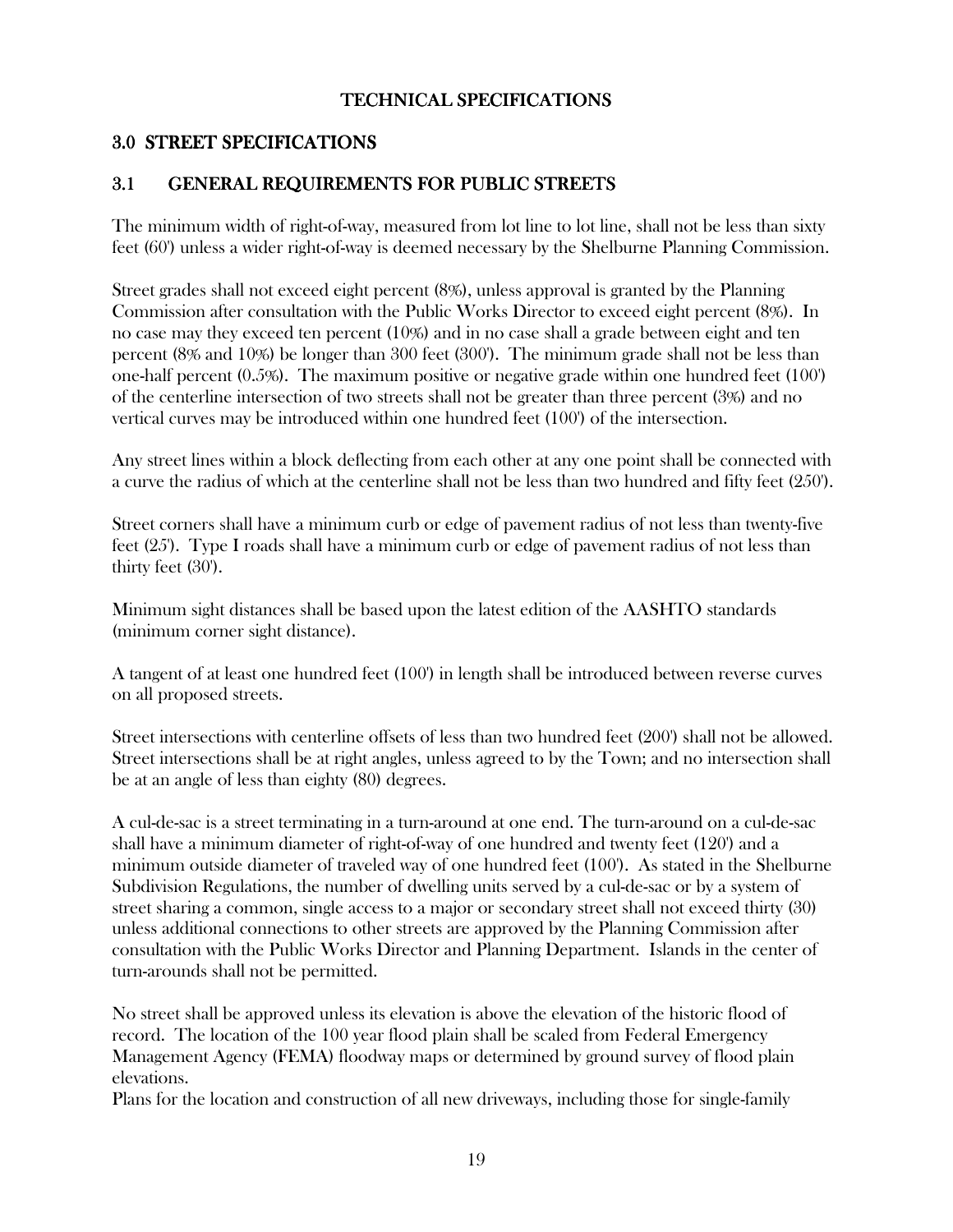houses, shall be reviewed and approved by the Shelburne Public Works Staff as part of the plan review process. Each single-family residence driveway should have a minimum sight distance in both directions based upon the latest edition of the AASHTO standards. If safety, sight distances, excessive road speed, or congestions are a concern, the Town may require the applicant to hire a qualified consultant to assess the impact of the proposed driveway. Curb cuts for a single-family residence shall be fourteen feet (14') wide, eighteen feet (18') for a double driveway and between twenty-four (24') and forty feet (40') for a commercial or industrial driveway. A maximum of two (2) dwelling, commercial or industrial units may be served by a single driveway with the exception of planned residential developments (PRDs) and planned unit developments (PUDs). Curb openings for State highways will be determined by the Vermont Agency of Transportation.

Driveway culverts at a minimum diameter of fifteen inches (15") shall be required unless the Highway Superintendent feels they are not needed. The minimum driveway culvert length for a single-family residence shall be twenty feet (20'), forty feet (40') for a shared residential driveway and sixty feet (60') for commercial and industrial driveways. Each application for a Zoning permit shall show the location of the proposed driveway including any culverts, and shall not be issued a permit until reviewed and approved by the Highway Superintendent. The maintenance of driveways and culverts shall be the responsibility of individual property owners or a homeowner's association.

All road cuts, if allowed by the Town, shall be subject to the "Road Cut Standards" outlined herein. All road cuts shall be restored to original or better condition within one week of the initial cut. The repair work shall be approved by the Highway Superintendent prior to release of any deposits by the Town. Restored road cuts shall be guaranteed by the applicant for a period of one year after work has been deemed complete by the Highway Superintendent.

# 3.2 STREET TYPES

#### A. Type I Roads

Type I roads shall serve all industrial and commercial developments, and residential developments serving more than 20 units, as the primary roadways for commerce, commuting and access to emergency services. Type I roads shall always be public roads (except those serving as access ways to single purpose commercial lots and circulation corridors for approved planned unit developments and planned residential developments which have been deemed by the Planning Commission to be adequate as private roads). The following is an outline of the major characteristics of a Type I roadway. These items, along with the specific design criteria and details provided in the Shelburne Development Specifications, shall be included in the design of a Type I road.

- 1. The right-of-way width shall be sixty feet (60') unless a wider right-of-way is deemed necessary by the Shelburne Planning Commission.
- 2. Stormwater Management shall be provided by means of a closed drainage system with curbs and catch basins, unless an alternative stormwater management approach is proposed and approved by the Town Director of Public Works and the Vermont Agency of Natural Resources. In all instances, systems shall comply with the Agency of Natural Resources' "The Vermont Stormwater Management Handbook".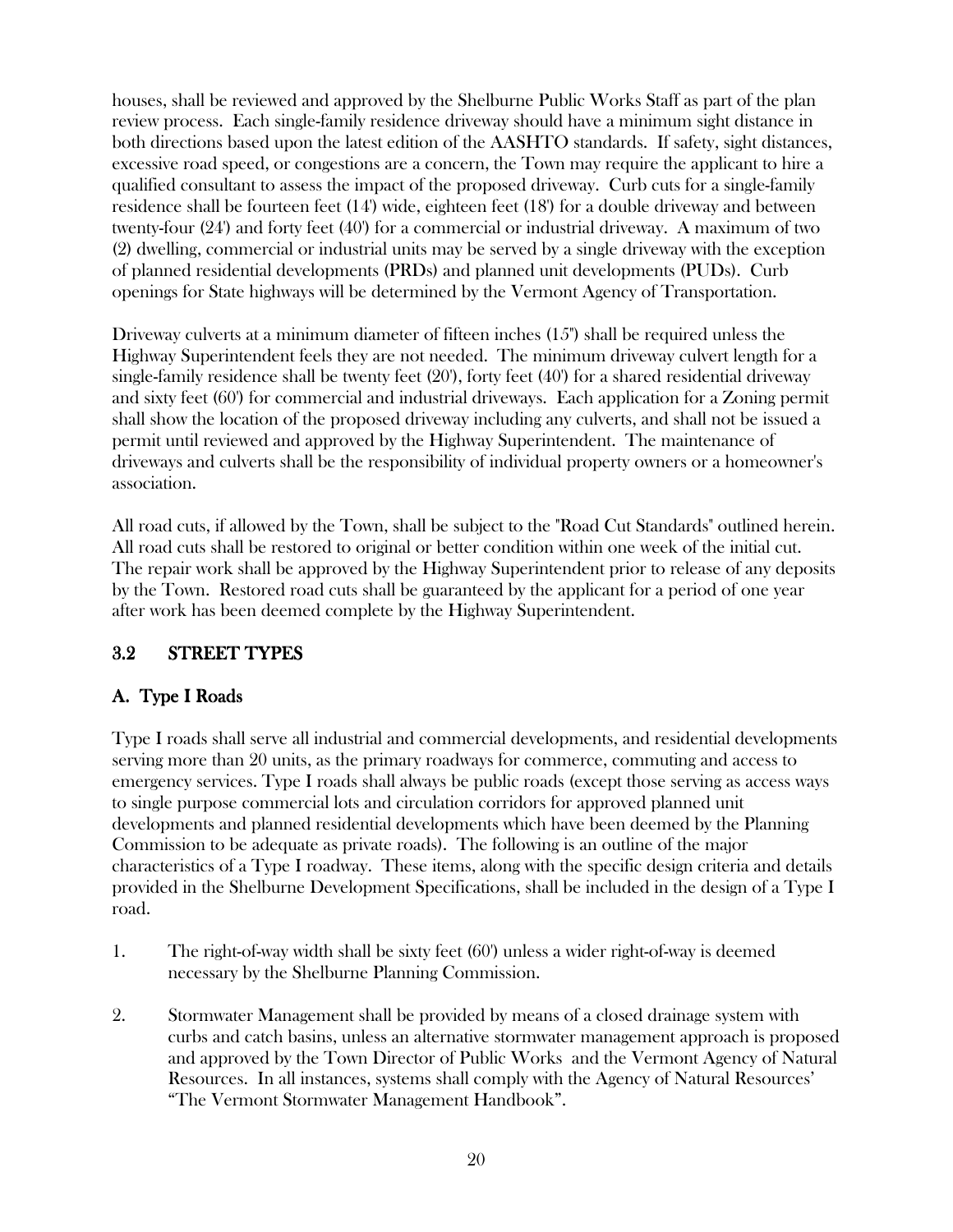- 3. The road width shall have a minimum paved surface of twenty-eight feet (28'). Travel lanes shall be demarcated with fog lines.
- 4. Sidewalks and streetlights shall be required unless the Planning Commission determines that these are unnecessary.

Type I roads will require modification if soil conditions or high ground waters have the potential for creating an unstable subbase. If a soil has a plasticity index of more than six (6) and a liquid limit of more than twenty-five (25), or a sieve analysis, which shows more than 8% passing the #200 sieve, or the seasonal ground water table is within three feet (3') of finish grade, then a Type I modified road design shall be used. The Type I modified road serves the same function as the Type I road with the following changes:

- 1. The crushed gravel base is deepened from eighteen inches (18") to twenty-four inches (24").
- 2. Ground stabilization fabric is used on the subgrade.
- 3. Underdrain is required on both sides of the road. The underdrain shall be of sufficient size and depth to lower the water table two feet (2') below the road subgrade.

Type I roads have been developed to provide the Town of Shelburne with durable, safe and low maintenance arterial and collector roads. The twenty-eight (28') road width, sidewalks and streetlights provide space and illumination for traffic flow, parking and pedestrian movements. The enclosed stormwater management system with catch basins and curbs provides efficient stormwater collection without the high maintenance costs and safety hazards associated with ditches. Alternatives to the enclosed drainage system with catch basins and curbs may be proposed to the Public Works Director along with documentation that (1) it provides efficient stormwater collection without the high maintenance costs and safety hazards; and (2) it provides more effective stromwater treatment than a closed drainage system. The pavement and gravel thickness is sufficient to withstand heavy truck and car traffic without premature deterioration.

#### B. Type II Roads

Type II roads serve low density residential developments with less than 20 residences. They provide access links to Type I roads. The traffic volume on Type II roads consists mainly of trips to and from single family residences and agricultural commerce. Type II roads shall always be public roads.

The following is an outline of the major characteristics of a Type II road. These items, along with the specific design criteria provided in the Shelburne Development Specifications shall be included in the design of a Type II road.

- 1. The right-of-way width shall be sixty feet (60') unless a wider right-of-way is deemed necessary by the Shelburne Planning Commission.
- 2. Stormwater Management shall be provided by means of a closed drainage system with catch basins, unless an alternative stormwater management approach is proposed and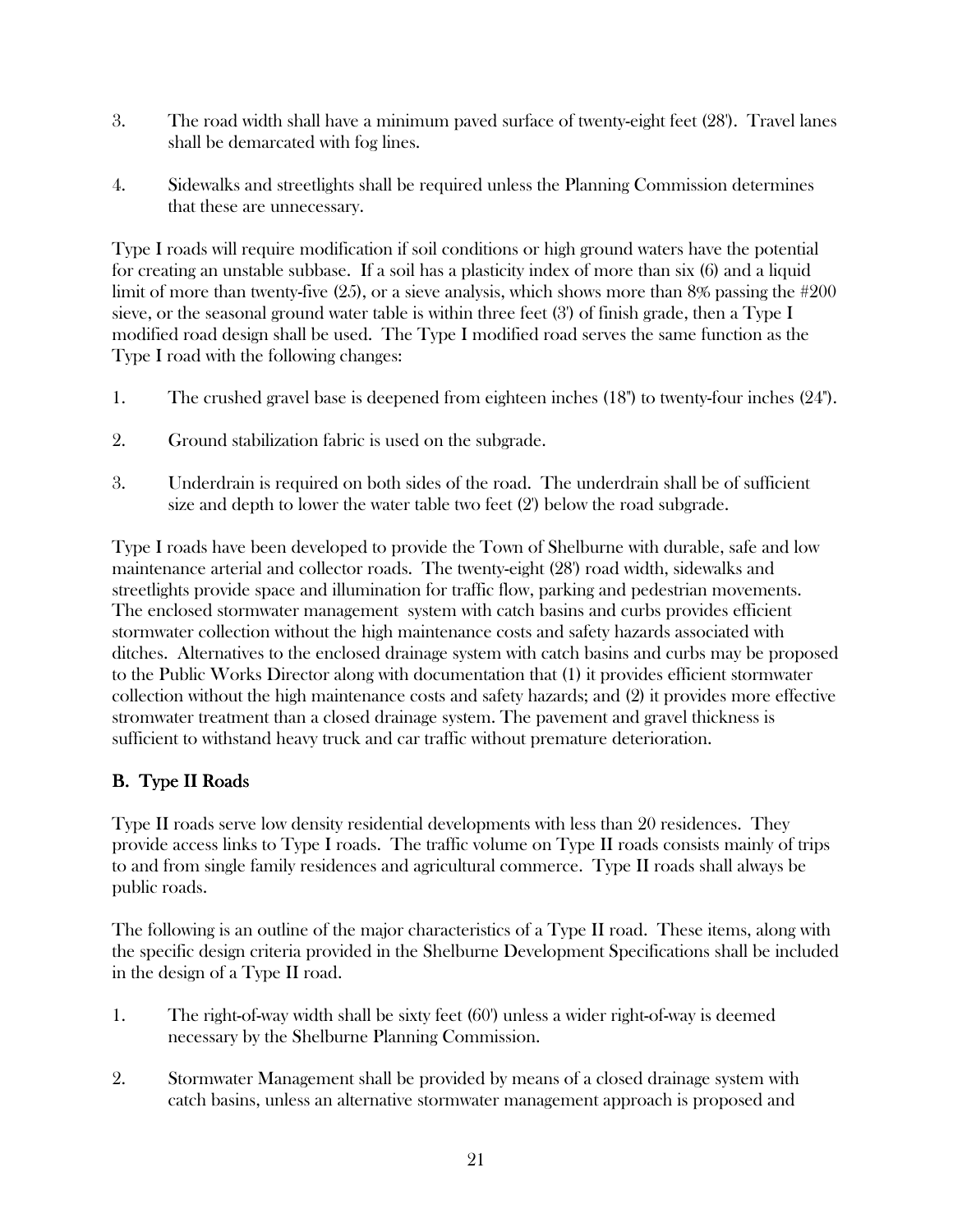approved by the Public Works Director. The method by which drainage is directed to the catch basins will be reviewed on a case-by-case basis.

- 3. The road width shall be twenty-four feet (24') of pavement with two foot (2') gravel shoulders each side. Curbs with a twenty-eight feet (28') wide paved road width are an acceptable substitute.
- 4. Sidewalks and streetlights may be required and will be evaluated on a case-by-case basis by the Shelburne Planning Commission.

Type II roads will require modification if soil conditions or high ground water have the potential for creating an unstable subbase. The criteria for road subbase modification are the same as for Type I road base modification. A Type II modified road base will be the same as a Type II road base with the following exceptions:

- 1. The gravel base is deepened from eighteen inches (18") to twenty-four inches (24").
- 2. Ground stabilization fabric is used on the subgrade.
- 3. Underdrain is required on both sides of the subgrade. The underdrain shall be of sufficient size and depth to lower the water table two feet (2') below the road subgrade.

Type II roads have been developed to provide a standard for existing and proposed highways which will have low traffic volumes now and in the future. The twenty-four foot (24') paved width will be adequate for automobile traffic and the two foot (2') gravel shoulder width to either side will accommodate the occasional truck with safety. The enclosed stormwater management system with catch basins provides efficient stormwater collection without the high maintenance costs and safety hazards associated with ditches. Alternatives to the enclosed drainage system with catch basins may be proposed to the Public Works Director along with documentation that (1) it provides efficient stormwater collection without the high maintenance costs and safety hazards; and (2) it provides more effective stromwater treatment than a closed drainage system. The pavement and gravel thickness will withstand heavy agricultural trucks without premature deterioration.

#### 3.3 SIDE SLOPES

Side slopes in street embankments shall descend one foot (1') vertically for at least three feet (3') horizontally (3 on 1). Side slopes in excavation in rock shall ascend six feet (6') vertically for at least one foot (1') horizontally ( 6 on 1). Where rock cuts have a face higher than ten feet (10') vertically, a three foot (3') berm shall be provided at each ten foot (10') level above the grade at the edge of the pavement.

Side slopes shall not be graded so as to extend beyond the limits of the road right-of-way onto land not part of the subdivision unless a suitable side slope easement has been properly established and granted by the affected property owner.

# 3.4 SOIL TESTS

Prior to submittal of a preliminary plan application, soil borings and/or test pits shall be made to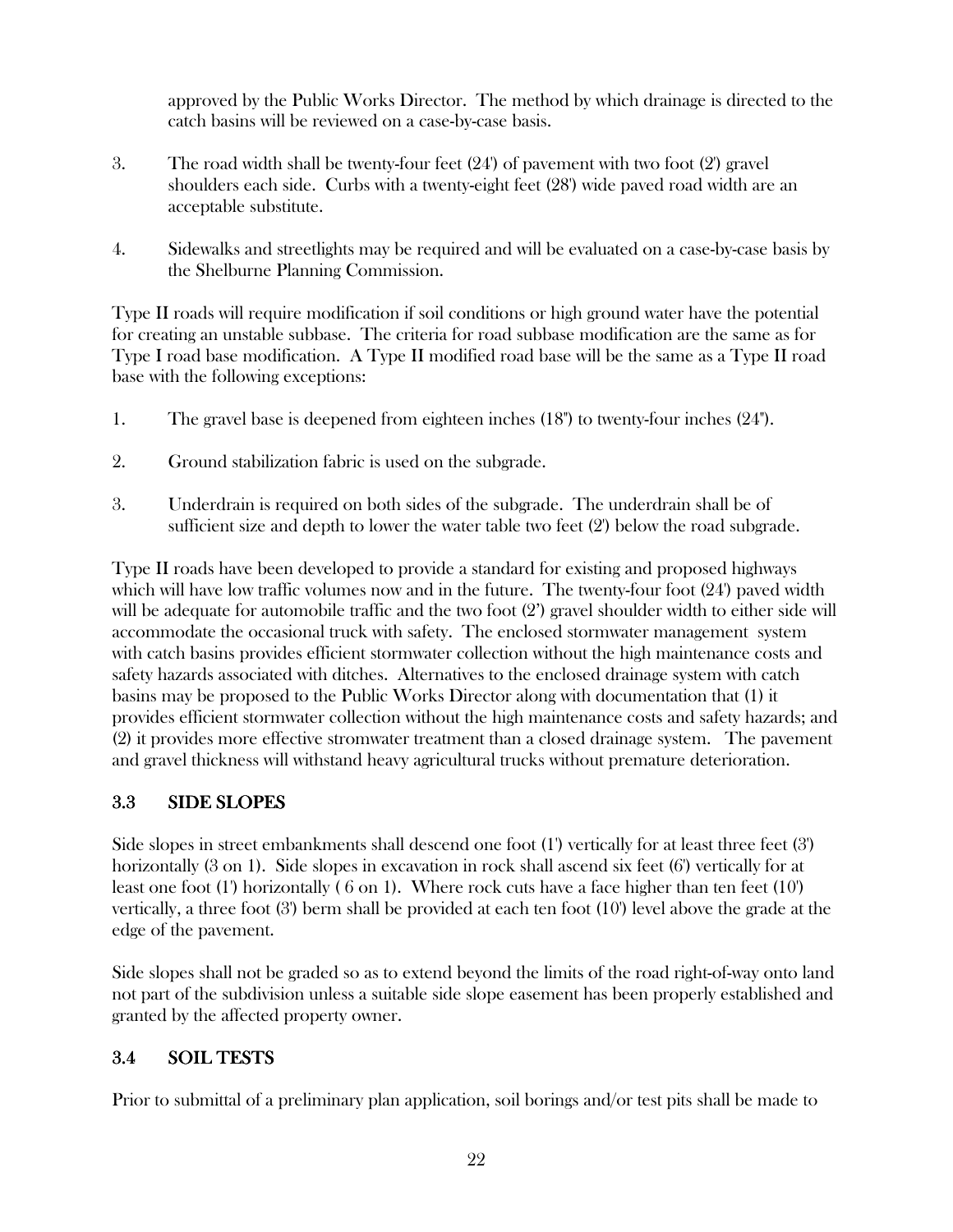depth of six feet (6') below final road grade surface on the basis of at least one representative test every 500'. Soil tests shall be performed by a soils laboratory acceptable to the Town. The tests shall be submitted to the Director of Public Works and consist of:

- 1. Standard sieve analysis and grain size distribution curve for each representative soil in the cross sections.
- 2. Plasticity index and liquid limit for each representative soil in the cross sections.

The consultant shall also submit a map showing the location of all test holes and sample points, soils logs for each hole and the depth of high seasonal ground water table.

The Shelburne Highway Superintendent, in conjunction with the Public Works Director, may waive the necessity for soil borings altogether or modify spacing or depth requirements depending upon the specific groundwater and soil characteristics at each proposed roadway.

The sampling and testing of all materials to be used in construction of the project is the responsibility of the design/project engineer. No materials shall be placed on a project without prior approval of the Town of Shelburne. Sufficient lead time must be established for acquiring the approvals of materials prior to placement.

# 3.5 EXCAVATION FOR STREETS

Sufficient topsoil shall be stripped from the areas to be filled or excavated to provide a minimum of four inches (4") of cover over all finished slopes. This material shall be stored in stockpiles on the site until completion of grading operations and then shall be spread uniformly over all finished slopes.

All excavating and filling required for construction of pavements, curbs gutters, headwalls, drainage structures, and installation of pipe drains shall be specified herein and shown on the construction standards. The entire area of work shall be brought to the required lines and grades by excavation or filling. Excavated material, if suitable, shall be used in making embankments, in filling the low areas of work, and at such places as may be required.

All earthwork shall be performed in accordance with Division 200 of the Vermont Standard Specifications for Construction.

# 3.6 EMBANKMENTS

Embankments shall be constructed by the Contractor with either approved surplus excavated material or with approved material obtained elsewhere.

All material resulting from clearing and grubbing shall be satisfactorily disposed of in a manner approved by the Shelburne Highway Department and in compliance with local ordinances. Under no conditions will this material be buried below the seasonal high groundwater.

When embankments are to be made on a hillside, the slope of the original ground on which the embankments are to be constructed shall be stepped and properly drained as the fill is constructed so that adverse movements of the slopes do not occur.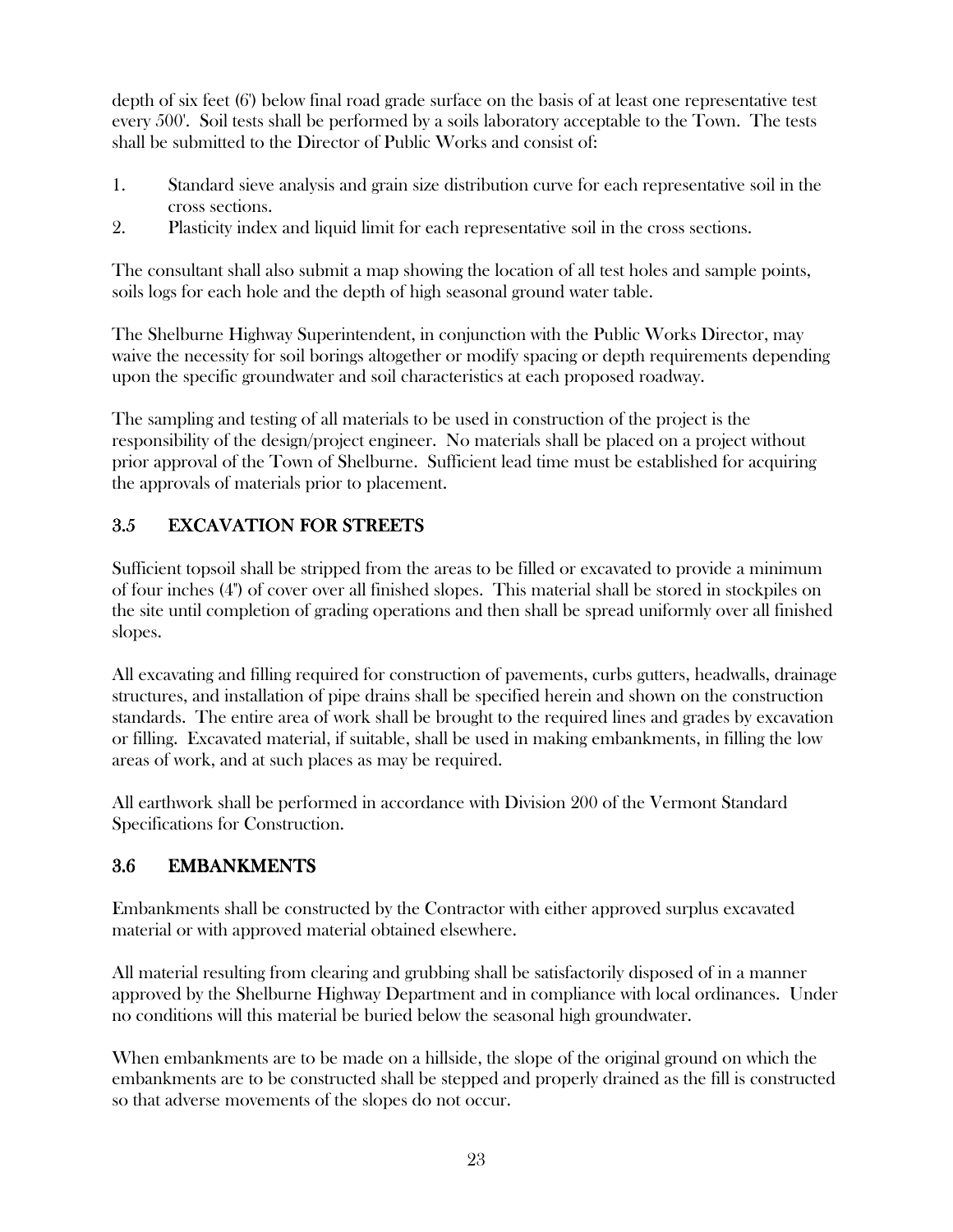The excavated rock, ledge, boulders, and stone, except where required in the construction of other items or otherwise directed, shall be used in the construction of embankments to the extent of the project requirements and generally shall be placed so as to form the base of an embankment.

Frozen material shall not be used in the construction of embankments, nor shall the embankments or successive layers of the embankments be placed upon frozen material. Placement of material other than rock shall stop when the sustained air temperature, below 32 degrees Fahrenheit, prohibits the obtaining of the required compaction. If the material is otherwise acceptable, it shall be stockpiled and reserved for future use when its condition is acceptable for use in embankments.

When an embankment is to be constructed across a swamp, muck, or areas of unstable soils, the unsuitable materials shall be excavated to reach soils of adequate bearing capacity and the embankment begun. Alternative methods, such as use of a stabilization fabric in place of excavation and backfill, may be utilized only after approval of same by the Shelburne Highway Superintendent in conjunction with the Public Works Director.

Material being placed in embankments shall be placed in horizontal layers of uniform thickness across the full width of the embankment. Stumps, trees, rubbish, and other unsuitable material shall not be placed in embankments.

The layers shall begin at the deepest part of the fill. Material shall be placed in six inch (6") lifts with 95 percent maximum dry density by the AASHTO-T-99, Method A (Standard Proctor) test. Effective spreading equipment shall be used on each layer to obtain uniform thickness prior to compaction. Each layer shall be kept crowned to shed water to the outside edge of the embankment and continuous leveling and manipulation will be required to assure uniform density.

The entire area of each layer shall be uniformly compacted to at least the required minimum density by use of compaction equipment consisting of rollers, compactors, or a combination thereof. Earthmoving and other equipment not specifically manufactures for compaction purposes will not be considered as compaction equipment.

All fill material shall be compacted at a moisture content suitable for obtaining the required density. In no case shall the moisture content in each layer under construction be more than three percent above the optimum moisture content and shall be less than that quantity that will cause the embankment to become unstable during compaction. Sponginess, shoving, or other facie evidence for an engineering determination of lack of stability under this requirement, and further placement of material in the area affected shall be stopped or retarded to allow the material to stabilize.

When the moisture content of the material in the layer under construction is less than the amount necessary to obtain satisfactory compaction by mechanical compaction methods, water shall be added by pressure distributors or other approved equipment. Water may also be added in excavation or borrow pits. The water shall be uniformly and thoroughly incorporated into the soil by disc, harrowing, blading, or by other approved methods. The manipulation may be omitted for sands and gravel. When the moisture content of the material is in excess of three percent above the optimum moisture content, dry material shall be thoroughly incorporated into the wet material, or the wet material shall be aerated by disking, harrowing, blading, rotary mixing, or by other approved methods.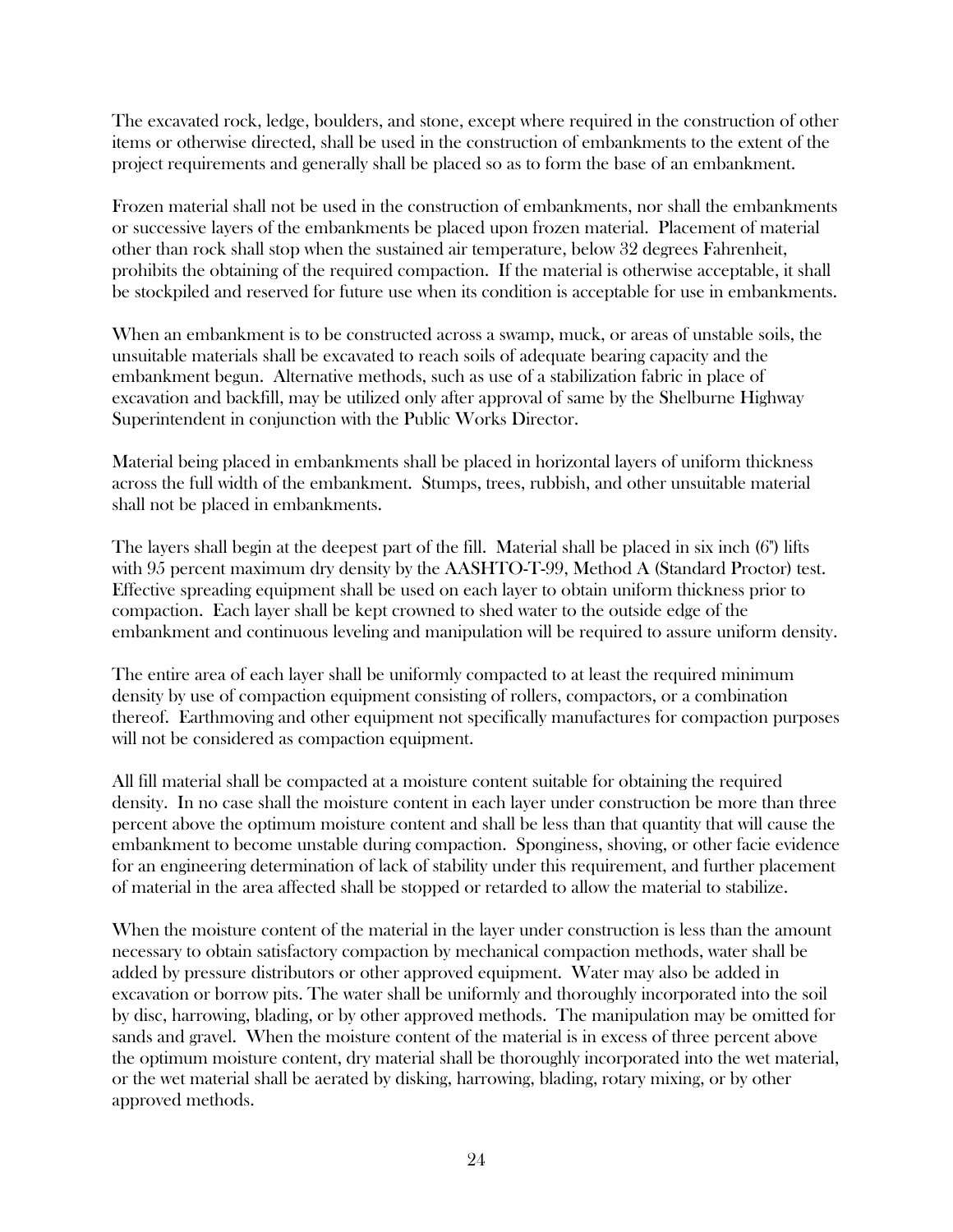Compaction of the layer of wet material shall be deferred until the layer has dried to the required moisture content by evaporation.

Upon completion of filling and excavating, the subgrade shall be formed to the required grade and contour; and the entire surface again rolled as specified above. High spots shall be removed and low spots filled with acceptable material, and the process of leveling and rolling continued until no further depression results. Approval of the Shelburne Highway Department shall be necessary prior to placing the gravel bottom course.

# 3.7 GEOTEXTILE FABRIC

## A. Stabilization Fabric

Where required on the plans or where directed by the Highway Superintendent, the Contractor shall install stabilization fabric, such as Mirafi 500X or an approved equal, over the subgrade prior to placement of fill, the gravel base, or around drains. The fabric shall be installed in accordance with the manufacturer's instructions.

# **B.** Filter Fabric

Where required on the approved plans or directed by the Town, the Contractor shall install filter fabric such as Mirafi 140NS or 140NSL, or an approved equal, around all underdrains and curtain drainage systems. The fabric shall be installed in accordance with the manufacturer's instructions.

# 3.8 UNDERDRAINS

# A. Description A. Description

This item shall consist of constructing underdrains using pipe, stone, filter fabric, underdrain outlets, cleanouts, and risers in accordance with these specifications and as shown on the accepted drawings or as necessary to lower the ground water two feet (2') below the road subgrade.

#### **B.** Materials

Perforated Polyvinyl Chloride (PVC): PVC SDR 35 pipe shall conform to ASTM F75B or AASHTO M278. Spiral wrap PVC pipe is not acceptable.

Perforated Corrugated Steel Pipe: Pipe shall conform to AASHTO M36. Minimum sheet metal thickness required is 0.052 inches for six inch (6") diameter underdrain and 0.064 inches for eight inch (8") diameter or larger. Other types of pipe may be used upon approval. **Corrugated Polyethylene Pipe:** Corrugated Polyethylene pipe shall conform to AASHTO M294-90 Type S.

**Stone:** Stone fill shall be clean, washed, durable, three-fourths inch to one and a half inch (3/4" to 1 1/2") stone. Limestone shall not be acceptable.

**Filter Fabric:** The fabric shall be Mirafi 140NS or equal.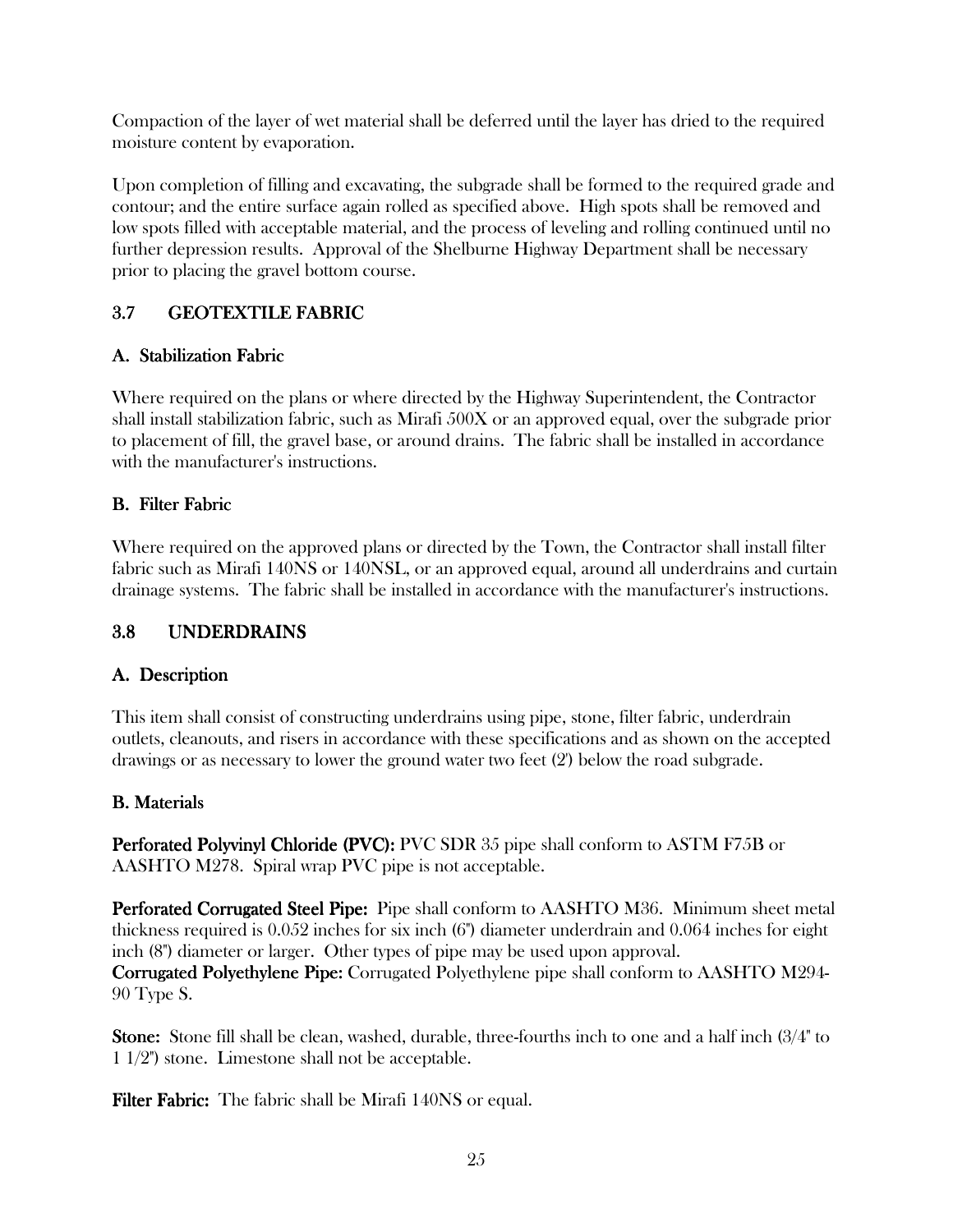#### C. Construction Methods

Trenches for underdrain shall be excavated to the dimensions and grade shown on the plans (or as ordered by the Engineer). Stone fill shall be placed to a depth of six inches (6") below the bottom of the pipe in conformity with the lines and grades shown on the plans (or as directed by the Engineer). Underdrain shall be placed in the center of the trench and firmly embedded in the material. The underdrain trench shall be backfilled to the gravel road base with three-fourths inch to one and a half inch  $(3/4"$  to  $1\frac{1}{2}$ ") clean stone. Placing shall begin at the outlet end and proceed with perforations down unless otherwise ordered by the Shelburne Highway Department.

The joints between sections shall be made by fitting the ends as tightly as practicable. Corrugated steel or aluminum alloy underdrain shall be joined with an approved coupling. PVC plastic underdrain shall be suitably joined with approved fittings by the same manufacturer.

Upgrade ends of all underdrain pipe installations shall be closed with suitable plugs to prevent entry of soil material.

Underdrain cleanouts of the length shown on the plans and cast iron covers shall be installed at locations shown on the plans or as directed by the Shelburne Highway Department.

Pipes used in an underdrain system placed at road crossings or outlets (or as directed by the Engineer) shall be placed on a firm bed and joined in the same manner as underdrain. Unless otherwise directed, non-perforated pipe shall be used.

Backfill material shall not be placed directly in the trench by dumping haul vehicles or by pushing material into trenches by bulldozers, graders, or other equipment. Placing shall be limited to the use of hand shovels, backhoes, front-end loaders, or other similar types of equipment.

Filter fabric shall be placed in the trench around the stone fill with a six inch (6") fabric overlap at the top. (See underdrain detail, Appendix 5, Figures 1 and 2.)

#### 3.9 SAND

#### A. Description A. Description

This item shall consist of a subbase course of sand and be constructed on a prepared subgrade in accordance with the sections as shown on the accepted drawings.

#### **B.** Materials

Sand shall consist of material free from silt, loam, clay, or organic matter. It shall conform to the Vermont Standard Specifications for Construction for Sand Borrow, #703.03. It shall be obtained from approved sources and shall meet the requirements set forth in this table:

Percentage by Weight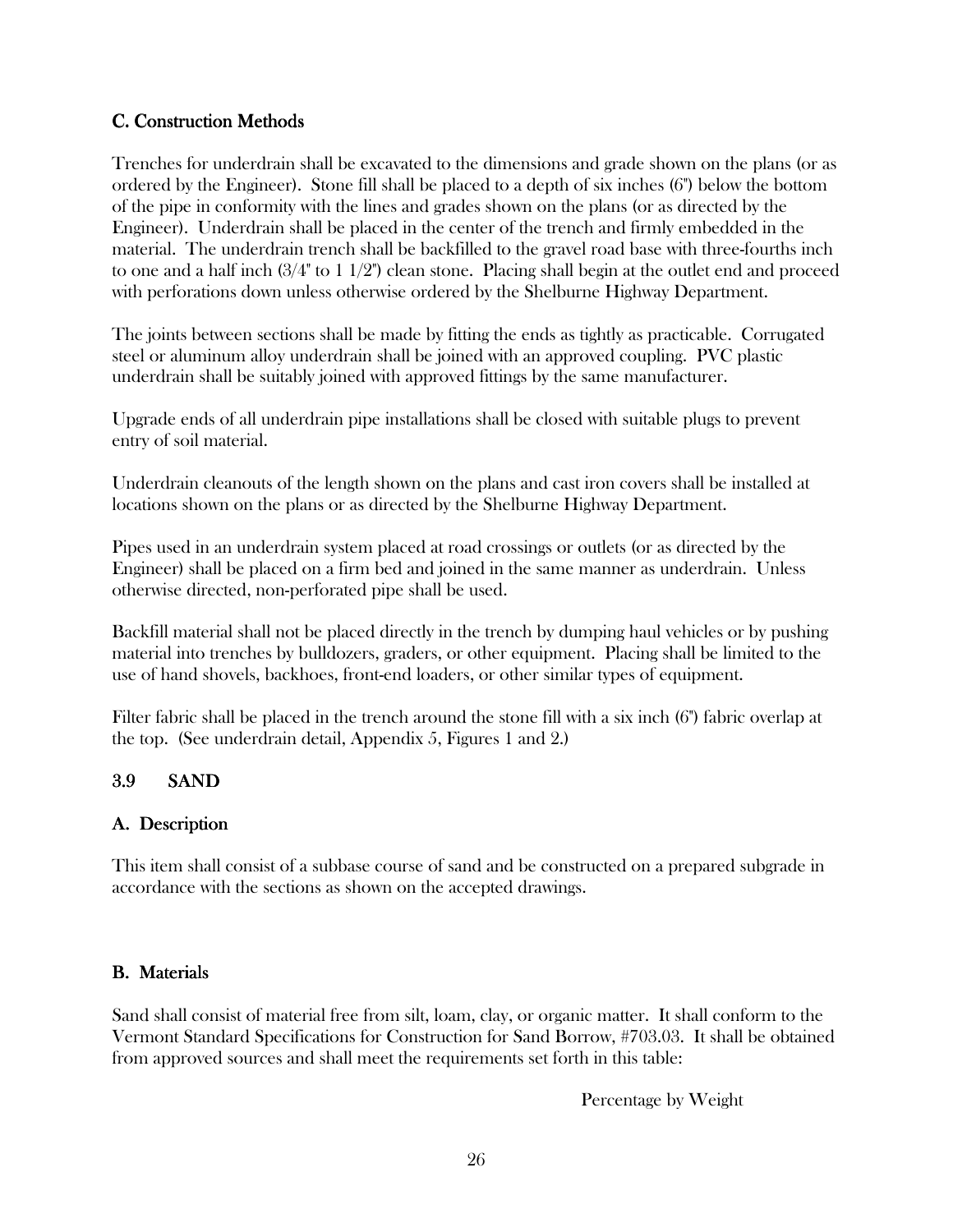Sieve Designation Passing Square Mesh Sieve

| 9"             | 100        |
|----------------|------------|
| $1\frac{1}{2}$ | $90 - 100$ |
| 1/2"           | 70 - 100   |
| No. 4          | $60 - 100$ |
| No. 100        | $0 - 20$   |
| No. 200        | $0 - 8$    |

#### 3.10 CRUSHED GRAVEL BASE

#### A. Description A. Description

This item shall consist of a base course composed of crushed gravel to be constructed on a prepared subgrade in accordance with the sections shown on the accepted drawings.

#### **B.** Materials

All materials shall be secured from approved sources. Such aggregate shall consist of hard, durable stones, which show uniform resistance to abrasion and which are intermixed with sand or other approved binding material. It shall meet the requirement of Vermont Standard Specification for Construction, #704.05 A Course, Crushed Gravel for Subbase. The crushed gravel shall be uniformly graded from course to fine and shall meet the grading requirements set forth in this table:

| Sieve Designation | Percentage by Weight<br><b>Passing Square Mesh Sieve</b> |
|-------------------|----------------------------------------------------------|
| 4"                | $95 - 100$                                               |
| $\mathrm{No.}4$   | $25 - 50$                                                |
| No. 100           | $0 - 12$                                                 |
| No. 200           | 6<br>$() =$                                              |

All bottom course material shall be deposited and spread so as to distribute the material in uniform layers, compacted at optimum moisture content; and the maximum size stone particles shall not exceed two-thirds (2/3) of the thickness of the layer being placed. Crushed gravel base as manufactured by Shelburne Limestone is considered an equivalent material by the Shelburne Highway Department.

#### C. Preparation of Subgrade

The subbase material shall be placed on a prepared surface with an approved spreader box or by some other approved mechanical spreading equipment. The material shall be deposited so as to meet the requirements of the Vermont Standard Specifications for Construction, Section 301, and compacted to 95 percent dry density by the AASHTO-T-99 Method A (Standard Proctor) test.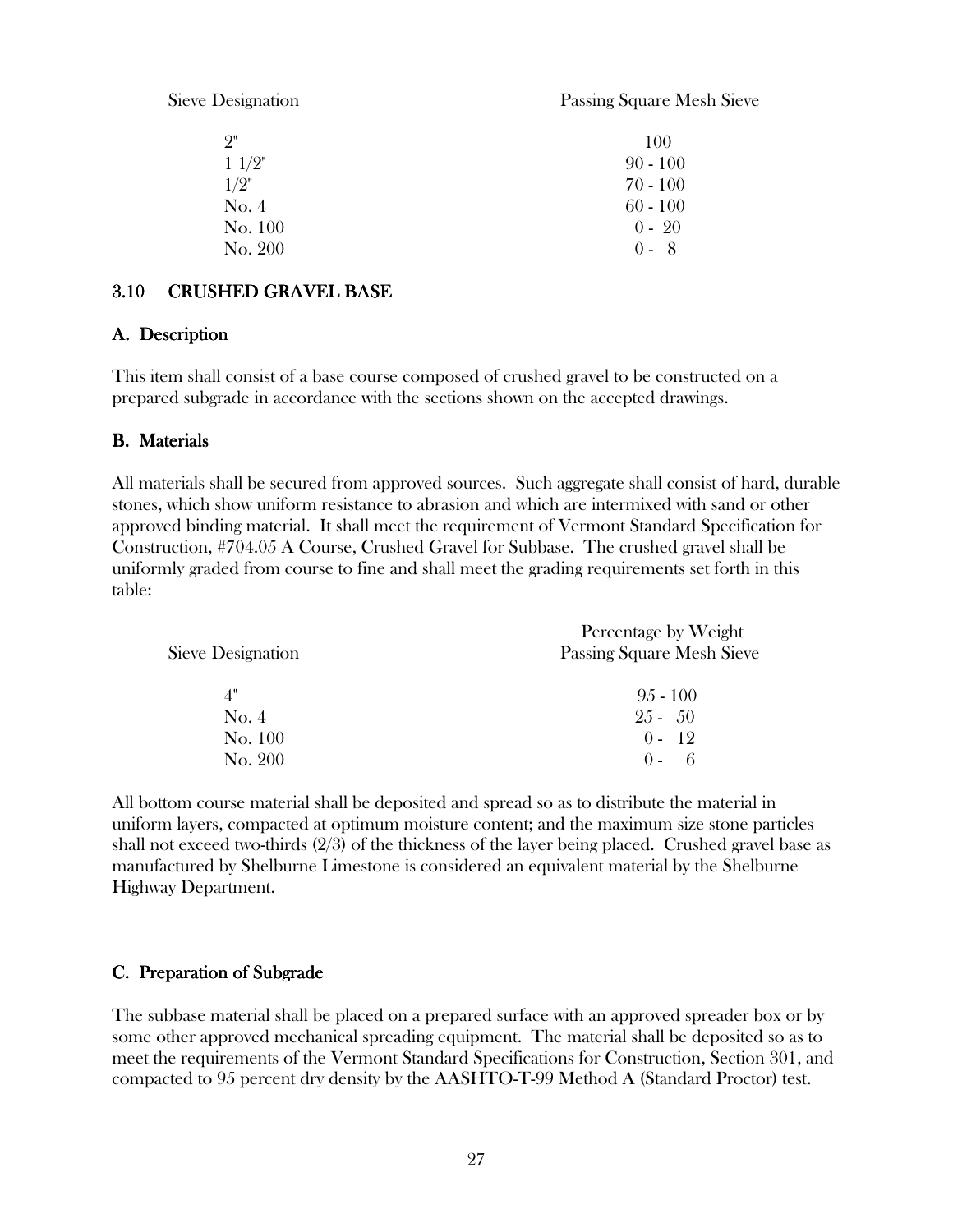If necessary where there is high ground water or frost susceptible soils, subbase fabric and underdrains shall be installed beneath the roadway as specified by the Shelburne Highway Department or as shown on the street details of these specifications.

## 3.11 CRUSHER RUN - TOP COURSE

## A. Description A. Description

This item shall consist of an upper course of fine crusher run gravel to be placed over the bottom course of coarse crusher run gravel, which will have been prepared in accordance with these specifications. This upper course shall conform to the following specifications and be placed in accordance with the lines, grades, and typical cross-sections as shown in the accepted drawings. Material shall meet Vermont Standard Specifications for Construction, #704.05 A Fine, Crushed Gravel for Subbase.

#### **B.** Materials

All materials shall be secured from approved sources. This aggregate shall consist of angular and round fragments of hard durable rock of uniform quality throughout, reasonably free from thin, elongated pieces, soft or disintegrated stone, dirt, or other objectionable matter. The grading requirements shall conform to the following table:

| Sieve Designation | Percentage by Weight<br>Passing Square Mesh Sieve |
|-------------------|---------------------------------------------------|
| 9"                | 100                                               |
| 11/2"             | $90 - 100$                                        |
| No. 4             | $30 - 60$                                         |
| No. 100           | $0 - 12$                                          |
| No. 200           | 6                                                 |

This upper course of crusher run gravel shall be deposited and spread in a uniform layer and compacted to a 95 percent dry density by the AASHTO-T-99 Method A (Standard Proctor) test. Top course crusher run gravel as manufactured by Shelburne Limestone is considered an equivalent material by the Shelburne Highway Department.

# 3.12 BITUMINOUS CONCRETE (ASPHALT) PAVEMENT

#### A. Description

This type of pavement shall be composed of mineral aggregate, mineral filler if required, and bituminous material, plant-mixed and laid hot. This pavement shall be constructed in two courses on the prepared or existing base in accordance with these specifications and in conformity with the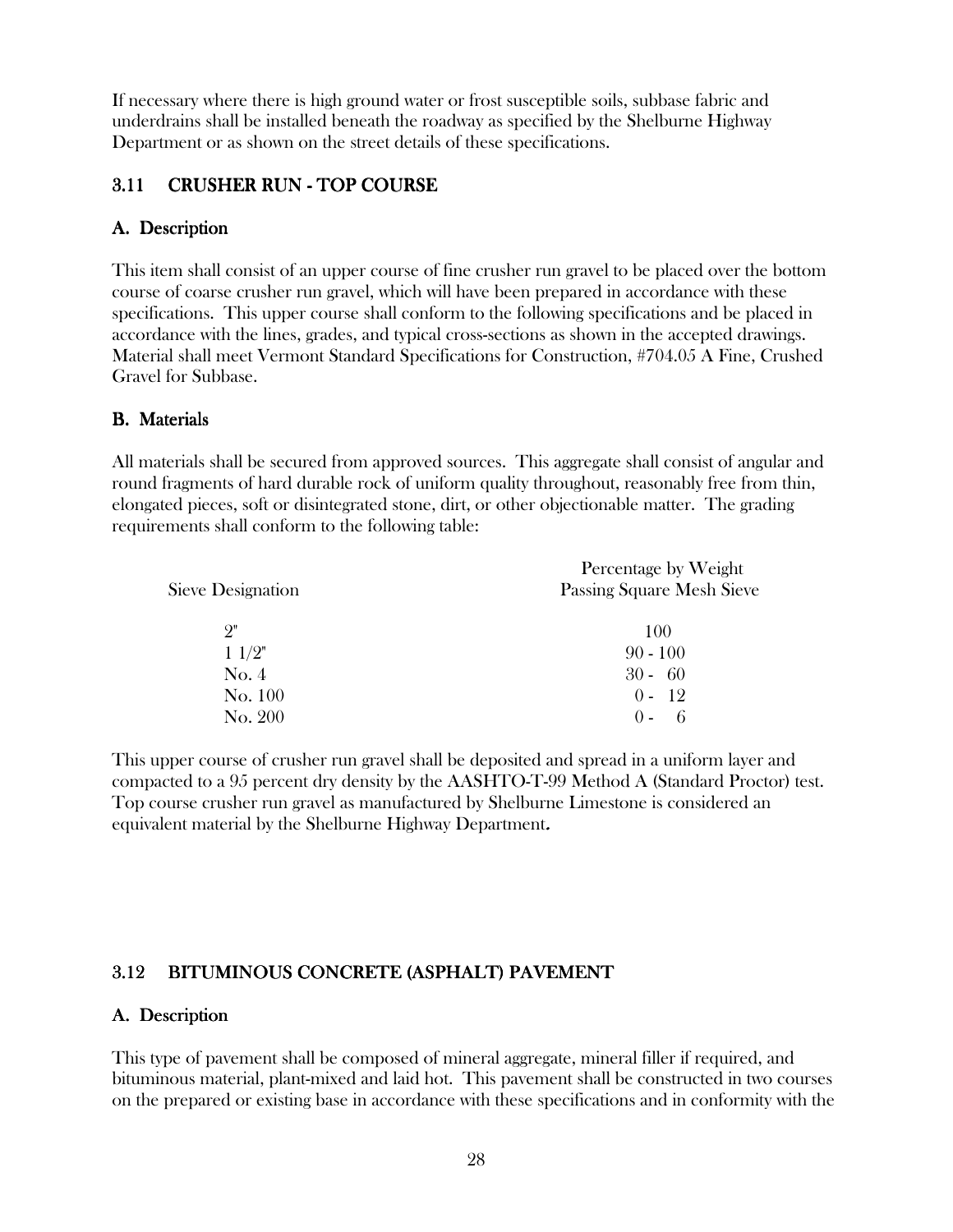lines, grades, thickness and typical cross-sections shown on the drawings. The pavement shall conform to Section 406 of the Vermont Agency of Transportation specifications.

## **B.** Materials

The course aggregate shall consist of clean, hard-crushed rock or screen-crushed gravel free from dirt or foreign matter. It shall be reasonably free from soft and elongated pieces.

The fine mineral aggregate shall consist of sand or a mixture of sand and stone screenings of which at least fifty percent (50%) by weight shall be sand. The sand shall consist of clean, hard, durable grains free from injurious amounts of vegetable matter or other harmful substances.

The asphalt cement shall conform to all the requirements as set forth in Section 702 (and 704.10) of the Vermont Standard Specifications for Construction.

# C. Construction Methods

Equipment for spreading and finishing the mixture shall be a mechanical spreading and finishing machine provided with an activated screed and heated, if required. The machine shall be capable of spreading the mixture without segregation and shall be approved by the Shelburne Highway Department prior to use.

Application of bituminous concrete pavement shall meet all the requirements of the Vermont Standard Specifications for Construction, Section 406, including, but not limited to, the following:

Weather Limitations: Bituminous base material shall not be placed between November 1 and May 1. Material shall not be placed when the air temperature at the paving site in the shade and away from artificial heat is 40 degrees Fahrenheit or below.

Bituminous top material shall not be placed between September 15 and May 1. Material shall not be placed when the air temperature at the paving site in the shade away from artificial heat is 60 degrees Fahrenheit or below.

**Conditioning:** Prior to placing the bituminous material, the existing surface shall be cleaned, and then sprayed with a coat of Emulsified Asphalt, RS1. This shall apply to overlays on existing pavement or on base course as directed by the Shelburne Highway Department.

**Compaction:** Immediately after the bituminous mixture has been spread, struck off, and surface irregularities adjusted, it shall be thoroughly and uniformly compacted by rolling. Along forms, curbs, headers, walls, and other places not accessible to the rollers, the mixture shall be thoroughly compacted with hot or lightly oiled hand tampers, smoothing irons, or mechanical tampers. On depressed areas, a trench roller may be used; or cleated compression strips may be used under the roller to transmit compression to the depressed areas.

**Surface Tolerances:** The surface will be tested by the Shelburne Highway Department using a sixteen foot (16') straightedge at selected locations parallel with the centerline. Any variations exceeding three-sixteenths of an inch (3/16") between any two contacts shall be satisfactorily eliminated. A ten foot (10') straightedge may be used on a vertical curve. The straightedges shall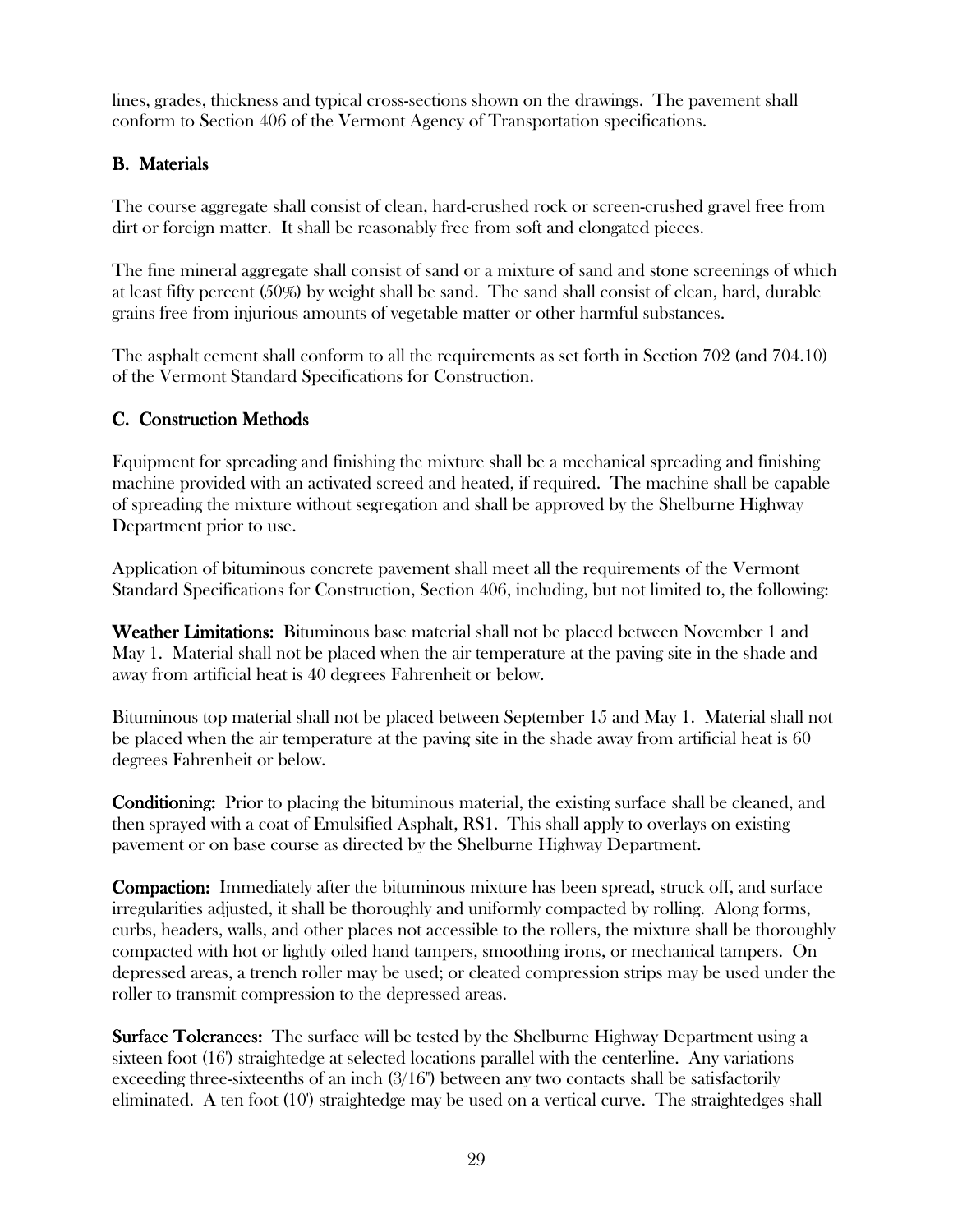be provided by the Contractor. The finish surface shall also be of uniform texture and evenness showing no aggregate tearing, shoving, or pulling.

**Matching Surfaces:** When a new pavement is to match an existing bituminous pavement for a roadway or trench, the Contractor shall vertically smooth cut the existing pavement along a straight line a minimum of one foot (1') into the existing pavement over the existing gravel base. The smooth cut shall be thoroughly cleaned and coated with Emulsified Asphalt, RS1, just prior to paving.

**Base Course/Top Course Time Sequence:** There shall be a minimum of one (1) year between the application of base course and top course on newly constructed roads, unless otherwise permitted by the Shelburne Highway Department. Top course shall not be applied until the Shelburne Highway Department, in conjunction with the Public Works Director, has determined that the base course has been constructed in accordance with the Shelburne Development Specifications. Any defects noted by the Shelburne Highway Department shall be corrected before the top course is applied.

# 3.13 CEMENT CONCRETE CURB

## A. Description A. Description

This item shall consist of a Portland cement concrete curb constructed on a prepared subgrade in accordance with these specifications and the cross-section shown on the drawings.

#### **B.** Materials

All concrete used in the construction of roadway curbs shall be Air Entrained not less than five percent (5%) nor more than seven percent (7%) so determined by an air meter approved by the Shelburne Highway Department. This concrete shall have a twenty-eight (28) day compressive strength of 3,500 psi and shall meet Section 501 of the State of Vermont Standard Specifications for Construction for Class B Concrete.

#### C. Construction Methods

**Preparation of subgrade:** All boulders, organic material, soft clay, spongy material, and any other objectionable material shall be removed and replaced with approved material. The concrete curbing shall be built to required line and grade on a bed of crusher run gravel a minimum of six inches (6") in depth, which shall be fully compacted.

**Forms for concrete:** The forms shall be of metal or acceptable planed and matched lumber and of such construction that a smooth surface will be produces. All forms shall be oiled. Slipforming shall not be allowed.

**Placing and finishing concrete:** Just prior to placing the concrete, the subgrade shall be moistened. The concrete, mixed to the proper consistency, shall be placed in the forms and thoroughly tamped in place so that all honeycombs will be eliminated and sufficient mortar will be brought to the surface. The use of vibrators and other compaction equipment to move the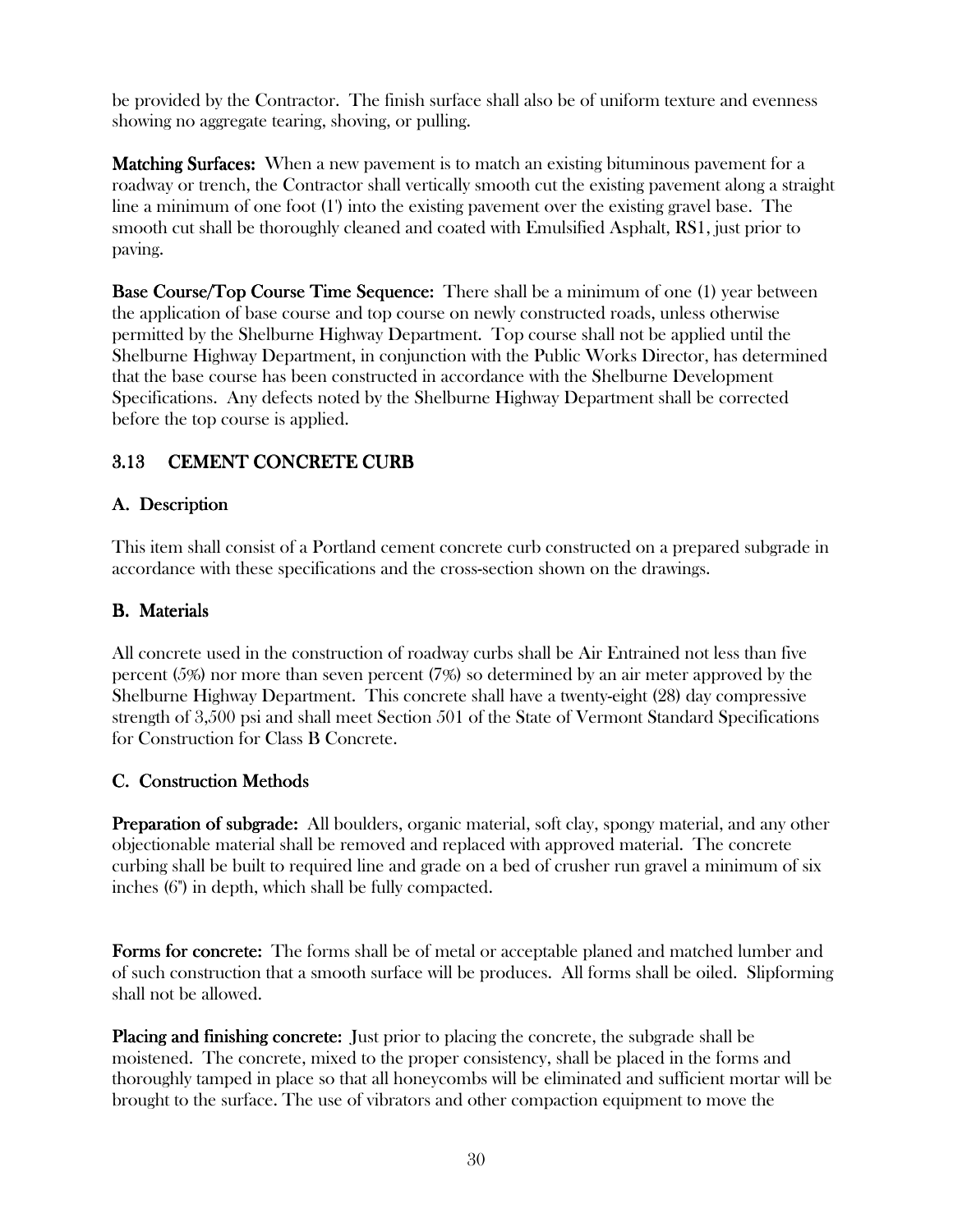concrete within the forms is not approved. Immediately upon removal of the forms, the curbing shall be rubbed down to a smooth and uniform finish. No plastering or patching will be allowed. After the forms have been removed, the trench shall be backfilled with approved gravel and fill as needed and thoroughly tamped, care being taken not to affect the alignment or grade of the curbing.

**Expansion and contraction joints:** One-half inch  $(1/2)$ <sup>"</sup> expansion joints shall be placed at intervals of twenty feet (20'). At intervals not greater than ten feet (10') nor less than five feet (5'), the concrete curbs shall be scored for a depth equal to one-third  $(1/3)$  the total depth of the concrete.

Curing the concrete: When completed, the concrete shall be kept moist for a period of not less than three (3) days, and longer if (the Engineer) deemed necessary, and shall be protected from the elements in an approved manner. If the Contractor elects, he may apply an approved curing compound according to directions of the manufacturer.

**Seasonal limits:** No concrete shall be poured on a frozen or thawing subgrade, during unseasonable weather conditions, or when the temperature is 38 degrees Fahrenheit and falling. The Contractor shall record the temperature daily as outlined in Proposed Recommended Practice for Cold Weather Concreting, ACI 306. In hot weather, temperature of freshly placed concrete shall not be allowed to exceed 85 degrees Fahrenheit, conforming to ACI 305.

Anti-spalling compound: When the initial curbing period is over (approximately 28 days after placement), all exposed surfaces shall receive two (2) coats of anti-spalling compound. The surfaces shall be cleaned, and then the compound shall be applied; the first coat at a rate of .025 gallons per square yard, and the second at a rate of .015 gallons per square yard. Anti-spalling compound shall only be applied when the air temperature is above 50 degrees Fahrenheit.

**Curb cuts:** Each house shall be allowed one curb cut, which shall be constructed as outlined in Sections 1.15 and 1.16 and as in the Details section of this manual. A curb cut for a single-family dwelling shall be fifteen feet (15') in width, a double driveway curb cut shall be twenty feet (20') in width and a commercial or industrial curb cut shall be forty-five feet (45') in width.

# 3.14 CEMENT CONCRETE SIDEWALK

#### A. Description

This item shall consist of sidewalk made of one course Portland cement concrete not less than five inches (5") thick and with a width of not less than five feet (5'). Where the sidewalk crosses a driveway, the depth of concrete shall not be less than six inches (6") for residential driveways and eight inches (8") for commercial and industrial driveways. The sidewalk shall be constructed in accordance with these specifications and the cross-sections as shown on the accepted drawings. All sidewalks shall have ramps where they intersect with streets to provide handicap access.

# **B.** Materials

Same as Cement Concrete Curbs.

#### C. Construction Methods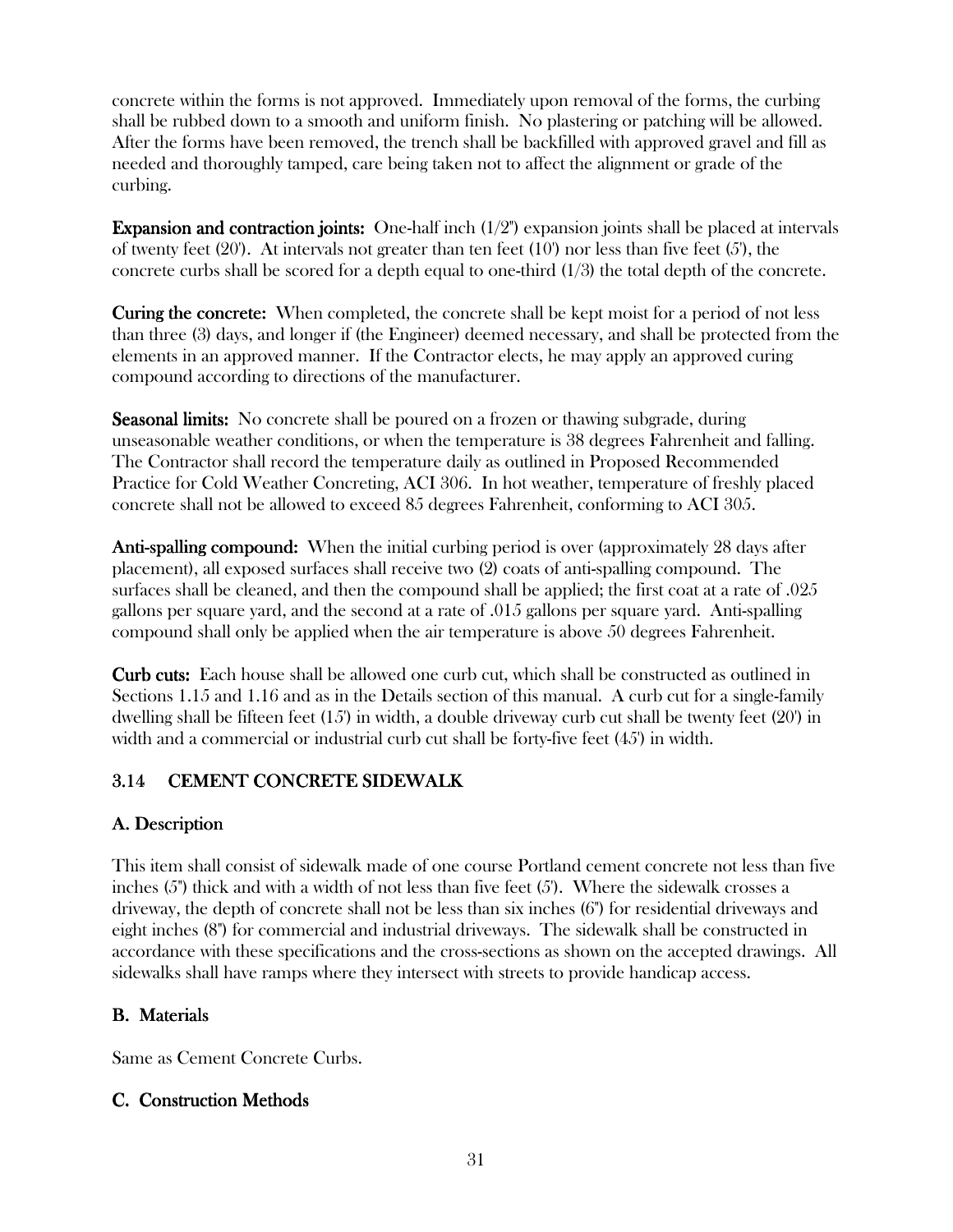**Preparation of subgrade:** All boulders, organic material, soft clay, spongy material, and any other objectionable material shall be removed and replaced with approved material. The subgrade shall be properly shaped, rolled, and uniformly compacted to conform to the accepted cross-sections and grades.

**Base:** A minimum depth of six inches  $(6")$  of compacted, crusher run gravel shall be constructed on the subgrade to accepted cross-sections and grades.

Forms for concrete: The forms for the concrete shall be of wood or metal, well-oiled, straight, free from warps or kinks, and of sufficient strength. They shall be staked securely enough to resist the pressure of the concrete without spring. When ready for the concrete to be deposited, they shall not vary from the approved line and grade and shall be kept so until the concrete has set.

Placing and finishing concrete: Just prior to placing the concrete, the subgrade shall be moistened. The concrete mixed to the proper consistency shall be placed in the forms and thoroughly tamped in place so that all honeycombs will be eliminated and sufficient mortar will be brought to the surface. After this, the surface shall be brought to a smooth, even finish by means of a float. The surface shall be broom finished. All faces adjacent to the forms shall be spaded so that after the forms are stripped, the surface of the faces will be smooth, even, and free of honeycombs. All edges shall be tool rounded with an edge having a quarter inch (1/4") radius.

**Expansion joints and scoring concrete:** One-half inch  $(1/2)$ " transverse expansion joints shall be placed at intervals not exceeding twenty feet (20'). Sidewalks shall be scored to a depth of one inch  $(1")$  every five feet  $(5')$ .

**Curing concrete:** Same as for Cement Concrete Curb.

**Backfilling:** Backfill shall be of crusher run gravel (suitable bank run gravel) and shall be placed and tamped until firm and solid. Backfilling shall follow immediately after concrete forms have been removed.

Seasonal limits: Same as for Cement Concrete Curb.

# 3.15 BITUMINOUS CONCRETE DRIVEWAY APRONS A. Description A. Description

Same as for Bituminous Concrete Pavement.

#### **B.** Materials

Same as for Bituminous Concrete Pavement.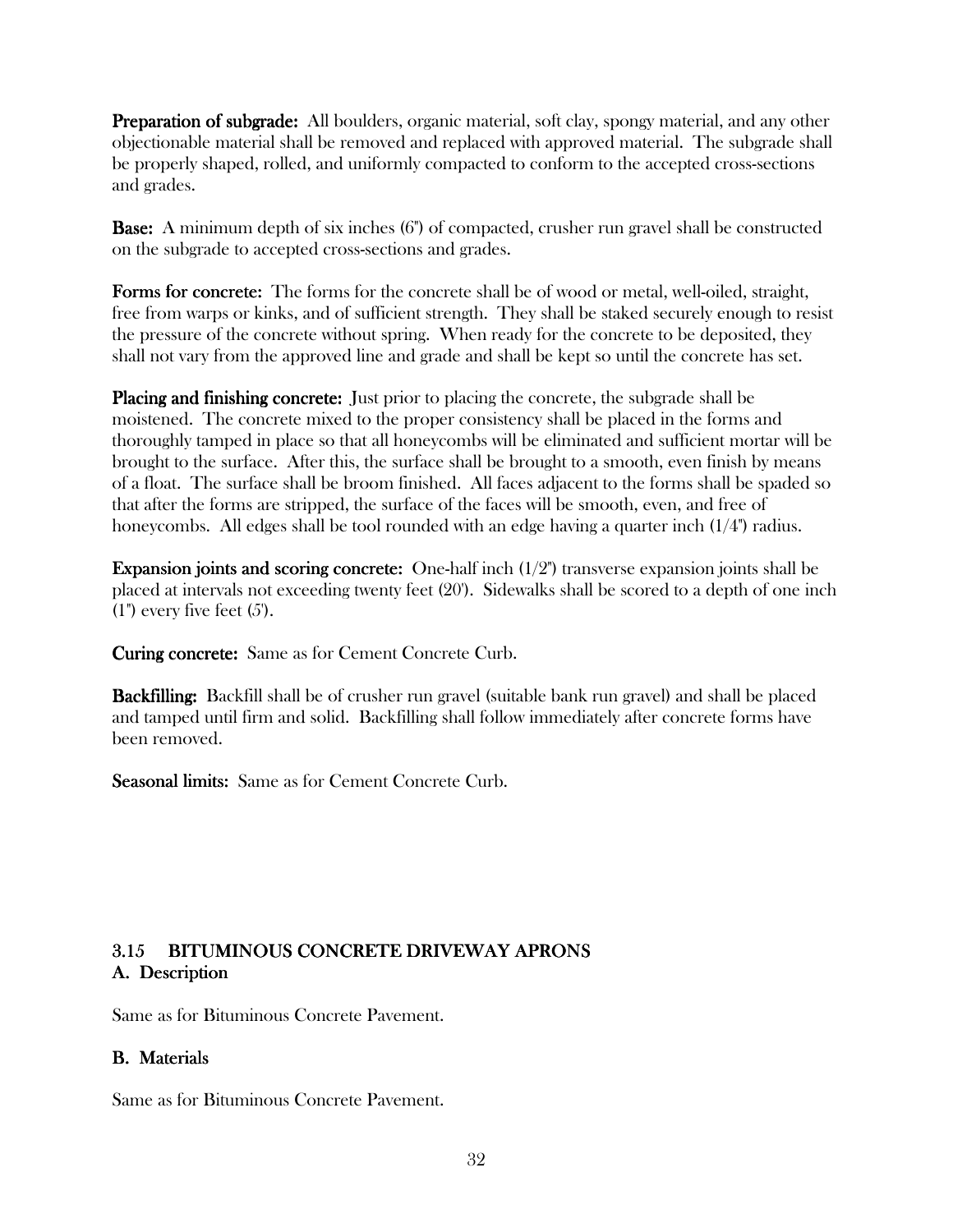#### C. Construction Methods

**Preparation of subgrade:** Same as for Cement Concrete Sidewalk.

# 3.16 STREET SIDELINE MONUMENTS

#### A. Description A. Description

This item shall consist of installing street property sideline monuments at all street intersections and at all points of curve and/or tangency or other critical points in the street lines as will enable a land surveyor to correctly stake out any lot in the subdivision.

## **B.** Materials

Reinforced concrete monuments shall be those as manufactured by S.T. Griswold, or equivalent, and shall be 4" x 4" x 36". The top shall have a marked center, which shall be the point of reference.

## C. Construction Methods

The monuments shall be set vertically and to a depth so that the top of the monument will project one-half inch  $(1/2)$  above the surrounding ground surface. The monuments shall be set in place after all other street improvements are completed. The monument's location shall be established by a surveyor licensed to practice in the State of Vermont.

# 3.17 PLANTING OF TREES

The Planning Commission of the Town of Shelburne may require the planting of new trees in areas where no trees presently exist, within the area disturbed by new construction, or in an area in which substantial loss of trees has or will occur in the process of road construction.

Such trees shall be preferably of a type indigenous to the neighborhood. Such trees shall be planted in fertile or fertilized ground and shall be watered and nurtured after planting until growth is assured.

Trees shall have a minimum diameter of trunk at a point four feet (4') above the ground level of at least two inches (2"). They shall be planted at intervals of no more than sixty feet (60') on both sides of the street. Such trees shall be clear of any branches from a point of ground level to a point six feet (6') above ground level. All new trees shall be planted outside of the street right-of-way and utility, drainage, or other public easements.

# 3.18 STREET GUARD RAILS

This item shall consist of the construction of twelve gauge standard steel beam and post guard rail, conforming to the design indicated on the accepted drawings, Sections 621 and 728 of the Vermont Standard Specifications for Construction, and pages G-1 and G-1d of the Vermont Design Standards. A guardrail shall be erected when the height of fill at the shoulder point is more than ten feet (10') with a slope steeper than 1 on 3 or as ordered by the Town.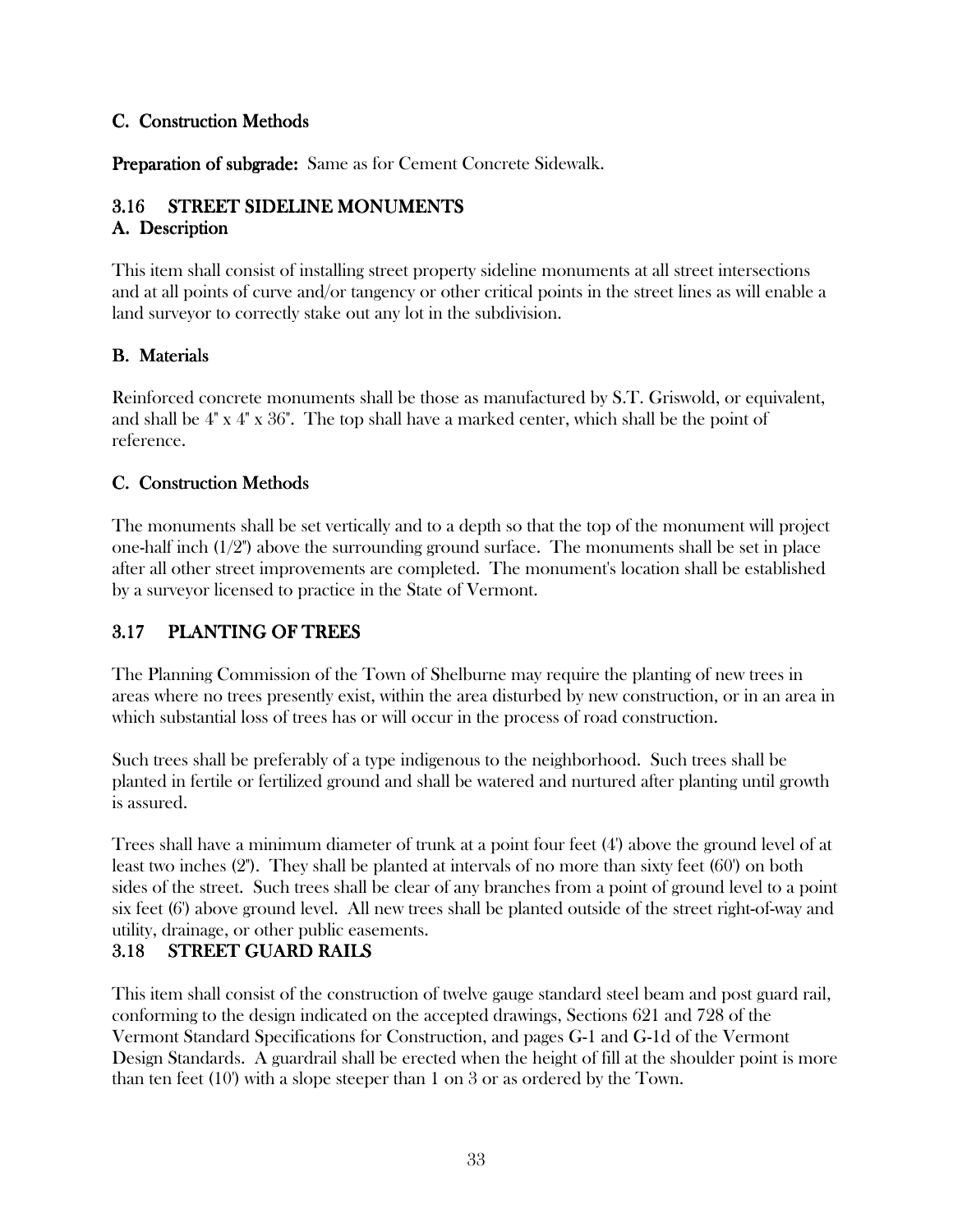#### 3.19 STREET NAME SIGNS

# A. Description A. Description

This item shall consist of a street name sign with a 3lb/ft galvanized channel, installed in accordance with these specifications and as shown on the accepted drawings. The developer is responsible for the purchase and installation of street signs and poles.

## **B.** Materials

The post shall consist of 3 lb/foot galvanized channel post.

## C. Construction

The signpost shall have a total length of ten feet, six inches (10'6") with an approximate exposed length of eight feet, zero inches (8'0").

## D. Erection

The sign post shall be set two feet, six inches (2'6") in the ground, and the backfill material shall be tamped to maximum density so that the post shall be plumb and rigid. The signpost shall be located in the mall between the sidewalk and the curb at a point, which will not interfere with pedestrian or vehicular traffic.

#### 3.20 ROAD CUTS

All requests for road cuts for utility connections must be approved by the Highway Superintendent after application had been made on approved Town forms. Road cuts are only to be used where no other feasible alternative exists for connecting utilities to a development.

The Contractor shall notify the Highway Superintendent forty-eight (48) hours in advance of commencement of the work. The Highway Superintendent will inspect the work at various stages, including the initial cut, preparation of the sand base, installation of gravel base, and paving of the cut. All restored road cuts shall be guaranteed by the Contractor for two (2) years.

All other requirements notwithstanding, no road cuts will be allowed between October 15 and April 15.

# 3.21 UTILITY CUTS

In order to minimize the number of open cuts, which result in disturbances in the road base, all utilities crossing a Town road shall be installed in a sleeve.

In areas where there is no ledge, pipes six inches (6") in size or less shall be driven or bored under the road. If ground conditions make boring or driving impossible, then an open cut may be considered on a case-by-case basis. Pipes greater than six inches (6") in size may be installed in an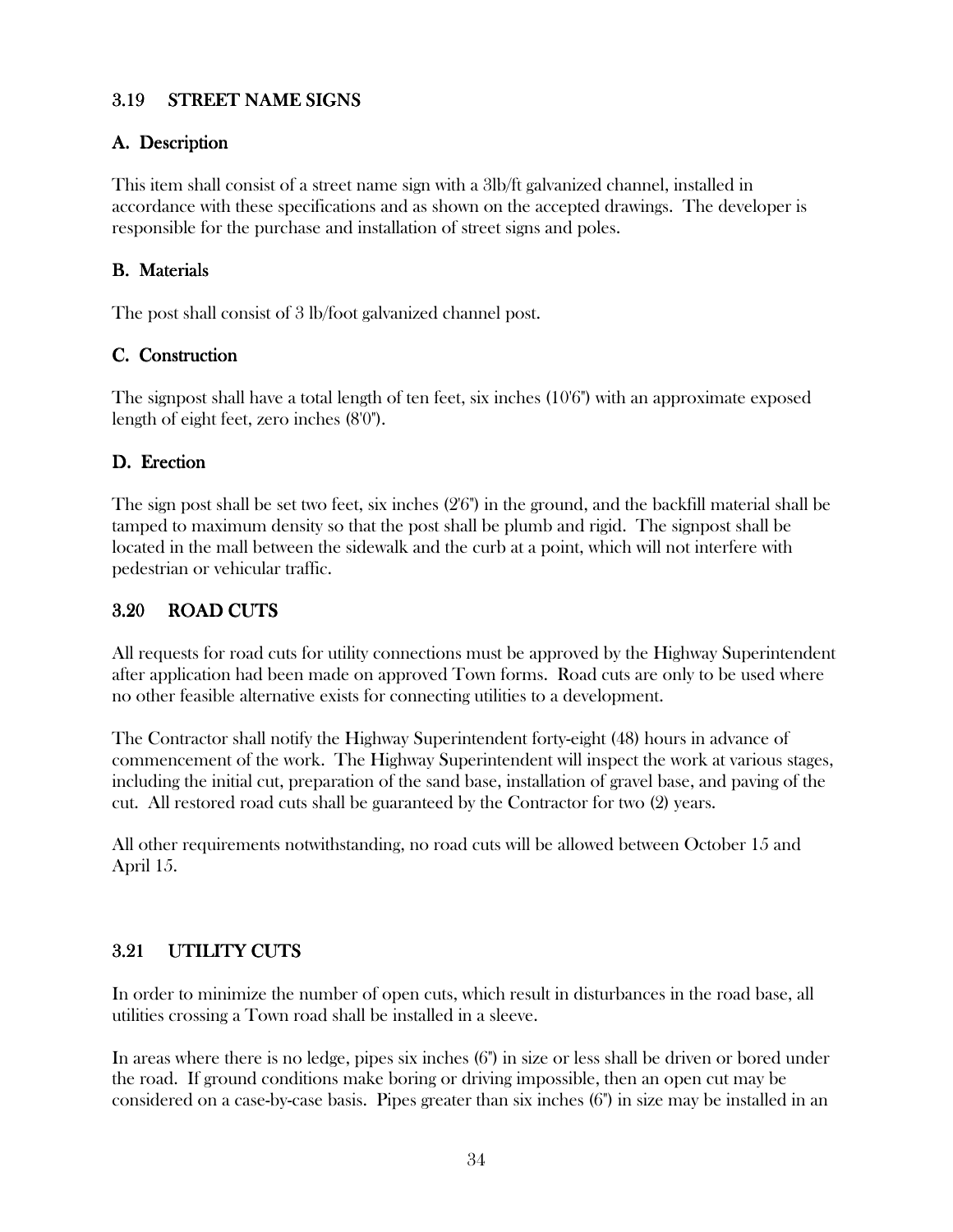open cut. All road crossings, open cut, bored, or driven, shall be approved in advance by the Shelburne Highway Department. Construction methods and materials shall conform to the Shelburne Development Specifications. All pipes shall be sleeved unless the Shelburne Highway Superintendent feels it is not necessary.

# 3.22 STREET LIGHTING

Streets and roadways shall be illuminated by standard streetlights, approved by the Town, a maximum of three hundred feet (300') apart and at all street intersections. The streetlights will be installed on the sidewalk side of the street where applicable. The light shall be of a downshielded luminaire type. Poles, brackets, and lights for street lighting are to be approved as to size, type, and location by the Planning Commission. They shall be complete and fully energized.

# 3.23 STREET NAMES

No duplicate, or near duplicate, names for streets or developments will be allowed. When a developer chooses names for any development, subdivision, street, or road, the proposed names shall be submitted in writing to the Town's Public Safety Agencies for review of any possible duplication with existing developments, subdivisions, streets, roads, or businesses within the Town of Shelburne. The final street names shall be submitted in writing to the Shelburne Police Dispatch Center at least one month prior to anyone taking occupancy on a new street or road.

# 3.24 STREET NUMBERS

Homes within single family subdivisions shall be numbered by the Contractor prior to occupancy in accordance with the U.S. Post Office, Town, and E-911 street-numbering system.

The numbers shall be placed both on a United States Post Office approved mailbox at curbside and on the structure of the house at a point no more than two feet (2') away from the frame of the front door. The numbers shall be in the form of a minimum of two inch (2") high Arabic numerals and shall be of a color contrasting to the surface on which they are placed or on a self-contained contrasting background. Curbside mailboxes shall conform to the Town Development Specifications for the placement of such mailboxes.

# 3.25 EMERGENCY VEHICLE ACCESS

In order to provide adequate fire protection, any plans submitted for consideration to the Town of Shelburne for any type of commercial or industrial building may be required to provide an access road at least fourteen feet (14') wide completely around the building. Determination of the need for such an emergency access road will be based on building construction and the types of fire protection measures to be provided.

The road must be able to support the weight of a two-axle, forty thousand pound  $(40,000\#)$  truck. Preferred construction should be bituminous concrete, as per the specifications for paved public roadways, although gravel roadways will be accepted if they conform to the weight specification above.

Any such access road shall be lit in accordance with the lighting specifications of public roadways.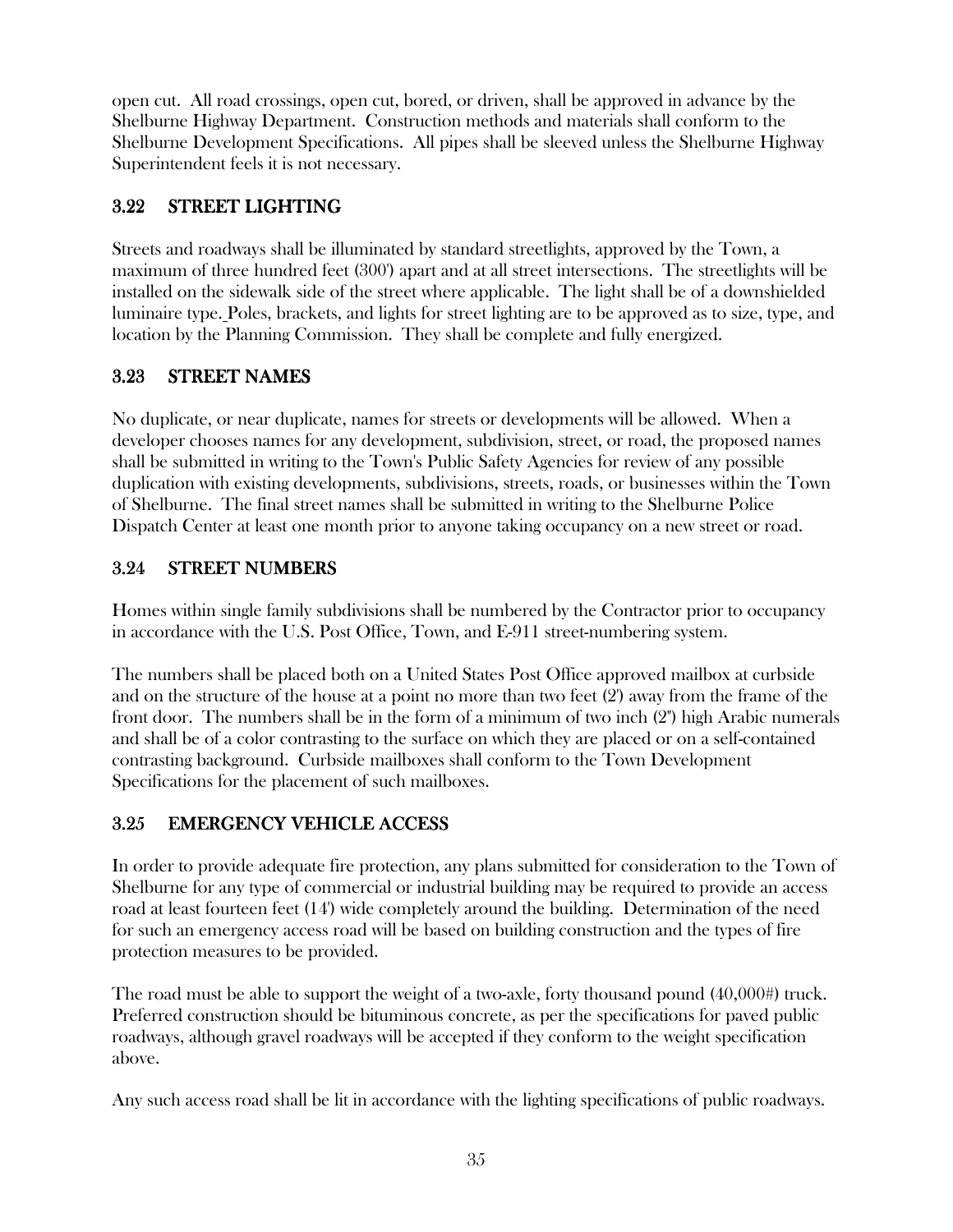Access roads must be passable year round. The Town of Shelburne shall not own or maintain emergency vehicle access roads on private property. Maintenance shall be the responsibility of the individual owners. In the event of a subdivision, it must be shown that a homeowners association will be established to provide this maintenance.

# 3.26 LANDSCAPING

At completion of grading, slopes, ditches, and all disturbed areas shall be smooth and free of pockets with sufficient slope to ensure drainage.

All disturbed areas shall receive a minimum of four inches (4") of topsoil and shall be seeded, fertilized, limed, and mulched in accordance with the following:

- 1. Seed mixture in all areas shall be urban mix conforming to the table below. For seeding between September 1 and October 1, winter rye shall be used at an application rate of 100 pounds per acre.
- 2. Fertilizer shall be standard commercial grade conforming to the State Fertilizer Law and to the Standards of the Association of Official Agricultural Chemists. Dry fertilizer, if used, shall be applied at the rate of 500 pounds per acre. Liquid fertilizer, if used, shall be applied in a 1-2-1 ratio with the minimum rate to include 100 pounds of nitrogen, 200 pounds of phosphate, and 100 pounds of potash per acre.
- 3. Limestone shall conform to all State and Federal regulations and to the Standards of the Association of Official Agricultural Chemists. The limestone shall be applied at a rate of one ton per acre as directed.
- 4. Within twenty-four (24) hours of application of fertilizer, lime, and seed, the surface shall be mulched with a hay mulch. Mulch shall be spread uniformly over the area at a rate of two (2) tons per acre.
- 5. All turf establishment shall be performed in accordance with the Vermont Standard Specifications for Construction, Section 651.

| Percentage<br>By Weight | Pounds Live Seed<br>Per Acre | Type of Seed                |
|-------------------------|------------------------------|-----------------------------|
| 37.50%                  | 45.0                         | Creeping Red Fescue         |
| 37.25%                  | 37.5                         | <b>Kentucky Blue Grass</b>  |
|                         |                              | Winter Hardy, Perennial Rye |

# URBAN MIX GRASS SEED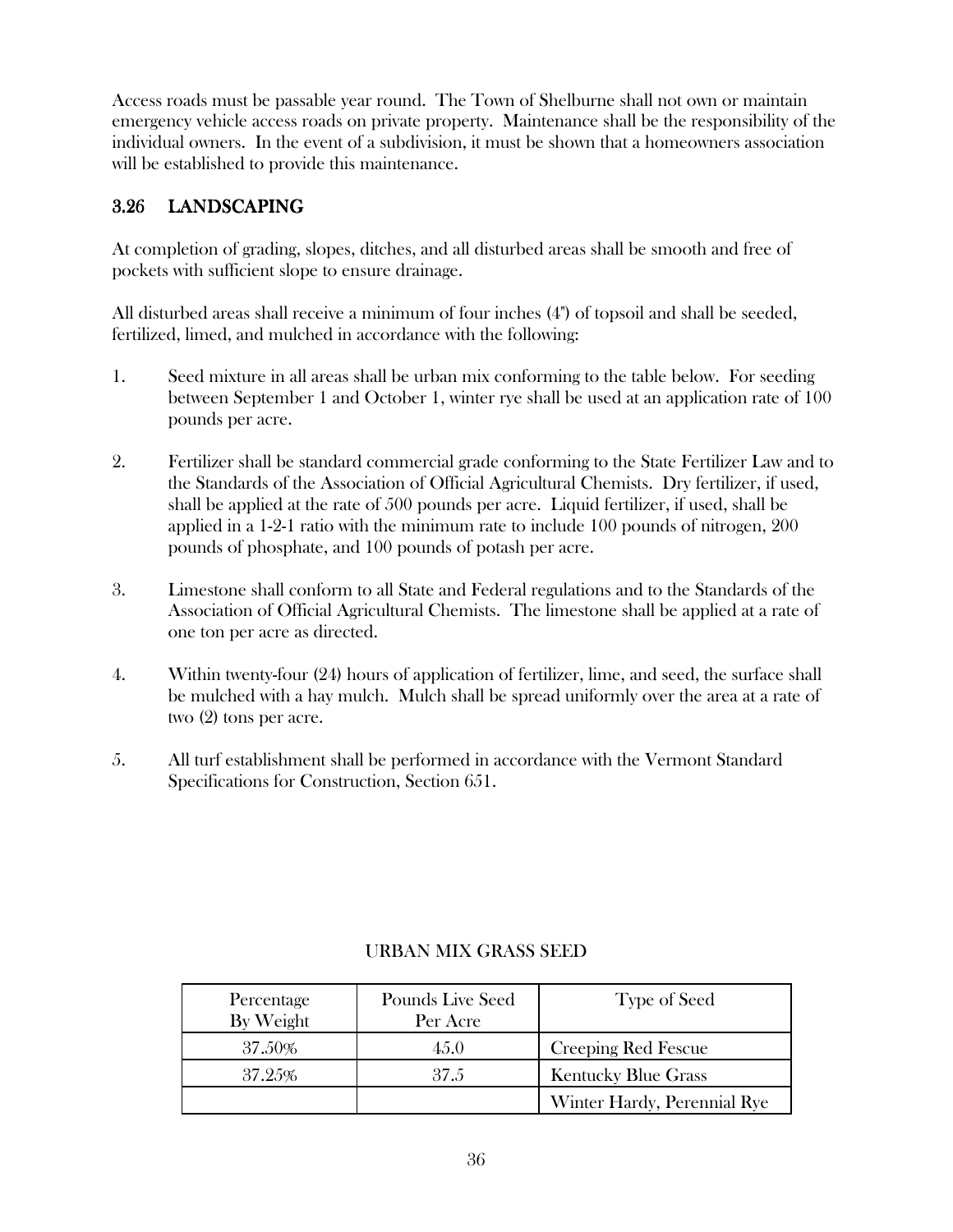| 31.25% | 37.5                          | (variety Pennfine, Manhattan,<br>or similar varieties) |
|--------|-------------------------------|--------------------------------------------------------|
| 100%   | 120 pounds live seed per acre |                                                        |

## 3.27 STUMP DISPOSAL

On any project in which site development requires the removal of tree stumps, the disposal of the stumps may be accomplished on site. On-site stump disposal plans shall be submitted to and approved by the Planning and Zoning Department.

Such plans shall show that the on-site disposal can be safely and effectively accomplished and will meet the following minimum guidelines:

- 1. Disposal sites shall be located on nearly level to moderately sloping lands (slopes less than 12 percent).
- 2. Disposal sites will not be located in or within 100 feet of flowing watercourses or streams or in actively eroding gullies or high seasonal ground water table.
- 3. Disposal sites shall not be located in flooded or flood-prone lands, marshes, or other aquifer recharge areas.
- 4. Stumps will be placed on the site in a single lift prior to backfilling. When additional stumps are to be deposited on the same site, each successive layer or lift of stumps will be backfilled.
- 5. Stumps deposited in drainage ways or depressions shall be backfilled and bermed so as to divert overland flows from the disposal area.
- 6. A minimum of two feet (2') of overburden will be placed over all disposal sites.
- 7. Disposal sites shall be located outside any planned development area of structures, utilities, parking areas, streets, rights-of-way or utility easements.
- 8. All disturbed surfaces shall be properly limed, fertilized, seeded, and mulched to provide stable, non-erosive, vegetated cover. Specific seeding recommendations and lime or nutrient requirements will be based on soil tests and site conditions on that location.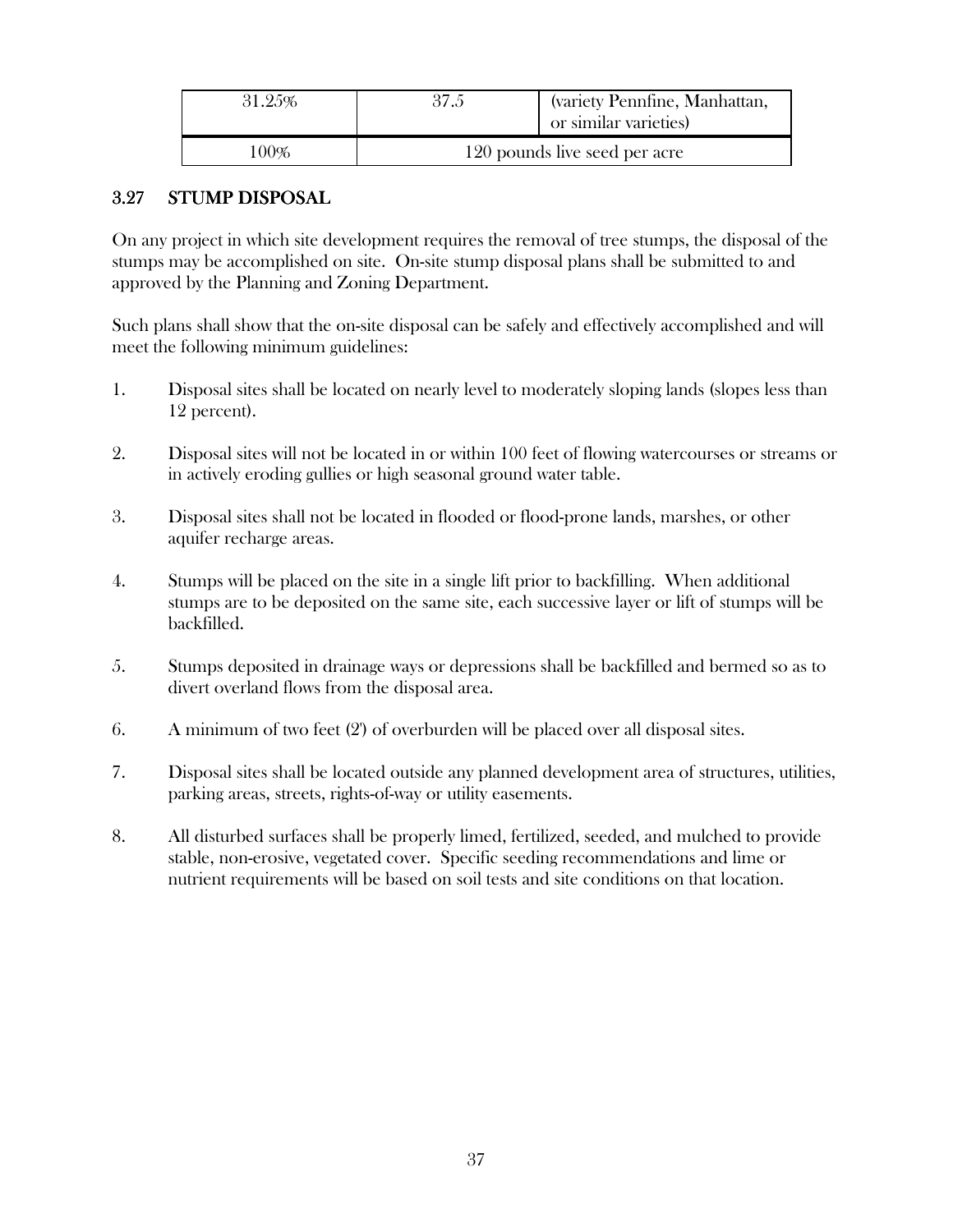## 4.0 STORMWATER MANAGEMENT SYSTEM SPECIFICATIONS

# 4.1 DESCRIPTION

This item shall consist of catch basins, manholes, and pipe, meeting the specifications for the diameter of pipe required and installed as indicated on the approved drawings. Except where approved by the Planning Commission, stormwater management systems for new developments shall be underground. The sizing of stormwater management systems shall be based on detailed calculations of stormwater flows and shall be prepared under the direction of an Engineer registered in the State of Vermont.

For developments proposing more than one acre of impervious area (roofs, and all other areas covered by gravel, asphalt, concrete or other impervious materials), the Town will require calculations as part of the site plan or preliminary subdivision plan submittals. For developments proposing less than one acre of impervious area, the Town may also require calculations if stormwater discharge or sizing of the proposed stormwater system is a concern.

Stormwater calculations and stormwater management systems design shall conform with the most recent rules of the Vermont Agency of Natural Resources Department of Environmental Conservation Water Quality Division. Treatment of stormwater runoff shall be in accordance with The Vermont Stormwater Management Manual. The stormwater calculations shall also include, but may not be limited to, the following:

- 1. Determination of the pre-development and post-development stormwater discharges for the two  $(2)$  year and twenty-five  $(25)$  year twenty-four  $(24)$  hour storm events. The preferred methods of calculation are the Soil Conservation TR55 or TR20 stormwater models. Other methods may be acceptable and will be reviewed on a case-by-case basis by the Shelburne Highway Department in conjunction with the Town Engineer.
- 2. The calculations shall demonstrate that all elements of the stormwater collection system are sized to handle the twenty-five (25) year twenty-four (24) hour storm event without overflow or flooding. If detention basins are needed, the calculations shall demonstrate that the basin can limit the stormwater discharges from the twenty-five  $(25)$  year twenty-four  $(24)$ hour post-development storm to the level of the twenty-five (25) year twenty-four (24) hour pre-development storm. The calculations shall also demonstrate that the detention basin has an emergency outlet capable of transmitting the discharges from the twenty-five (25) year post-development storm without exceeding the capacity of the emergency spillway.
- 3. The calculations shall show that the twenty-five (25) year twenty-four (24) hour postdevelopment stormwater discharge will not adversely impact the existing stormwater drainage facilities. If the twenty-five (25) year stormwater discharge adversely impacts existing storm drainage facilities, the Developer will be expected to eliminate the adverse impact or upgrade the existing facilities as part of the development.

### 4.2 MATERIALS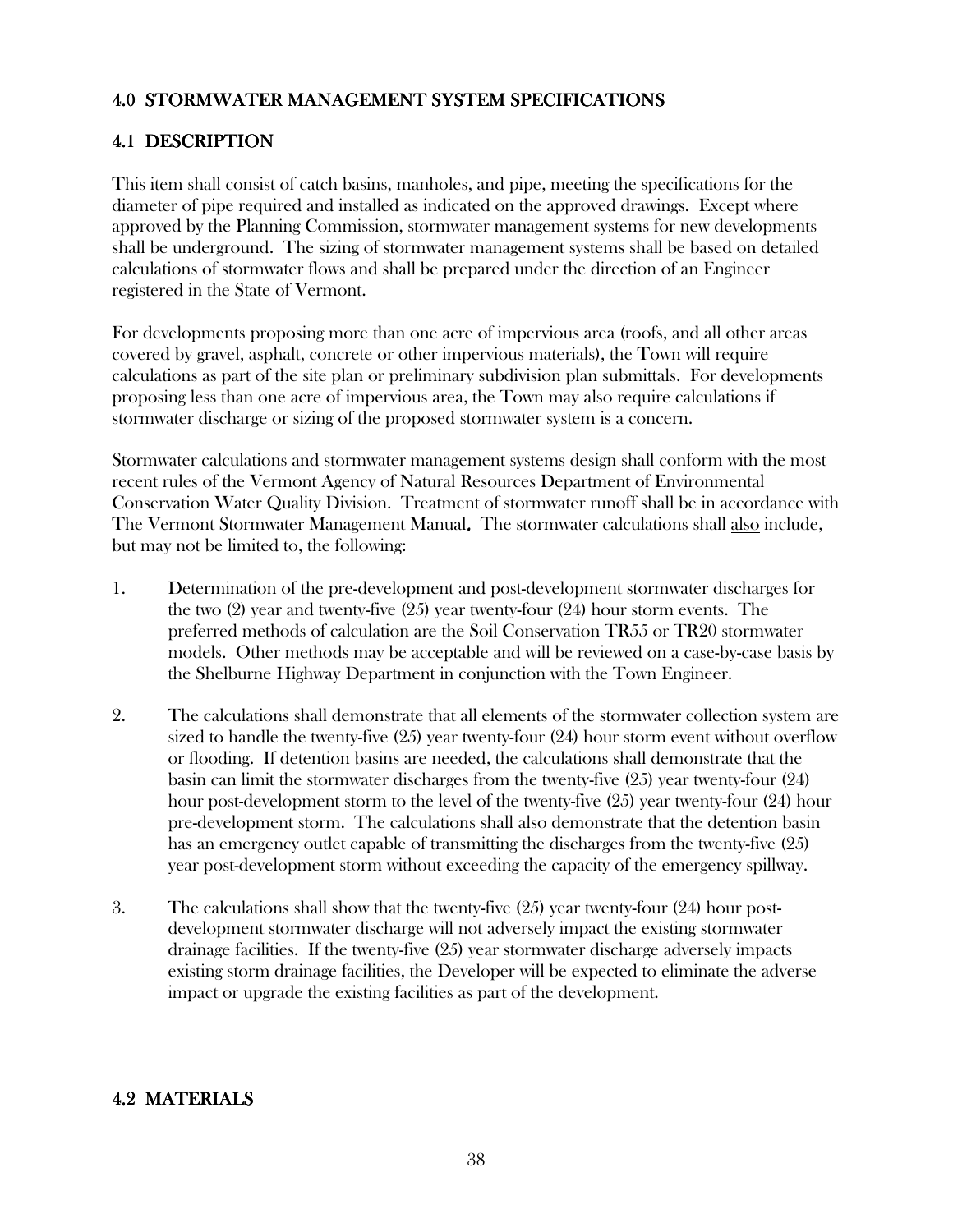**Types of pipe:** Types of pipe that may be used for conveyance of stormwater are High-Density Polyethylene Pipe (H.D.P.E.), Reinforced Concrete Pipe (R.C.P.), Corrugated Galvanized Metal Pipe (C.G.M.P.), Polyethylene, Polyvinyl Chloride Pipe (P.V.C.), or an approved equal. Types of pipe that may be used for culverts are High-Density Polyethylene Pipe (H.D.P.E.), Corrugated Galvanized Metal Pipe (C.G.M.P.), or an approved equal. The Shelburne Highway Department will approve the types of pipe used.

**Size:** The minimum size of stormwater lines and culverts shall be fifteen inches  $(15")$ , including driveway culverts. The minimum depth of cover over the crown of a drainage pipe shall be three feet (3') except driveway culverts that may have twelve inches (12") minimum cover. Special considerations shall be made on a case-by-case basis for shallow ditches.

Catch basins shall have a minimum 36" diameter, but for structures with more than two (2) pipe penetrations, the catch basin diameter shall be a minimum of 48".

**Corrugated galvanized metal pipe:** Pipe shall conform to standard specification for C.G.M.P. pipe, to AASHTO, M190. Spiral metal pipe will not be allowed.

**Corrugated Polyethylene Pipe:** Corrugated Polyethylene pipe shall conform to AASHTO M294-90 type S.

Polyvinyl chloride pipe: Pipe shall conform to ASTM Specifications D3034 or F679, (PVC) sewer pipe and fittings, SDR35. Spiral wrap PVC will not be allowed. Rubber gaskets for PVC pipe shall conform to ASTM D-3212 and F-477.

**Catch basins:** Catch basins shall be constructed of reinforced concrete and shall be provided with cast iron frames and grates. For curbside installation, frames and grates shall be LeBaron LK120, LK120A (for grades exceeding 5%), or an approved equal. For areas outside curbing, frames and grates shall be LeBaron LK121. Precast risers and base sections shall conform to the Vermont Standard Specifications for Construction, Section 604 and shall conform to ASTM C913. There shall be a two foot (2') sump below the outlet invert in all storm manholes.

Frames shall be brought to grade with solid concrete risers at least 3", and no more than 10", thick with no more than 1 layer of shim brick allowed. Frames set higher than the top course of paving shall be removed and reset.

Joints between pipes and catch basin sections shall be caulked with oakum and sealed with cement mortar, smoothed on the inside, and built up with a heavy bead of excess mortar on the outside. All brickwork shall be constructed in accordance with the masonry specifications for sanitary sewers in these specifications.

The grating frames shall be set to final grade only after the base course paving has been completed.

Manholes: Manholes shall be constructed of reinforced concrete and shall be provided with cast iron frames and covers. Manhole covers and frames shall be 24" diameter Type C as manufactured by Lebaron or approved equal. Precast risers and base sections shall conform to the VTrans Standard Specifications for Construction, Section 604 and shall conform to ASTM C913. There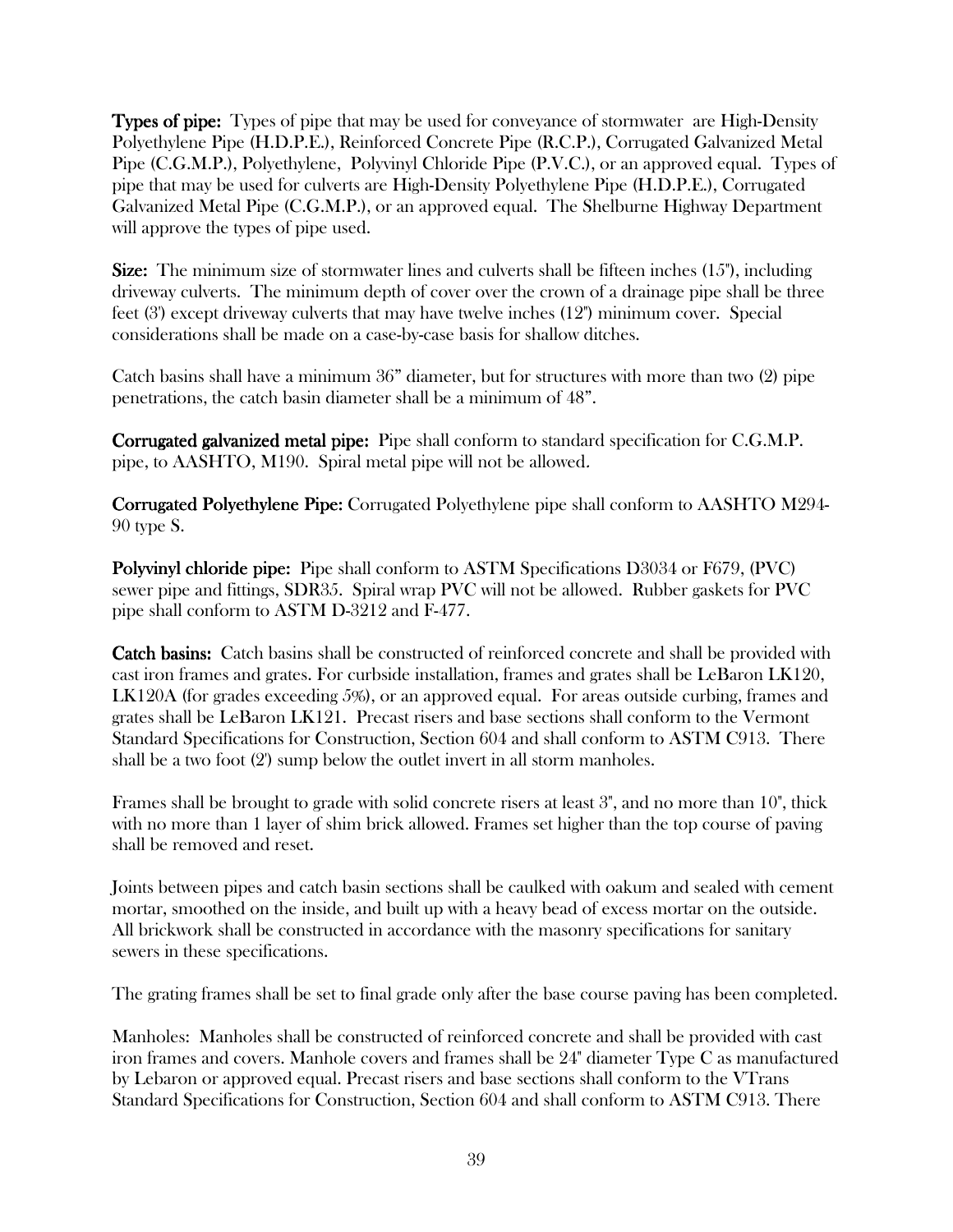shall be a two foot (2') sump below the outlet invert in all storm manholes.

Frames shall be brought to grade with solid concrete risers at least 3", and no more than 10", thick with no more than 1 layer of shim brick allowed. Frames set higher than the top course of paving shall be removed and reset.

Joints between less than or equal to six inch (6") diameter pipes and manhole sections shall be either (1) caulked with oakum and sealed with cement mortar, smoothed on the inside, and built up with a heavy bead of excess mortar on the outside; or (2) utilize flexible manhole sleeves manufactured by Lock Joint or approved equal. Flexible manhole sleeves manufactured by Lock Joint or approved equal shall be provided at all mainline inlet and outlet pipe penetrations greater than six inch (6") diameter. All brickwork shall be constructed in accordance with the masonry specifications for sanitary sewers in these specifications.

The cover frames shall be set to final grade only after the base course paving has been completed.

Inlet and outlet control materials: At each stormwater pipe inlet and outlet, a combination of stone fill within the drainageway and riprap above the sides may be required for sufficient distance from the outlet to prevent scouring and erosion of the drainageway.

Stone fill and riprap shall conform to the materials specifications of the VTRANS Standards for Construction for stone fill (Section 706.04), and riprap (Section 706.03). The exact type of stone fill shall be determined by the Project Engineer based on the hydraulic conditions.

# 4.3 CONSTRUCTION METHODS CONSTRUCTION METHODS

**Erosion and Sediment Control:** The Contractor shall take all practicable and necessary effort to control and prevent erosion and sediment transport during the construction of a project to surface waters of the State or to adjoining properties. No clearing, grading, cutting or filling shall commence until erosion and sedimentation control devices have been properly installed, in accordance with an approved plan between the area to be disturbed and adjacent property, water bodies, water courses and wetlands. Clearing and excavation required for installation of erosion and sedimentation control devices is allowed provided no activity occurs beyond five (5) feet of the control devices as specified on the approved plan.

Once properly installed erosion and sediment controls must be maintained until a permanent vegetative ground cover is established. Any site or portion thereof where work is not being performed as part of the current phase of development and which remains cleared for over thirty (30) days, shall be stabilized. All disturbed areas shall be permanently stabilized through the establishment of appropriate vegetative ground cover upon completion of development activities on the site.

**Laying pipe:** Stormwater piping and culverts shall be constructed in accordance with the Vermont Standard Specifications for Construction, Section 601, and on a trench bottom, prepared and bedded as shown on the drawings. Each pipe shall be checked just prior to laying to ensure that it is clear of all dirt and debris and shall be laid true to line and grade as indicated on the contract drawings. All joints shall be tight and inverts shall be continuous.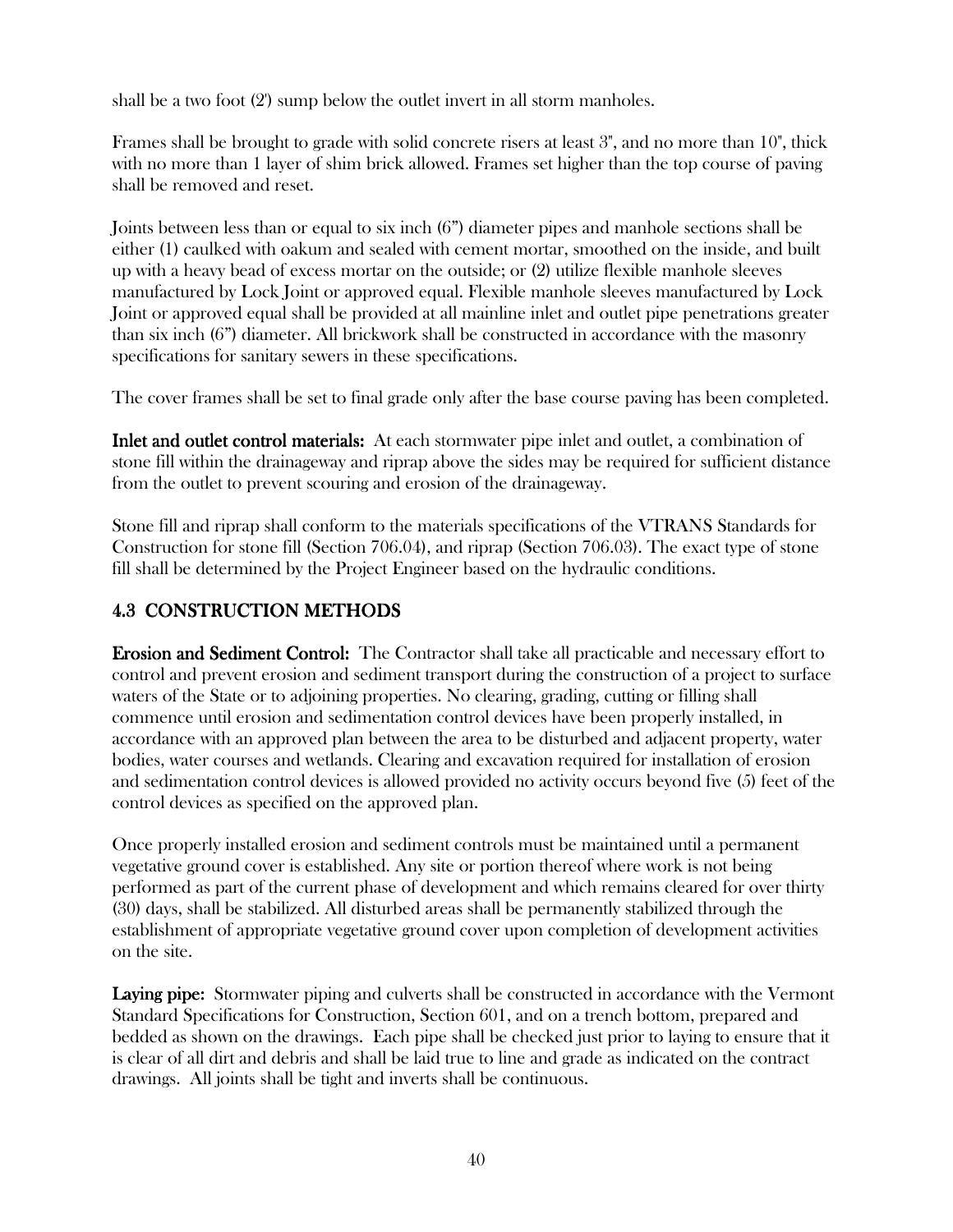Metal pipe shall be firmly joined with coupling bands, concrete pipe joints shall be rubber gaskettype, and PVC pipe shall be joined with the standard push-on type using elastomeric gaskets.

Stormwater piping and culverts with water flow velocities greater than twelve feet (12') per second shall require special design that must be approved by the Shelburne Highway Department in conjunction with the Town Engineer.

**Backfilling:** All material for backfilling shall be free of roots, stumps, and frost. Backfill for all pipe lines shall be placed in six inch (6") layers, each layer being thoroughly compacted to not less than 95 percent of maximum dry density as determined by the AASHTO-T-99, Method A, Standard Proctor (by means approved by the Engineer). PVC pipe shall have a minimum of three feet (3') of cover over the crown of the pipe.

Pipe bedding: (asphalt-coated) corrugated galvanized metal pipe shall be bedded from the trench bottom to the centerline of the pipe to a height of two feet (2') above the top of the pipe with material excavated from the trench having no stones larger than two and a half inches  $(2\ 1/2")$  in the longest dimension. Should no excavated material be suitable, sand or gravel shall be used.

PVC pipe and HDPE shall be bedded with #2 pea stone and backfilled with material excavated from the trench (having no stones larger than three inches (3") in the longest dimension). Sand or gravel shall be used if no excavated material is suitable.

PVC pipe shall not be installed when the temperature drops below 32 degrees Fahrenheit or goes above 100 degrees Fahrenheit. During cold weather, the flexibility and impact resistance of PVC pipe is reduced. Extra care is required when handling PVC pipe during cold weather.

Flared End Sections: The Contractor shall construct flared end sections at the outfall end of all stormwater piping as shown on the approved plans. Rubble masonry headwalls may be used with approval of the Shelburne Highway Department and shall be constructed to conform to the Vermont Standard Specifications for Construction, Section 602.

Flared end sections shall conform to the Vermont Standard Specifications for Construction, Sections 710-711.

Stormwater Treatment Practices: Stormwater Treatment Practices (STP), if deemed necessary, shall be designed and constructed under the supervision of an Engineer registered in the State of Vermont. All STP shall meet the design criteria set forth in The Vermont Stormwater Management Manual, (Volumes I and II) latest version, and shall be adequate to achieve the required stormwater treatment standards contained therein. The Town of Shelburne will not own or maintain STP, unless a specific STP maintenance agreement has been negotiated and signed. If a STP is proposed, the Town will require that a Stormwater Management Plan containing both narrative and map(s) that clearly provide the following information be submittaled as part of the site plan or preliminary subdivision plan review.

(1) Contact Information - The name, address, and telephone number of all persons having a legal interest in the property and the tax reference number and parcel number of the property or properties affected.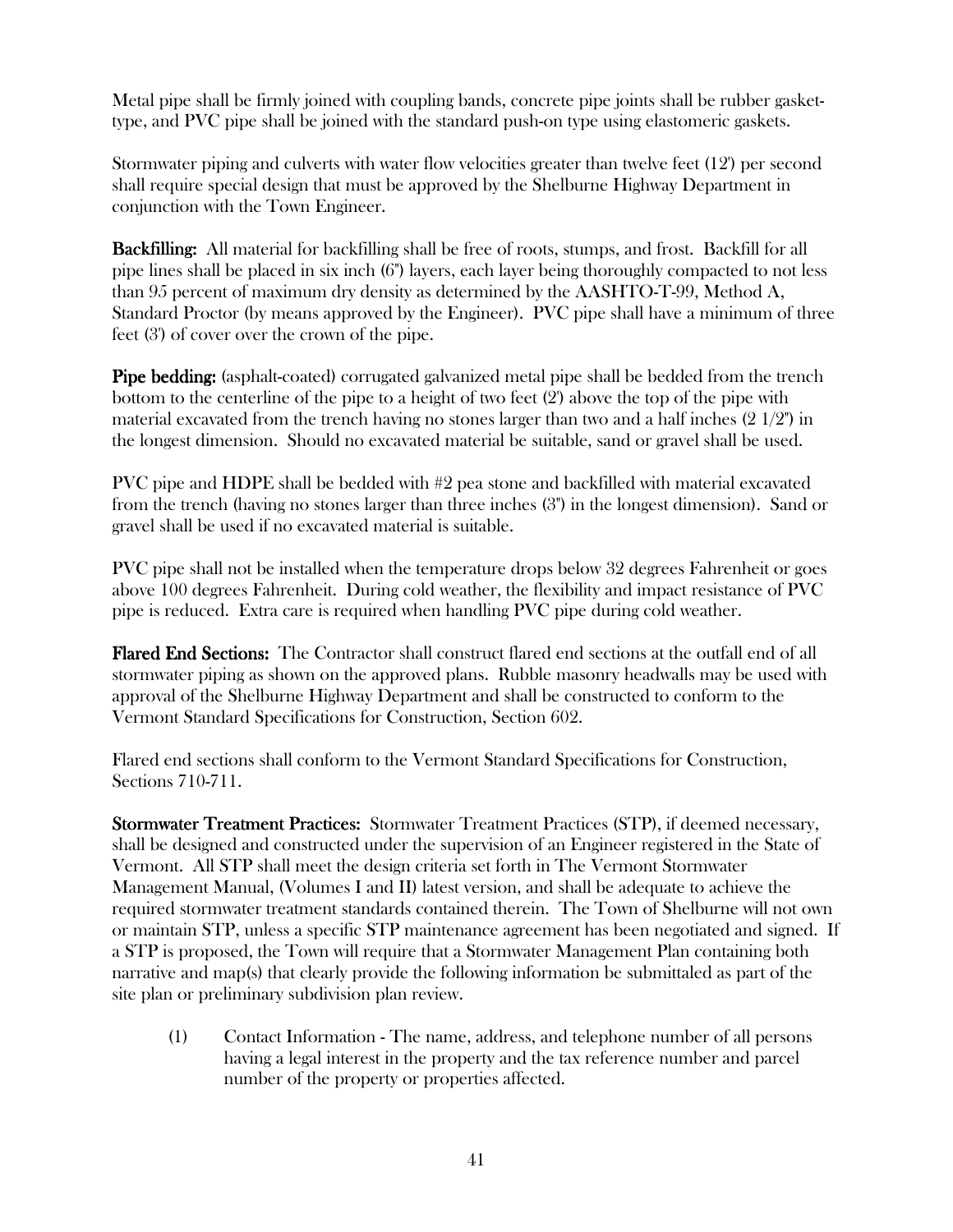- (2) Site Plan A map indicating the location of existing and proposed buildings, roads, parking areas, utilities, structural stormwater management and sediment control facilities. The map will also clearly show proposed land use with tabulation of total lot size in acres, percentage of surface areas to be disturbed, percentage of both existing and proposed impervious surfaces, drainage patterns, locations of utilities, limits of clearing and grading, and all easements, including those easements necessary for required maintenance of all stormwater treatment practices. Detailing of outlet structures, erosion control, and a six foot (6') high chainlink fence around the perimeter of any detention basin the structure.
- (3) Base Map A  $1" = 200'$  topographic base map of the site which extends a minimum of 100' beyond the limits of the proposed development and indicates existing surface water drainage including streams, ponds, culverts, ditches, and wetlands and current land use including all existing buildings, utilities, roads, and significant natural and manmade features not otherwise shown.
- (4) Calculations Sufficient engineering analysis to show that the proposed stormwater treatment practices are capable of controlling runoff from the site in compliance with the stormwater design manual. The analysis shall also include hydrologic and hydraulic design calculations for the pre-development and post-development conditions for the design storms specified in the Vermont Stormwater Management Manual. Calculations that show the basin is capable of limiting the stormwater discharges from the ten (10) year twenty-four (24) hour post-development storm event to the ten (10) year twenty-four (24) hour pre-development storm event. The calculations shall also show the basin has an overflow outlet capable of discharging the stormwater from the twenty-five (25) year twenty-four (24) hour storm event.
- (5) Soils Report If a stormwater treatment practice depends on the hydrologic properties of soils, such as infiltration basins, then a soils report shall be submitted. The soils report shall be based on on-site boring logs or soil pit profiles.
- (6) Specifications for basin earthwork conforming with Section 200 of the Vermont AOT Standard Specifications for Construction with maximum embankment slopes of 3:1.

 (7) The Developer shall submit proof that a proposed STP will be maintained. A statement to this effect shall be placed in the covenants of an individually owned lot. In the case of a subdivision, a landowners association shall be created to maintain the STP, unless a specific STP maintenance agreement has been negotiated and signed with the Town. The design and planning of all stormwater management facilities shall include detailed maintenance and repair procedures to ensure their continued function. These plans will identify the parts or components of a stormwater management facility that needs to be maintained. The maintenance and repair plan shall also include:

- a) A Landscape Plan The applicant must present a detailed plan for the management of vegetation at the site after construction is finished, including who will be responsible for the maintenance of vegetation at the site and what practices will be employed to ensure that adequate vegetation cover is preserved.
- b) Maintenance Easements The applicant must ensure access to all stormwater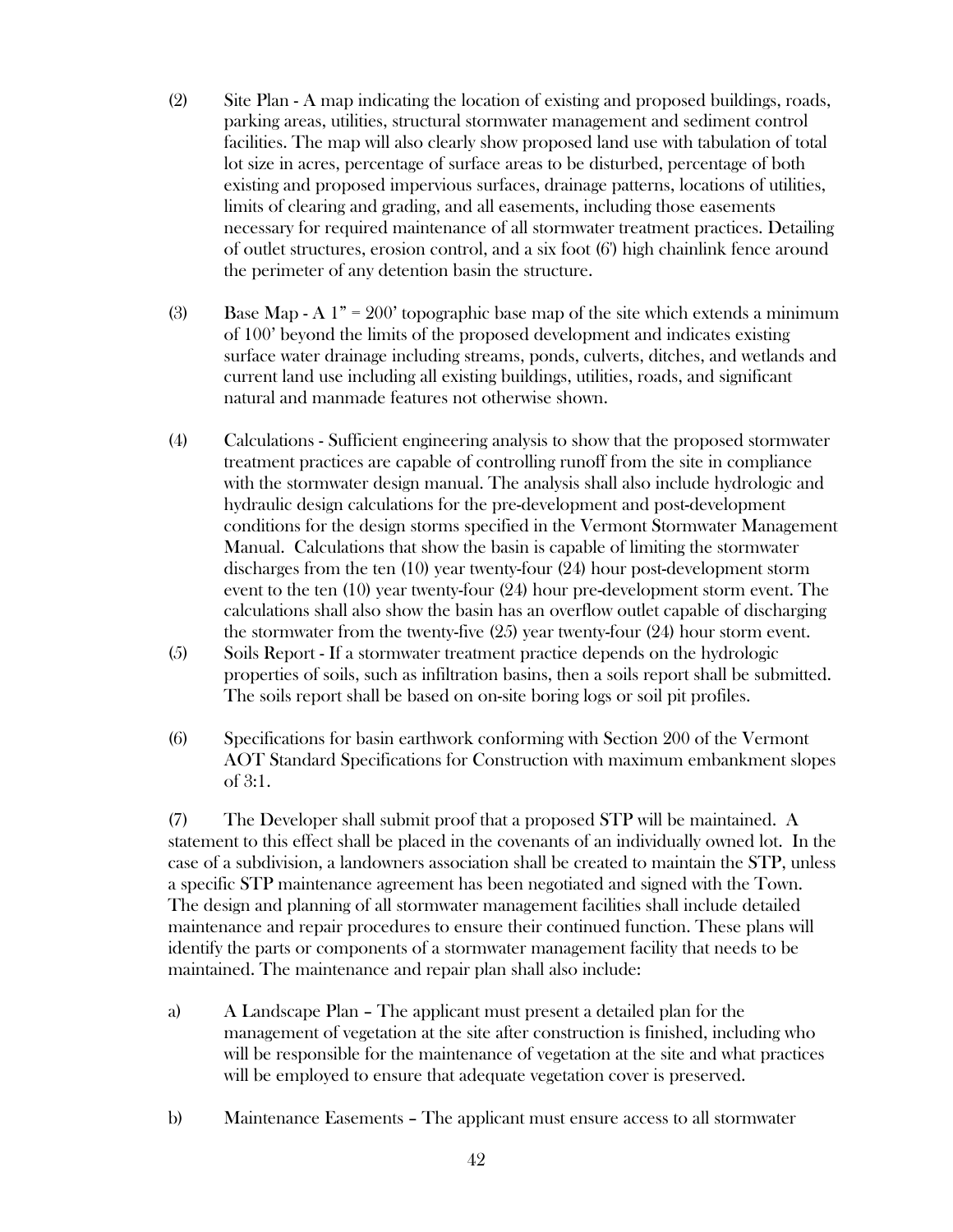treatment practices at the site for the purpose of inspection and repair by securing all of the maintenance easements needed on a permanent basis. These easements shall be recorded in the land records before the issuance of a Building Permit and will remain in effect even with transfer of title to the property. Access easement granted to the Town of Shelburne to the STP, if the STP will be impacting stormwater facilities owned or dedicated to the Town of Shelburne.

- c) Maintenance Agreement The applicant must execute a maintenance agreement binding on all subsequent owners of land served by an on-site stormwater management measure. The maintenance agreement shall specify the required maintenance for all stormwater treatment practices, along with a maintenance schedule specifying when and how often maintenance is performed on the stormwater treatment practices.
- d) Maintenance Records The applicant shall be required to maintain records that verify that all required maintenance was performed in conformance to the approved Stormwater Management Plan. The records shall be maintained by the applicant and subsequent owner(s), and shall be made available to the Department of Public Works upon request.

Before a Certificate of Occupancy is issued, the Project Engineer shall submit to the Zoning Coordinator, certification that the STP has been constructed in accordance with the approved plans and is functioning properly.

### 4.4 TESTING AND INSPECTION OF STORMWATER MANAGEMENT SYSTEMS AND CATCH BASINS

Before testing and inspection, the Contractor shall clean all storm drains, manholes, and catch basins with a sewer vacuum. All other stormwater management systems shall be appropriately cleaned. After cleaning, all sumps shall be pumped dry. The Shelburne Highway Superintendent, in conjunction with the Town Engineer, shall visually inspect all pipes and structures for compliance with the Shelburne Development Specifications. Defects, if noted, shall be corrected by the Contractor at no expense to the Town of Shelburne.

Before inspection, the Contractor shall grade, stabilize, and seed (as necessary) all stormwater management system components.

The construction of crushed gravel subbase and base paving shall not be allowed until the stormwater system meets the requirements of the Shelburne Development Specifications.

# 5.0 WATER DISTRIBUTION SPECIFICATIONS

# 5.1 DESCRIPTION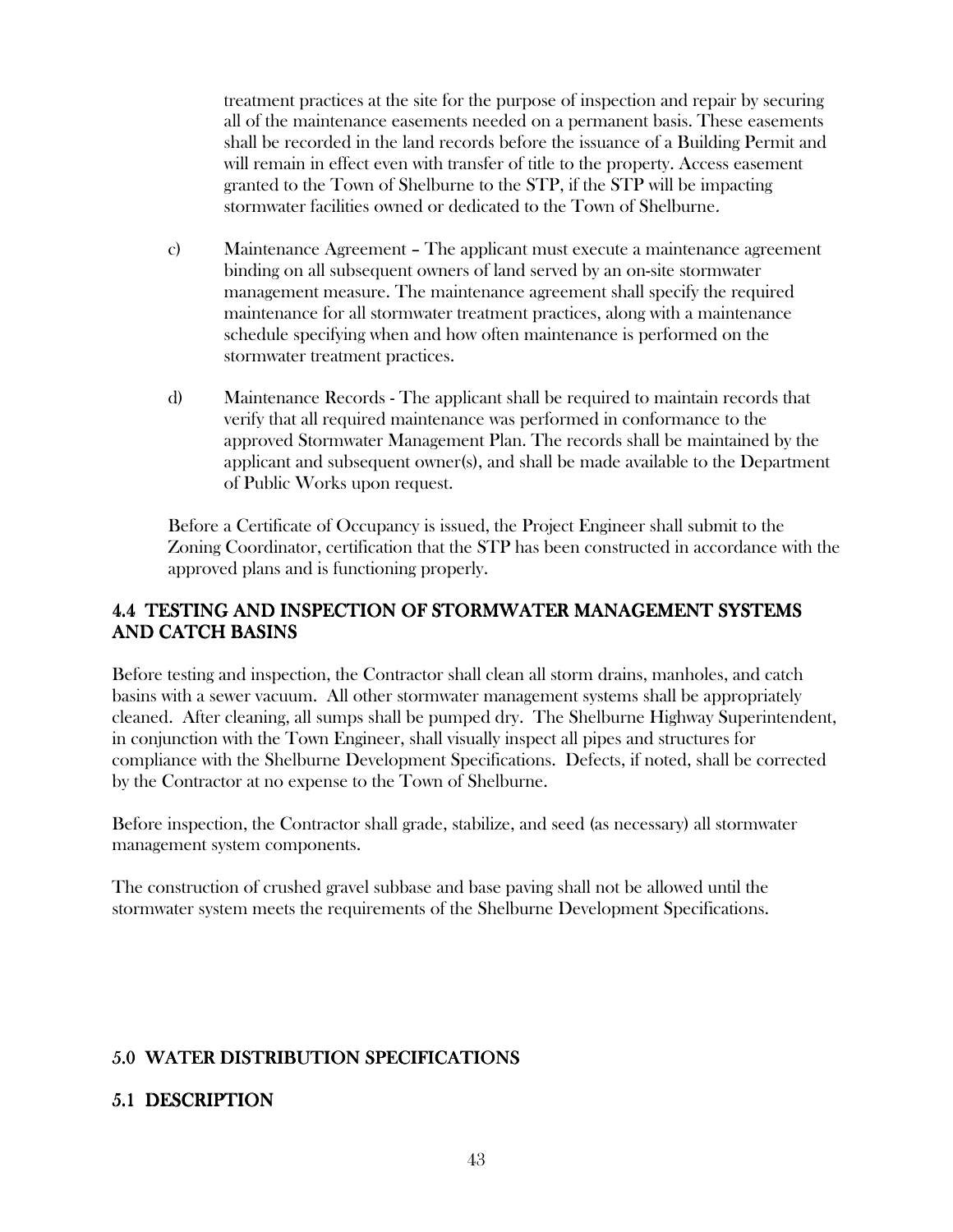This item shall consist of the work required for the complete construction of water mains and shall include valves, tees, hydrants, elbows, reducers, and all other appurtenances necessary for a complete water main system as indicated in the accepted drawings. All material and installations shall be approved by the Shelburne Water Department.

# 5.2 COMPLIANCE

All water line installations shall be constructed in accordance with the requirements established in the Department of Environmental Conservation Water Supply Rule 21 and the Town of Shelburne Development Specifications.

# 5.3 APPLICATIONS

Applications for water service shall be made on printed forms furnished by the Water Department, and the applicant shall agree to conform to any and all Water Department regulations concerning use of the service and of the water provided. A fee designated as a hook-on fee shall be paid in full at the time an application is made for service. The hook-on fee shall be such an amount as is designated from time to time in the "Schedule of Rates, Fees and Charges". Approval of a water service application does not relieve the applicant from attaining all necessary State and Federal permits.

Prior to any service connection being made to the water main, the Shelburne Water Superintendent or his/her designee shall be given at least two (2) working days notice in order that the work can be scheduled for inspection. All service connections will be made during normal working hours and no connection shall be allowed on Saturdays, Sundays, or legal Town holidays. If the Superintendent or his/her designee has not been properly notified and the work has proceeded, the Superintendent or his/her designee may require the completed work to be uncovered for examination at the owner's expense.

The property owner/agent shall agree, as a condition of receiving approval for connection to the Shelburne water system, to restore the streets, sidewalks, curbs, electrical lines, grassed or open areas or other features to their original condition after the installation of said water line.

# 5.4 MATERIALS

**Piping materials:** Piping materials proposed for construction shall be pre-approved by the Shelburne Water Department.

- A. Ductile Iron Pipe: Tyton Ductile Iron Class 52 meeting AWWA Specifications C151 and ANSI Specification A 21.51 or latest revision; cement-lined, tar-coated. All ductile iron pipe shall be protected against corrosion by installing polyethylene encasement in accordance with the Ductile Iron Pipe Research Association (DIPRA) requirements and the American National Standard for Polyethylene Encasement for Ductile Iron Pipe Systems ANSI/AWWA C105/A21.5.
- B. Polyvinyl Chloride (PVC) Plastic Piping: PVC Pressure Class 200 (DR 14) meeting AWWA Specifications C900 or latest revision; with cast-iron-pipe equivalent OD; with plain or gasket bell end. Bare copper or aluminum tracer wire not less than 0.10 inch in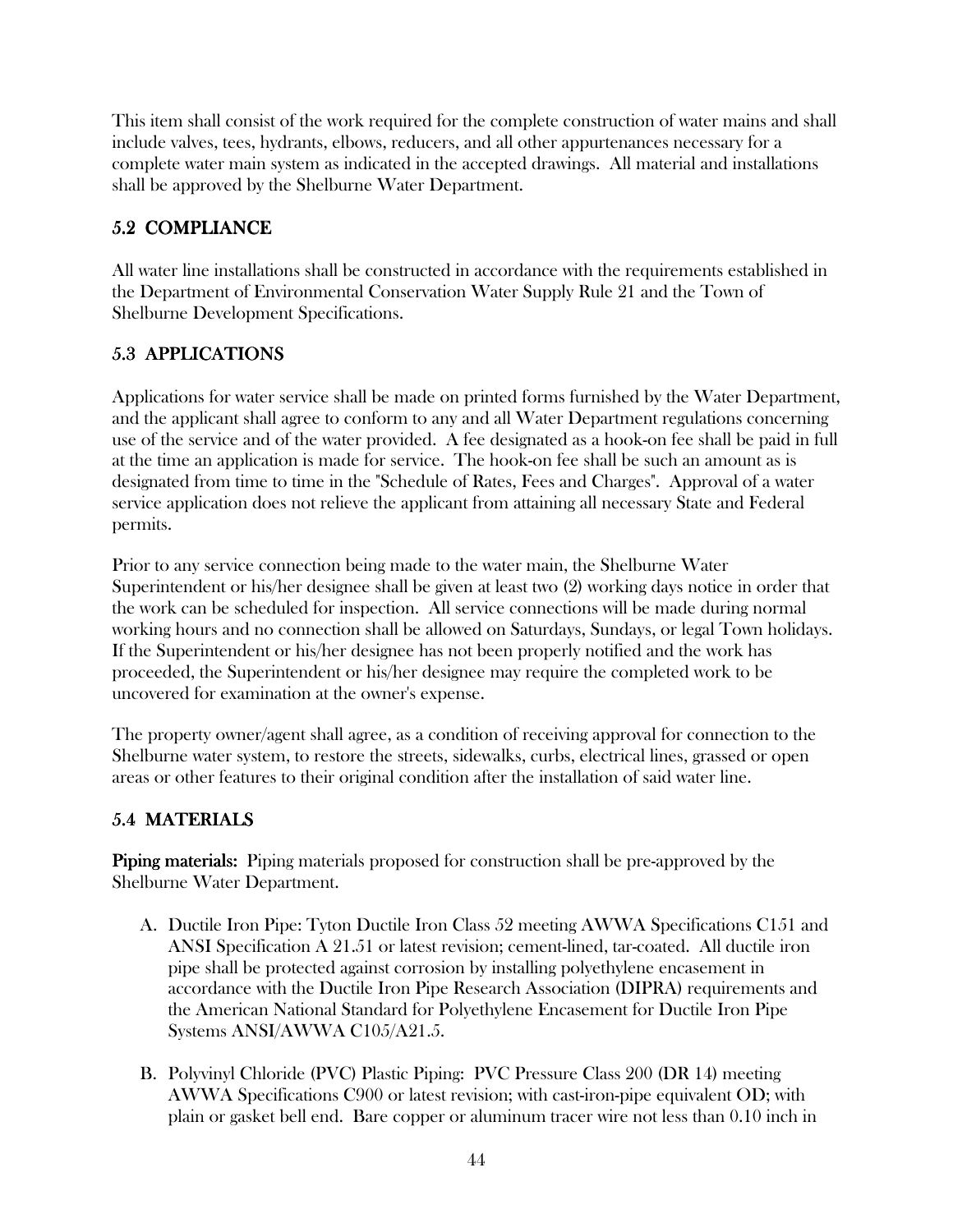diameter in sufficient length to be continuous over each separate run of pipe shall be provided for all PVC pipe installations. Attach the wire to the top of the pipe in such a manner that it will not be displaced during construction operation.

Gate valves: Valves shall be manufactured to meet all requirements of AWWA Specification C509 (latest version). Valves shall have non-rising stems, open counterclockwise, and be provided with a 2 inch square operating nut with arrow cast in metal to indicate direction of opening. Each valve shall have maker's name, pressure rating and year in which manufactured cast on the body. Prior to shipment from the factory, each valve shall be tested by hydrostatic pressure equal to twice the specified working pressure. Gate valves shall be Mueller or equal as approved by the Shelburne Water Department. All valves shall be ordered with stainless steel bolts and nuts.

**Fittings:** Ductile iron fittings for ductile iron and PVC piping shall conform to AWWA C153 and ANSI Specification A21.10, 350 PSI working pressure.

All M.J. fittings shall have mega-lug glands for additional joint restraint.

 Joints for PVC and connections of PVC to metal fittings and valves shall be compression/mechanical joints conforming to ASTM D3139 and AWWA C111/ANSI 21.11.

Bolts shall conform to ANSI Specification A21.11/AWWA C111.

Hydrants: Hydrants shall be Mueller or Kennedy M/JI Shoe N 53 A, 24015 I.M.P. with 6 foot minimum bury or as site conditions require and as approved by the Shelburne Water Department. All hydrants shall have the drain holes plugged.

Other requirements:

There shall be two 2  $1/2$ " hose nozzles and one  $4\frac{1}{2}$ " pump nozzle. National Fire Protection Association (NFPA) Standard Thread connections shall be used. Hydrants shall be set to allow for 2' minimum clearance from ground level to the bottom of the  $4\frac{1}{2}$ " connection. Hydrant tees and valves shall be used for all hydrant branch connections. All branch connections shall be 6" minimum.

Hydrants shall be enameled red unless otherwise approved.

The break away flange shall be set to match ground line.

Hydrants shall meet the requirements of AWWA C502.

Winter marking flags (spring supports) shall be provided for all new hydrants.

In high traffic areas, concrete filled 6" diameter steel bollards may be required for protection.

Tapping Sleeves: Tapping sleeves shall be of the split sleeve design, constructed with two solid half-sleeves bolted together. Sleeves shall be ductile iron with mechanical joint ends and side gasket seals and shall have a working pressure of at least 200 psi.

All iron body tapping sleeves shall be provided with a  $\frac{3}{4}$ " NPT test plug, or other provisions must be made for air testing the valve and sleeve at maximum working pressure, prior to tapping.

All exterior bolts and nuts used for tapping or valves shall be stainless steel.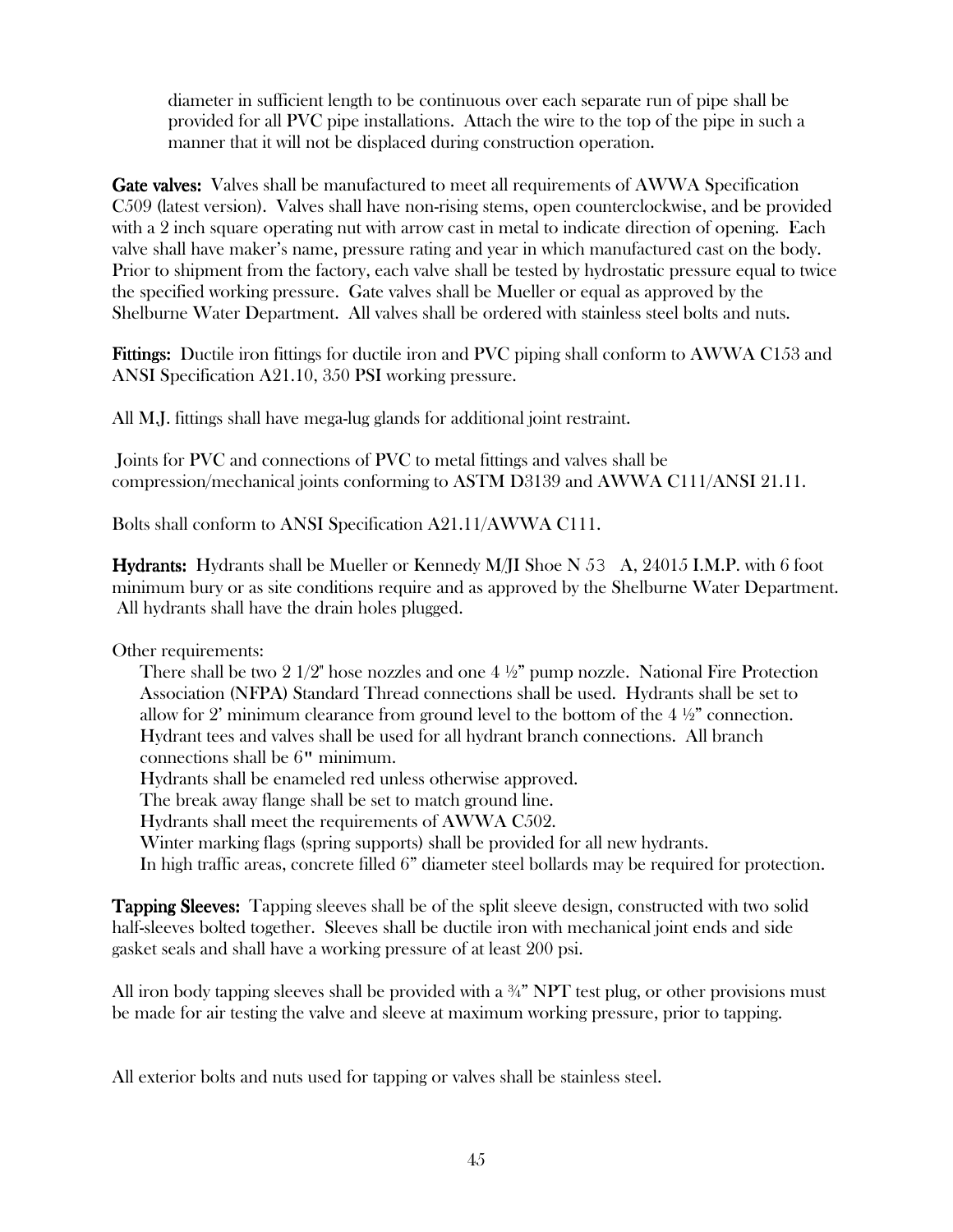All bolts and nuts for flanged joints of tapping sleeves shall be of AISC Type 304 stainless steel.

All bolts and nuts shall be sound, clean, and coated with a rust-resistant lubricant. Their surfaces shall be free of objectionable protrusions that would interfere with their fit in the made-up mechanical or flanged joint.

All bolts and nuts used with all pipe sleeves shall, upon final tightening and testing, be brush coated heavily with bitumastic cold-applied material to thoroughly cover all exposed surfaces of the bolts and nuts.

Tapping Valves: Tapping valves shall conform to ANSI/AWWA C509 (latest revision) Standard for Resilient-Seated Gate Valves for Water systems, except as modified herein. Valves shall open counterclockwise and shall have a minimum working pressure of 200 psi. Inlet flanges shall be Class 125 conforming to ANSI Specification B16.1 or ANSI/AWWA C110/A21.10, and outlet connection shall be Standardized Mechanical Joint unless specified otherwise on the Contract Plans for the type of pipe required for the branch or lateral pipeline.

Buried tapping valves shall be provided with a 2 inch square wrench nut and shall be installed with a cast iron valve box as required to allow positive access to the valve operating nut at all times. In installations where the depth from grade to top of valve operating nut is greater than 6'0", a valve stem riser shall be provided and installed such that the depth from valve stem riser nut to grade is from 4'0" to 6'0" (minimum length of valve stem riser is 2'0"). Valve stem riser shall be of high strength steel and of welded construction.

**Valve Boxes:** Valve boxes are to be installed on all buried valves. The boxes shall be cast iron with a minimum five and one quarter inch  $(5 \frac{1}{4})$  diameter and long enough to extend from the valve to the finished grade. The boxes shall enclose the operating nut and the stuffing box of the valve. Valve boxes shall not transfer loads onto the valve.

Covers shall be close fitting and dirt-tight with the top of the cover flush with the top of the rim box. Covers shall be marked "water" with an arrow indicating the direction of opening.

Valve boxes shall be five inch by six foot  $(5'' \times 6')$  New England style slide-type.

**Services:** All services will be copper tubing,  $Type K$ , from a ductile iron main to the residence The standard services shall be 3/4" unless otherwise required for pressure or flow limitations.

The size, depth, alignment, materials of construction of the building water service connection, and methods to be used in excavating, placing pipe, jointing, testing, and backfilling the trench shall all conform to the requirements of the Water Distribution Specifications or other applicable rules and regulations of the Shelburne Water Department. In the absence of code provisions or in amplification thereof, the materials and procedures set forth in appropriate specifications of the Department of Environmental Conservation Water Supply Rule 21. Furthermore, the following additional standards shall apply.

- A. New Type K copper shall be used for all service lines up to two inch (2") diameter pipe from the corporation stop and from the curb stop to inside the structure.
- B. New service connections for residential or commercial use larger than two inch (2") pipe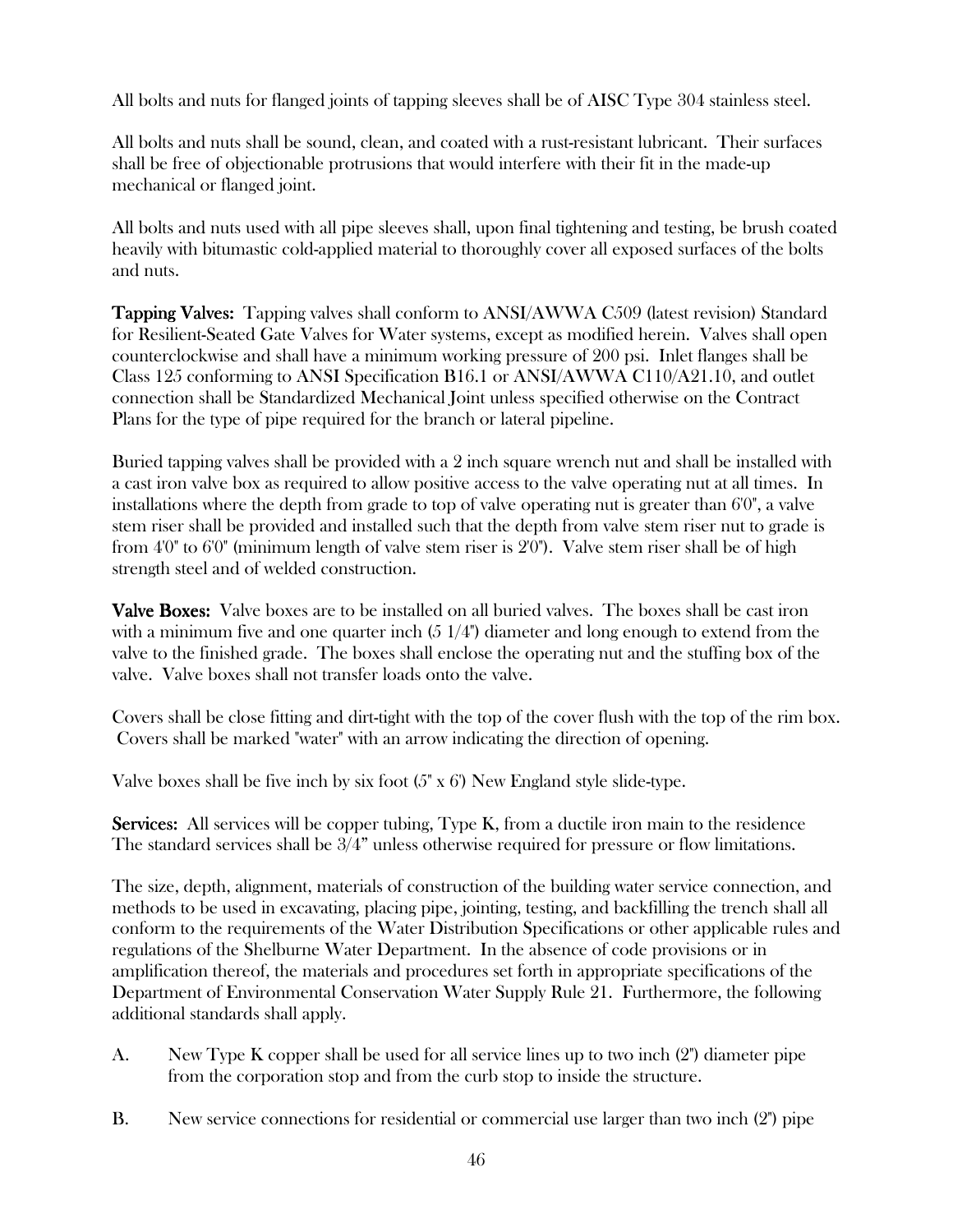diameter shall be Ductile Iron Class 52.

- C. All service connections shall be laid at a minimum depth of five and a half feet (5 1/2') unless specifically waived by the Shelburne Water Department.
- D. Service connection taps to the main water line shall only be performed by firms as approved by the Water Department and qualified to perform the service connection tap. The qualification of a firm to perform this tap shall be determined by the Shelburne Water Department.

**Installation:** All water line installation shall be completed in accordance with AWWA C600 for ductile iron pipe. PVC pipe shall be installed in conformance with AWWA M23 and C605.

Prior to beginning work, the Contractor shall contact Dig Safe at 1-888-344-7233.

All piping and appurtenances connected to the system shall be supported so that no strain will be imposed on the system.

The owner or his/her agent shall not block any driveway, street, road, or railroad at any time without permission of the governing agency or other controlling agencies. Every effort shall be made to permit the movement of vehicular traffic at all times. Whenever it becomes necessary to cross or interfere with roads, walks, or drives, whether public or private, the owner or his/her agent shall maintain, at their own expense and subject to the approval of the Water Department, safe bridges, or other means of ingress and egress.

Concrete thrust blocks shall be installed on all plugs, tees, and bends deflecting 11 1/4 degrees or more. Care shall be taken to ensure that concrete will not come in contact with flanges, joints, or bolts. The required area of thrust blocks is indicated on the plans or shall be approved by the Shelburne Water Superintendent. Thrust blocks shall be placed against undisturbed soil and shall be sized appropriately for the bearing capacity of the existing soils.

Whenever sewers cross under water mains, the water main shall be laid at such an elevation that the bottom of the water main is at least eighteen inches (18") above the top of the sewer. This vertical separation shall be maintained for that portion of the water main located within ten feet (10') horizontally of any sewer it crosses. When it is impossible to obtain horizontal and vertical separation, the sewer line, for ten feet (10') outside the water line, shall be sleeved (see detail for stream crossings). In the case of projects which require review by the Department of Environmental Conservation Water Supply Division and which cannot maintain the required separation, an alternative acceptable to all parties shall be agreed upon by the State, Town and Developer. No water main shall pass through, or come in contact with, any part of a sewer manhole.

There shall be no connections with any independent water systems such as wells or lake intake systems.

For the construction of new water lines, repair clamps will not be accepted. Alignments of any water lines shall not exceed the manufacturer's limitations for deflections. All trenching safety standards shall be in conformance with all applicable State and Federal guidelines and as specified on the plans. Compliance with trench or other safety requirements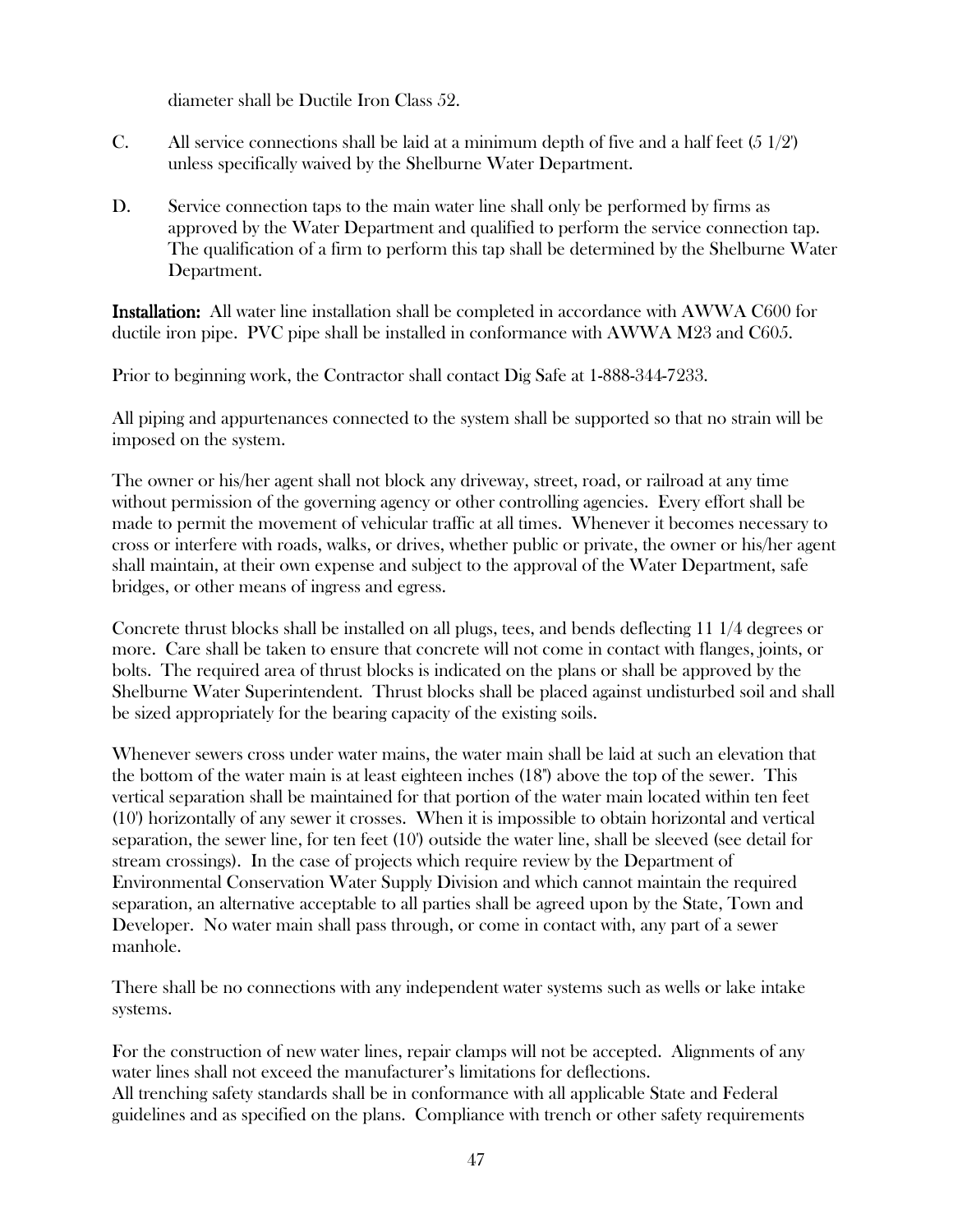rests solely with the Contractor.

The Contractor shall, at all times, keep the trenches entirely free of water until all work is finished and ready for backfilling.

After various pipelines have been installed, the trenches and other areas to be filled shall be backfilled to subgrade with, wherever possible, material excavated from the trench. Backfilling in Roadways shall meet the specifications for roadway embankments, subgrade, and base. No backfilling will be allowed until any concrete supports or thrust blocks have set sufficiently, as determined by the Shelburne Water Department. All material for backfilling shall be free of roots, stumps, and frost. Materials used for backfilling trenches shall be free of stones weighing over thirty (30) pounds. No stones measuring over one inch (1") in the longest dimension shall be placed within one foot (1') of the pipeline being backfilled.

Backfill for all pipelines shall be placed in six inch (6") layers, each layer being thoroughly compacted to not less than 95 percent (95%) of maximum dry density as determined by the AASHTO-T-95 Standard Proctor. Particular precautions shall be taken in the placement and compaction of backfill material in order not to damage the pipe or structure. The backfill shall be brought up evenly.

The installation of all water lines that have the potential to be incorporated into the Town Distribution System shall be placed within the existing or proposed road right of way or acceptable easements. Within two weeks of project completion, the Contractor shall provide complete asbuilt drawings (with ties) to the Shelburne Water Department.

# 5.5 DISINFECTION

Chlorination of the water main shall be conducted only after the main has been flushed and a clear stream obtained as determined by the Shelburne Water Department. All testing and disinfection of water mains will be conducted by a qualified third party company that has been pre-approved by the Shelburne Water Department. Disinfection shall be repeated when and where required at no expense to the Owner until final acceptance by the Owner.

The Contractor shall furnish all labor, equipment, materials, and tools necessary to disinfect the pipe and appurtenances in accordance with the AWWA Standard for Disinfecting Water Mains, C651-86 or latest revision. The method of disinfection shall be by continuous feed method unless otherwise approved by the Shelburne Water Department. Tablet disinfection is not an acceptable method.

After filling, flushing, and addition of chlorine solution, chlorine concentration within the pipe shall be at least 10mg/l. All disinfection shall be performed under the supervision of the Project Engineer.

The disinfection process shall be deemed acceptable only after samples of water from the flushed disinfected main show no evidence of bacteriological contamination. The pipeline and appurtenances shall be maintained in an uncontaminated condition until final acceptance.

# 5.6 PRESSURE AND LEAKAGE TESTING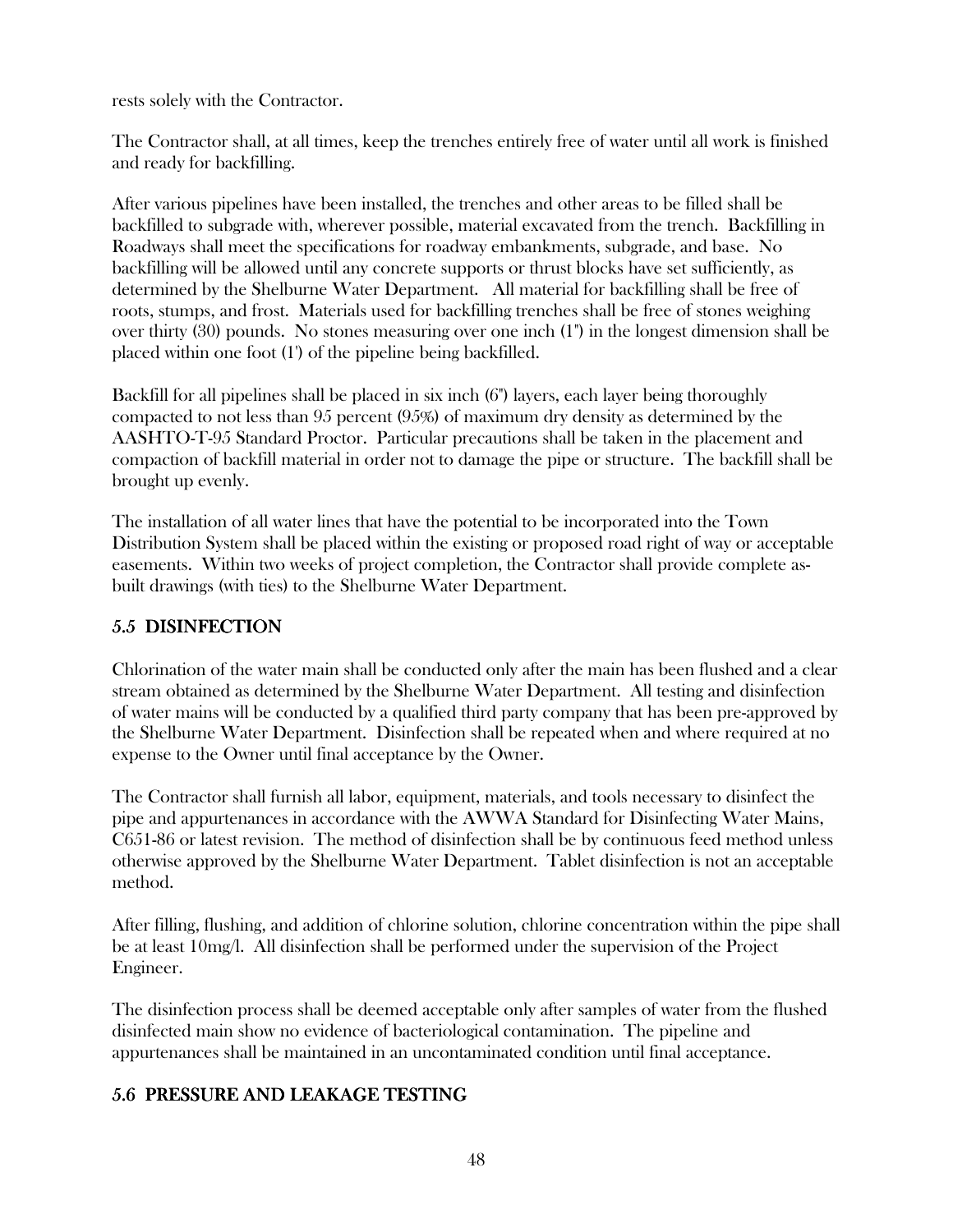Except as otherwise directed, all pipelines shall be tested. Pipelines laid in excavation or bedded in concrete shall be tested prior to backfilling or placing of concrete, and any exposed piping shall be tested prior to field painting. All testing shall be done by a third party approved by the Town.

The testing company shall furnish all gauges, testing plugs, caps, and all other necessary equipment and labor to perform leakage and pressure tests in sections of an approved length. All water required for testing shall be potable. All testing shall be conducted in the presence of the Project Engineer.

For the pressure test, the testing company shall fill lines slowly with potable water at a maximum velocity of 1 ft/sec while venting all air and develop and maintain for two (2) hours 150% of the working pressure measured in pounds per square inch or 200 pounds per square inch, whichever is greater.

The leakage test shall be performed concurrently with the pressure test. During the test, the testing company shall measure the quantity of water required to maintain the test pressure. Leakage should not exceed the quantity given by:

 $L = SD$  (square root of P) / 148,000

where:  $L =$  leakage in gallons per hour  $D =$  diameter of pipe in inches  $P$  = average test pressure in psi  $S =$  length of pipe tested in feet

Test pressure shall be maintained within  $\frac{1}{5}$  psi for the two (2) hour duration.

All testing shall be conducted in accordance with AWWA C600 for ductile iron and AWWA C605 for PVC or latest revision.

Should any section of pipe fail either the pressure or leakage tests, the Contractor shall do everything necessary to locate and repair or replace the defective pipe, fittings, or joints.

If, for any reason, the Shelburne Water Department should alter the foregoing procedures, the Contractor shall remain responsible for the tightness of the line with the above requirements.

### 5.7 FROST PROTECTION OF SHALLOW WATER LINES

Water lines with less than five feet six inches (5' 6") of cover over the crown, or where indicated on the plans, shall be protected against freezing by installation of three inch (3") thick Styrofoam SM insulating sheets with a width of three feet (3') or twice the pipe diameter, whichever is greater. The sheets shall be placed six inches (6") above the crown of the main after compaction of the six inch (6") lift immediately above the crown. The Contractor shall exercise care during backfill and compaction over the styrofoam sheets to prevent damage to the sheets. Styrofoam SM sheets shall meet the compressive strength requirements of ASTM D1621-73 and shall be as manufactured by Dow Chemical Company, Midland, Michigan.

In areas where the waterline is passing adjacent to a catch basin or culverts, contact the Shelburne Water Department and the Town Engineer to determine how best to address the situation.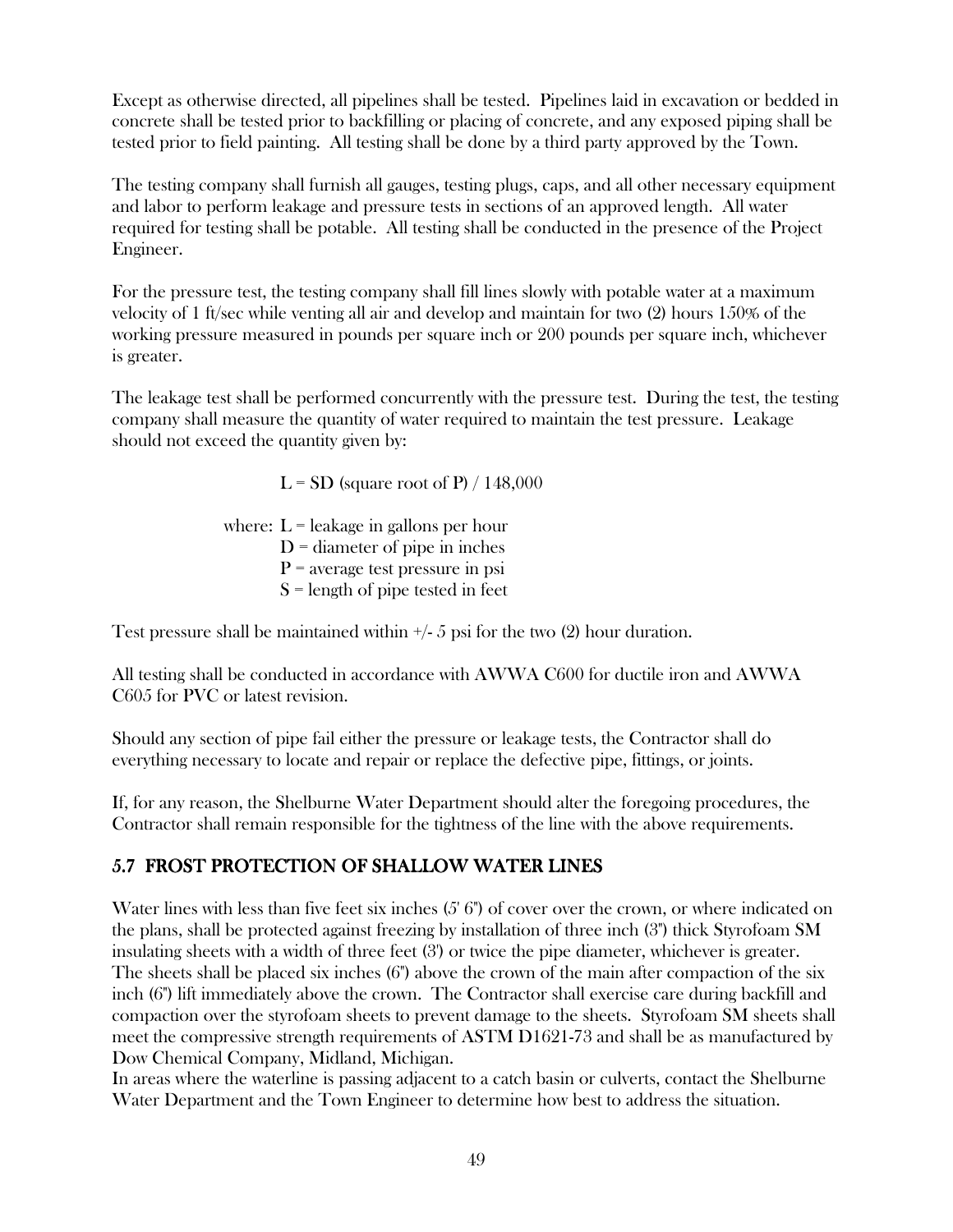### 5.8 HOUSE SERVICES

### A. Description A. Description

This item shall consist of the installation of individual services from water main to the meter with the necessary corporations, curb stops, curb boxes, angle meter valves, meter spacers with spuds, and pipe as indicated on the accepted drawings. Curb stops shall be located in the road right-ofway as approved by the Shelburne Water Department.

### **B.** Materials

**Pipe:** Service pipe shall be three-fourths inch  $(3/4")$  Type K copper tubing manufactured according to ASTM Specifications B.88-62 or an approved equal.

**Corporation stops:** All corporation stops shall be Mueller 110 compression and constructed of brass according to AWWA Standard C800 and be three-fourths inch (3/4"). Any request for corporation stops greater than 3/4" shall be subject to approval of the Shelburne Water Department.

Curb box: Erie style with stainless steel rods.

**Curb stops:** All curb stops shall be constructed of brass according to AWWA Standard C800 and be three-fourths inch (3/4") inverted key curb stop, compression fitting Mueller oriseal III.

Cellar stops: All cellar stops shall be Mueller Angle Meter Valves.

Meter spacers and spuds: As furnished by the Shelburne Water Department.

#### Meters required:

- 1. Buildings without meters shall be charged on the basis of estimated user fees rather than minimum billing user fees. 2. The property owner of all buildings shall be required to perform all interior or exterior plumbing necessary to accommodate required meters. 3. The Shelburne Water Department will provide meter spacers on a loan basis for use in providing the proper plumbing gap for the meter to be installed. Failure to return the loaned spacer bar when requested shall require the owner to reimburse the Water Department for the cost of the spacer bar(s).
- 4. The Shelburne Water Department will provide a meter with outside reader in one of the following sizes for each structure: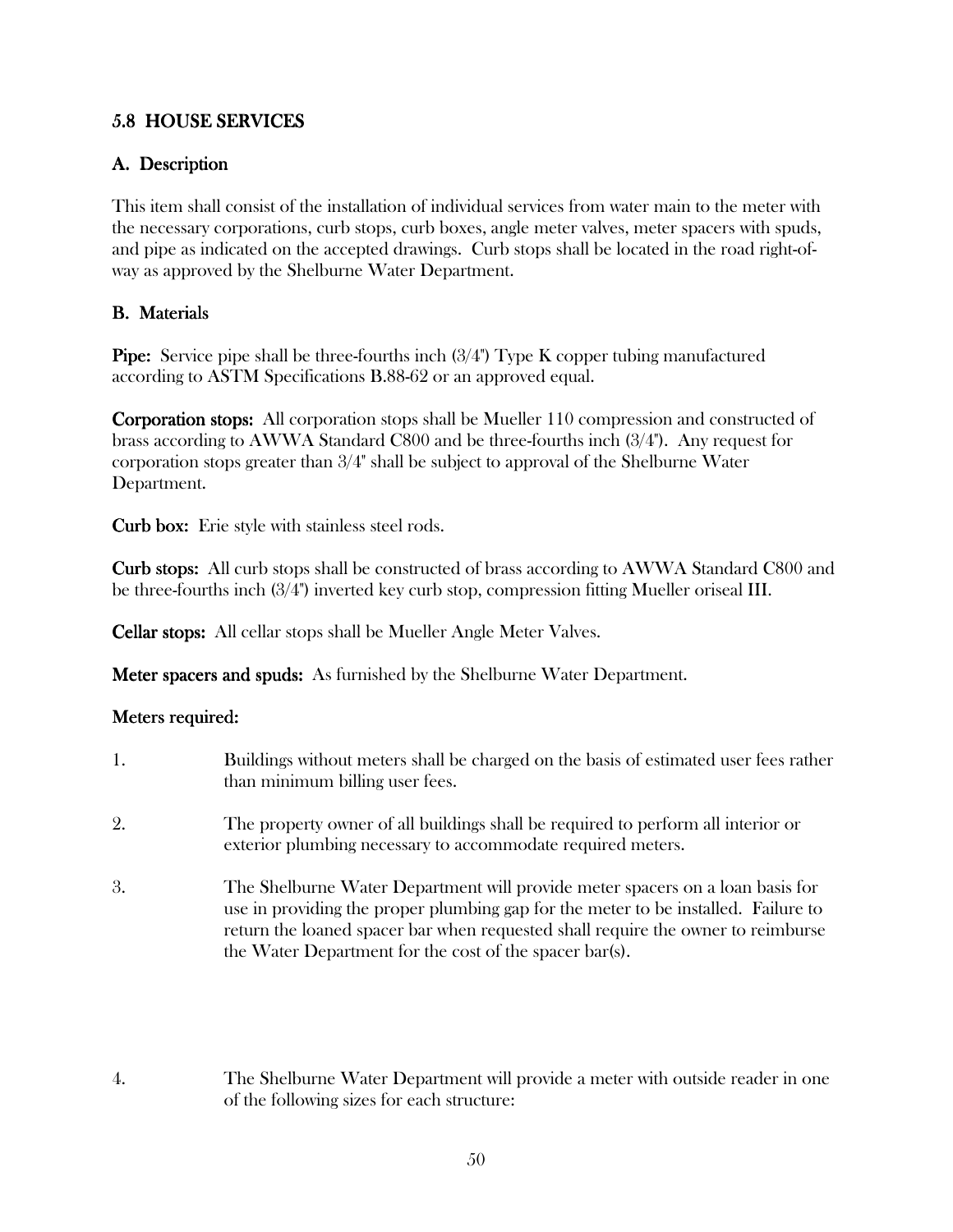| <b>Meter Size</b> | <b>Operating Ranges</b>    |
|-------------------|----------------------------|
| $5/8 \times 3/4$  | $1 - 20$ gpm (residential) |
| 1"                | $1 - 50$ gpm               |
| 11/2"             | $2 - 100$ gpm              |
| 9"                | $21/2 - 160$ gpm           |

A compound meter will be required for any installation requiring a meter 2" or larger.

The Shelburne Water Department will provide a meter 5/8 x 3/4 in size. Any building requiring a meter larger than 5/8 x 3/4 will have the difference in cost billed back to the Owner.

5. The provision and requirement for the number of meters provided by the Water Department in a building is as follows:

- a. Single family residence one meter
- b. Single building with multiple living units each living unit will have a separate meter
- c. Commercial buildings, non-retail one meter per building
- d. Commercial building, retail one meter for each separate retail business
- e. Industrial building one meter per building
- 6. Buildings existing at the time of enactment of this ordinance may be waived from the requirement to provide multiple meters within one building. The requirement to install at least one meter per structure applies to all users with no exceptions.
- 7. It is the responsibility of the Shelburne Water Department to repair, check or replace defective or non-working meters within the water system. It is the responsibility of the Owner to provide the Water Department access to the building, upon request by the Water Department, to check, repair, or replace the non-working meter. The Owner shall take reasonable measures to protect the inside meter and the outside reader from damage.

#### 8. Non-sewer Metering

An owner shall make application for separate metering in writing, and the meter installation shall be in accordance with the Town requirements (a detail installation diagram is available at the Water Department office).

A back-flow prevention assembly approved by the Shelburne Water Department shall be required at the point immediately downstream of the water meter. The water meter providing water to non-sewer usage shall be placed in the same location as the water meter providing domestic water.

The owner shall be responsible for all costs incurred in installing the water meter, back-flow prevention assembly, or changes needed in the internal plumbing. The owner shall pay the full cost of the meter. Meters are to remain in place year round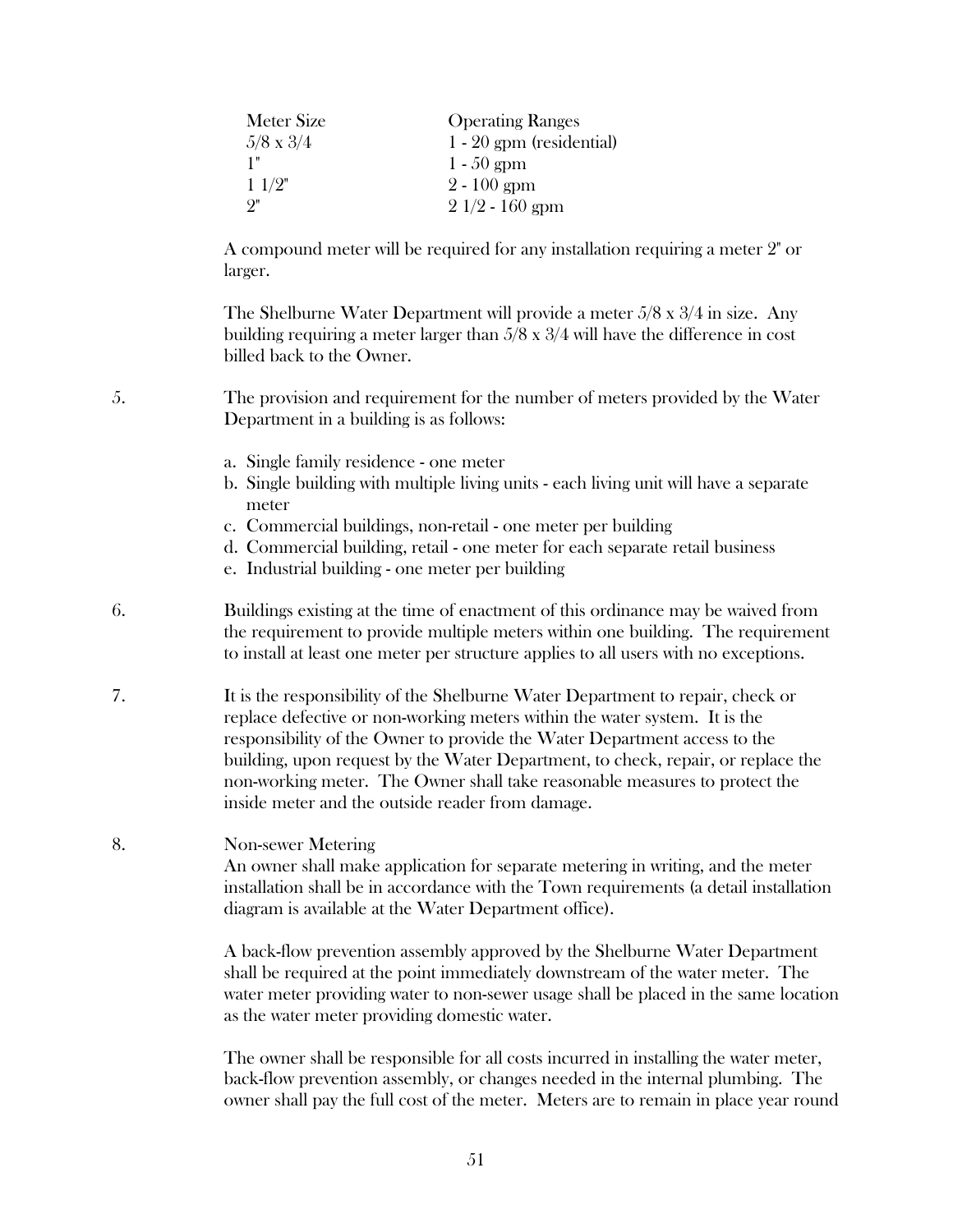and it is the owner's responsibility to protect them from freezing or other damages. Removal of the meter at the owner's request, and reconnection, shall be subject to water on/off fees. Meters shall be purchased from the Shelburne Water Department.

The installation of secondary meters will be considered a separate account, subject to the same minimum charges, penalties and interest as domestic accounts.

### C. Construction Methods

House services: The Contractor shall make all necessary taps into the water main and, for each lot, install an approved brass corporation stop. The Contractor shall also connect the three-fourths inch (3/4") Type K copper service pipe to the compression joint, which shall be connected to the  $3/4$ " type brass curb stop with inlet and outlet for  $3/4$ " Type K copper service pipe.

Such curb stop shall be installed within the road right-of-way as approved by the Shelburne Water Department. The corporation stop shall be left open and the curb stop closed. Such curb stop shall be located not less than five feet (5') below the ground surface and shall be accessible from the surface through an approved valve box.

Each building shall have a separate and independent corporation stop except where one building stands at the rear of another or on an interior lot and no water system is available or can be constructed to the rear building through an adjoining alley, court, yard, or driveway. The Shelburne Water Department may then allow two services from a single corporation stop, providing each building has a separate curb stop and valve box.

All excavations for building water service connections shall be adequately guarded with barricades and lights so as to protect the public from hazard. A permit shall be obtained from the governing agency for all construction within the road right-of-way, which permit shall specify the times and dates of construction, the type and manner of construction, any guarantee thereof and any special safety requirements. Construction within the State Highway right-of-way shall require that a permit be obtained from the Vermont Agency of Transportation.

**House connections:** The house connections shall be made by installing three-fourths inch  $(3/4")$ Type K copper pipe on the end of the approved brass curb stop and proceeding through the cellar wall to an approved  $3/4$ " meter valve. A  $3/4$ " meter spacer with spuds is to be furnished by the Shelburne Water Department (Town of Shelburne) and installed by the Contractor in accordance with good plumbing practices. (See House Services Detail sheet.)

# 5.9 UTILITY ROAD CUTS

For any work to be done in the right-of-way of an existing road, refer to Chapter III, Section 1.21, Utility Cuts.

### 6.0 SANITARY SEWER SPECIFICATIONS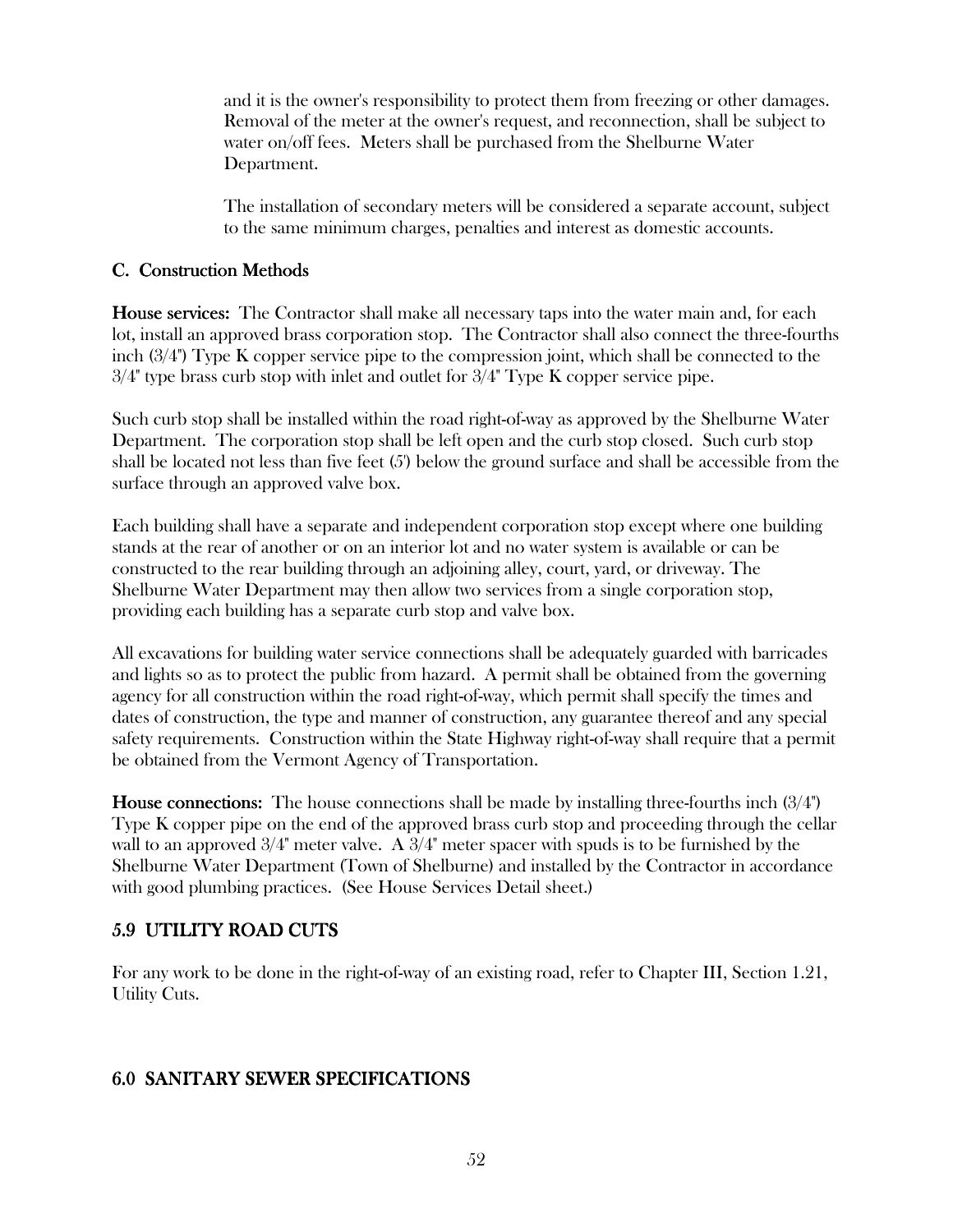## 6.1 DESCRIPTION

This item shall consist of the work required for the complete construction of gravity sanitary sewers, force mains, and all appurtenant construction related thereto, including chimneys, service connections, thrust blocks, and other items necessary for a complete sanitary sewer system as indicated on the drawings. The work shall also include testing and placing the system into satisfactory operation.

All sanitary sewer plans submitted for review, with the exception of detached single-family dwellings that do not require the extension of a gravity sewer main or the installation of a pump station and force main, shall be prepared by a licensed professional civil engineer registered in the State of Vermont. All submittals shall contain the plan and profile, invert elevations at a manhole (in and out elevation with a minimum .1' drop at each manhole), pipe slope and type of pipe to be used. Pipe slope shall be as specified in the State of Vermont Environmental Protection Rules for the recommended slope based on pipe diameter. In no instance shall the slope be less than .0075 feet per foot. Details of construction shall be provided for those ancillary items not covered in this document.

All sanitary sewer mains shall be a minimum of eight inches (8") in diameter unless a waiver is granted by the Shelburne Wastewater Department. Each dwelling, commercial or industrial unit shall have a separate service connection to the sewer main.

No sanitary sewer shall be placed in service until such time as the Town has given final approval to the sewer installation, including satisfactory completion of all required tests. Service connections shall not be made until all receiving sewer mains have been completed and approved and as-builts received along with GPS coordinates and approved by the Shelburne Wastewater Department.

All material and installations shall be approved by the Shelburne Wastewater Department. This section of these specifications supplements the Shelburne Wastewater Department ordinances.

### 6.2 MATERIALS

A. Gravity sewers and Forced Mains shall be PVC solid wall pipe meeting ASTM Specifications D-3034 or F679, ductile iron pipe, with push on joints, or an approved equal.

#### 1. PVC Sewer Pipe

PVC sewer pipe shall conform in all respects to the latest revision of ASTM Specifications D-3034 or F679, Type PSM, Polyvinyl Chloride (PVC) Sewer Pipe and Fittings, SDR35. Wall thickness of all PVC pipe shall meet ASTM Specifications for SDR35 pipe.

All pipe and fittings shall be clearly marked as follows: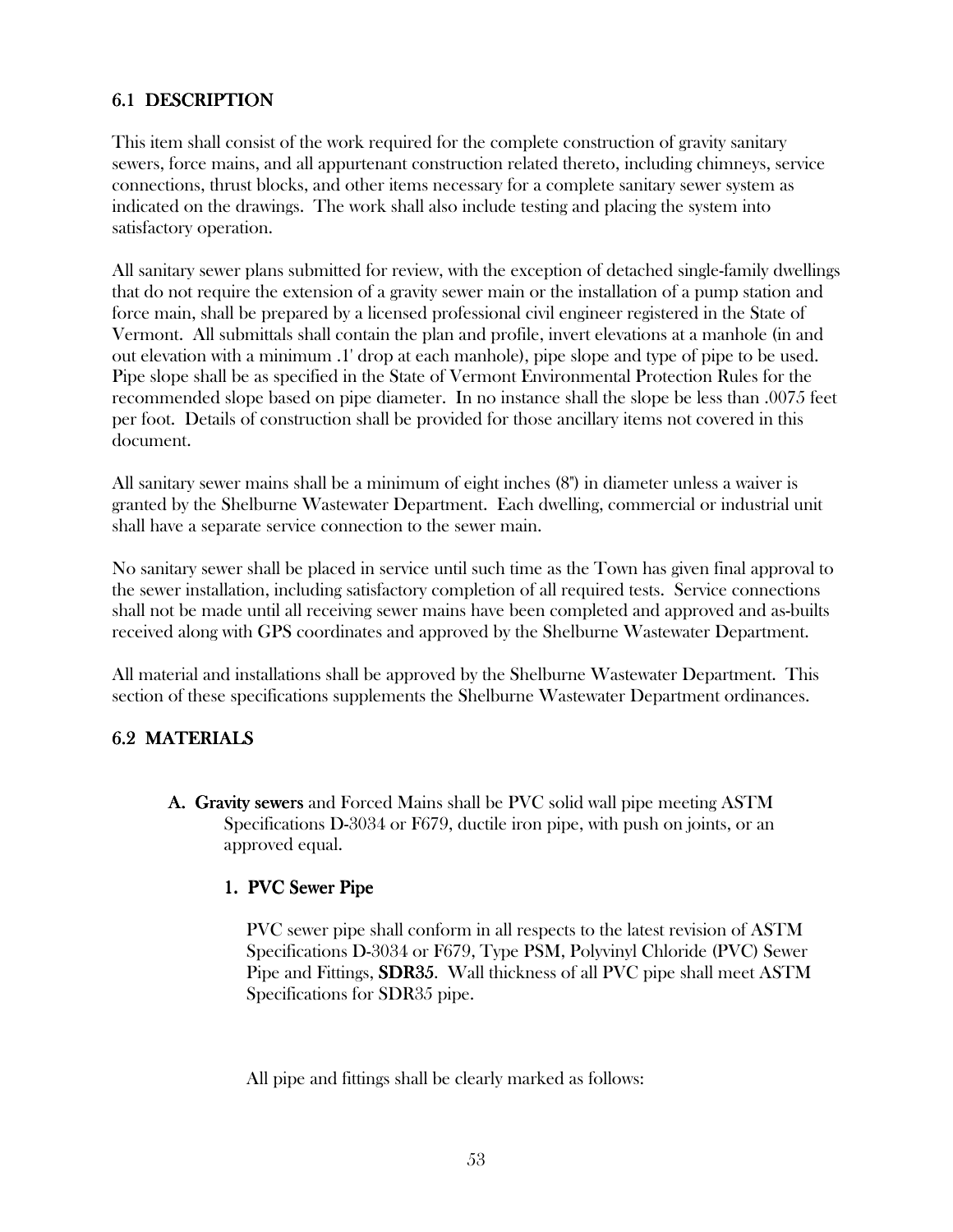Manufacturer's Name and Trademark Nominal Pipe Size Material Designation 1245C PVC Legend "Type PSM SDR35 PVC Sewer Pipe" or "PS 46 PVC Sewer Pipe" Designation ASTM D-3034 or F679

Joints shall be push-on type using elastomeric gaskets and shall conform to ASTM D-3212. The gaskets shall be factory installed.

The pipe shall be furnished in nominal thirteen foot (13') lengths. Sufficient numbers of short lengths and full machine fittings shall be provided for use at manholes, chimneys, and connections. All connections will require the use of manufactured fittings. Field fabricated, saddle-type connections will not be considered acceptable.

Any pipe or fitting having a crack or other defect or which has received a severe blow shall be marked rejected and removed at once from the work site.

All field cuts are to be made with saw and 90 degree miter box. Bevel the cut end to the same as the factory bevel and remove all interior burrs. Measure and place a homing mark on the pipe before assembling. The pipe installed under this specification shall be installed so that the initial deflection, measured as described below, shall be less than five percent (5%).

The manhole water stop gasket and stainless steel clamp assembly must be approved by the Shelburne Wastewater Treatment Department prior to the installation of any pipe.

The Contractor will submit certification that the materials of construction have been sampled, tested, inspected, and meet all the requirements including wall thickness in accordance with ASTM D-3034 or ASTM F679 for all pipe and fittings to be included in project work.

PVC pipe shall not be installed when the temperature drops below 32 degrees Fahrenheit or goes above 100 degrees Fahrenheit. During cold weather, the flexibility and impact resistance of PVC pipe is reduced. Extra care is required when handling PVC pipe during cold weather.

PVC pipe shall not be stored outside and exposed to prolonged periods of sunlight, as pipe discoloration and reduction in pipe impact strength will occur. Canvas and other opaque material shall be used to cover PVC pipe when stored outside.

#### 2. Ductile Iron Pipe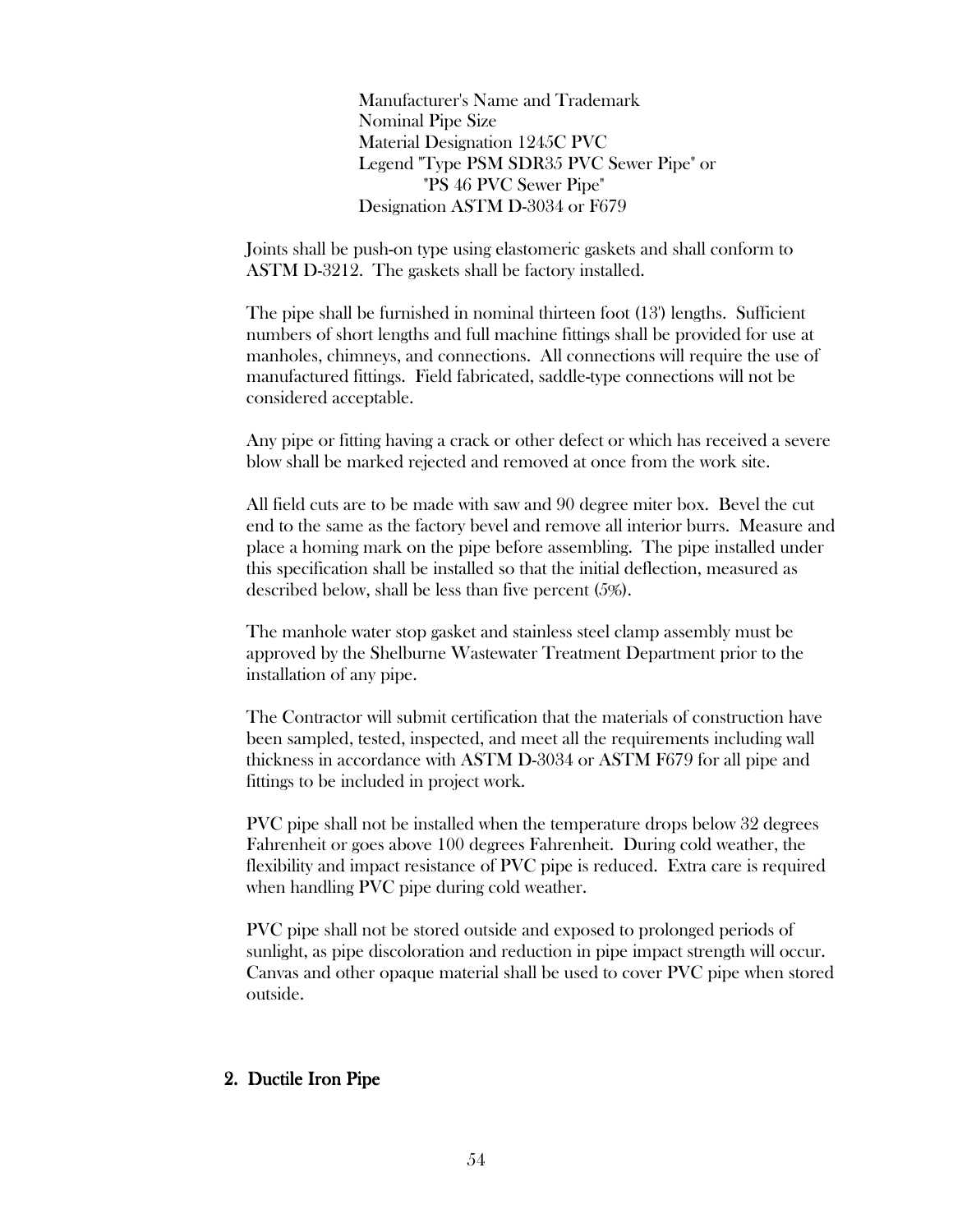Ductile iron pipe shall be the thickness class designated on the plans. All ductile iron pipe shall be centrifugally cast in molds and shall conform to the latest revision of ANSI Standard A21.51 (AWWA C151); ANSI Standard A21.11 (AWWA C111), Rubber Gasket Joints for Cast Iron and Ductile Iron Pressure Pipe and Fittings; and ANSI Standard A21.10 (AWWA C110), Gray-Iron and Ductile Iron Fittings Two Inch Through 48 Inch of Water and Other Liquids. All ductile iron pipe shall be cement-lined and shall conform to ANSI Standard A21.4 (AWWA C104), Cement-Mortar Lining for Cast Iron and Ductile Iron Pipe and Fittings for Water.

All fittings shall be push-on joint fittings unless noted otherwise on the plans with body thickness and radius in accordance with Sections 11-2 through 11-5 and 11-7 through 11-8 of ANSI A21.11. Mechanical joint, ductile iron pipe, shall be the thickness class designated on the plans and shall be installed where specified on the plans.

Mechanical joint ductile iron pipe shall conform to the specifications of ductile iron pipe, except for fittings which shall be mechanical joint with body thickness and radius of curvature conforming to ANSI A21.10 and mechanical joints which shall be in accordance with Section 11-2 through 11-6 of ANSI A21.1.

#### **B. Structures-** Manholes, valve pits, blowoffs, and appurtenances

 The Contractor shall install precast reinforced concrete manholes and drop manholes to the dimensions at the locations shown on the contract drawings. All precast reinforced concrete manhole sections shall conform to the latest version of the ASTM Specification C478. The footing may be with cast-in-place with Class B concrete or precast and shall conform to the dimensions indicated on the plans.

 Shelves shall be constructed With Class B concrete as defined in Section 501 of the Vermont Agency of Transportation Standard Specifications for Construction. Inverts for sewer manholes shall be as shown on the plans and details and shall be constructed with Class B concrete, or for straight runs, segments of pipe cut in half longitudinally; however, the invert must be formed to the entire height of the pipe. Inverts shall have the exact shape of the sewer to which they are connected, and any change in size or direction shall be gradual and even. All construction of sewer manholes must be carried out to ensure watertight work. Any leaks in manholes shall be (caulked and) completely repaired to the satisfaction of the Engineer and the Shelburne Wastewater Treatment Department or the entire structure shall be removed and rebuilt.

 All manholes are to be provided with extruded aluminum steps or copolymer polypropylene plastic rungs with steel reinforced eight inches (8") on center. All manholes shall be provided with tough, gray, cast iron manhole frames and covers. All iron castings shall be thoroughly cleaned and then coated with hot tar before being delivered. Frames and covers shall be LeBaron LC 266 Type C, or an approved equal, and have a minimum weight of 400 pounds.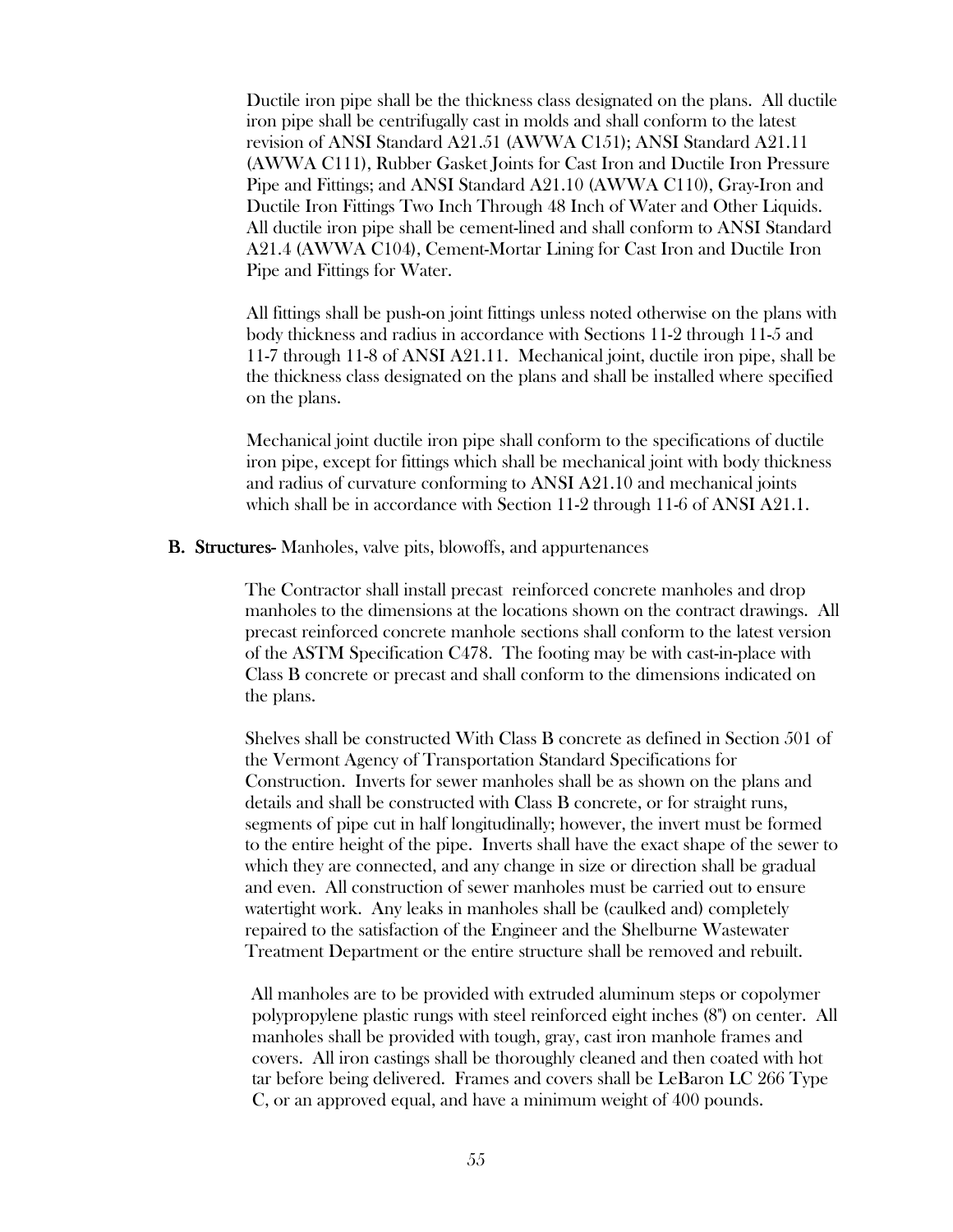Precast risers and bases for manholes shall conform to ASTM Specifications C-478. The pipe opening in the precast manhole riser shall have a cast-in-place flexible gasket or an equivalent system for pipe installation as approved by the Shelburne Wastewater Treatment Department. Joints between manhole risers shall be cleaned to provide a smooth surface and use rubber "O" ring seals of soft Butyl Joint sealer to provide a water-tight seal.

 Manhole covers shall be thirty (30") inches in size and shall be set to final grade only after the base course paving has been completed. Manholes shall be constructed to grade with solid cement risers at least 3" and no more than 10" thick and all manhole lift holes shall be grouted inside and out with expandable grout.

 Manholes shall be placed at all changes in slope, size, alignment of pipe, at the ends of each line, and at least every three hundred feet (300'). Where manholes are located more than 10' off the paved surface an access road shall be constructed to each structure for future maintenance.

### 6.3 CONSTRUCTION METHODS CONSTRUCTION METHODS

#### A. Excavations

Excavations shall be made to a point at least six inches (6") below the pipe invert to accommodate the bedding material. All excavations are to be kept dry while pipe is being laid and until each joint and pipe has been inspected by the Shelburne Wastewater Department and approval given to commence backfilling operations.

#### B. Laying Sewer Pipe

The bell end of the pipe shall face upgrade at all times and be placed in such a position as to make the invert even when the succeeding section is inserted. Where required by adverse grading conditions, the Contractor shall fill any depression to make a suitable bedding for the sewer pipe. The fill shall be mechanically compacted to a 95 percent (95%) dry density by the AASHTO-T-99, Method A (Standard Proctor) test, upon which the six inches (6") of bedding material shall be placed.

Any pipe that is not laid to grade and alignment shall be re-laid to the satisfaction of the Shelburne Wastewater Department. The bedding material shall be placed and compacted on each side of the pipe to a height equal to one-half  $(1/2)$  the pipe diameter and for the full width of the excavated trench and as shown on the accepted plans. Bedding shall be #2 pea stone from Shelburne Limestone or an equivalent approved by the Shelburne Wastewater Department and the Engineer.

All sewer pipes shall be marked with magnetic marking tape. The marking tape shall be installed one (1) foot directly over the pipe and shall be labeled "sewer".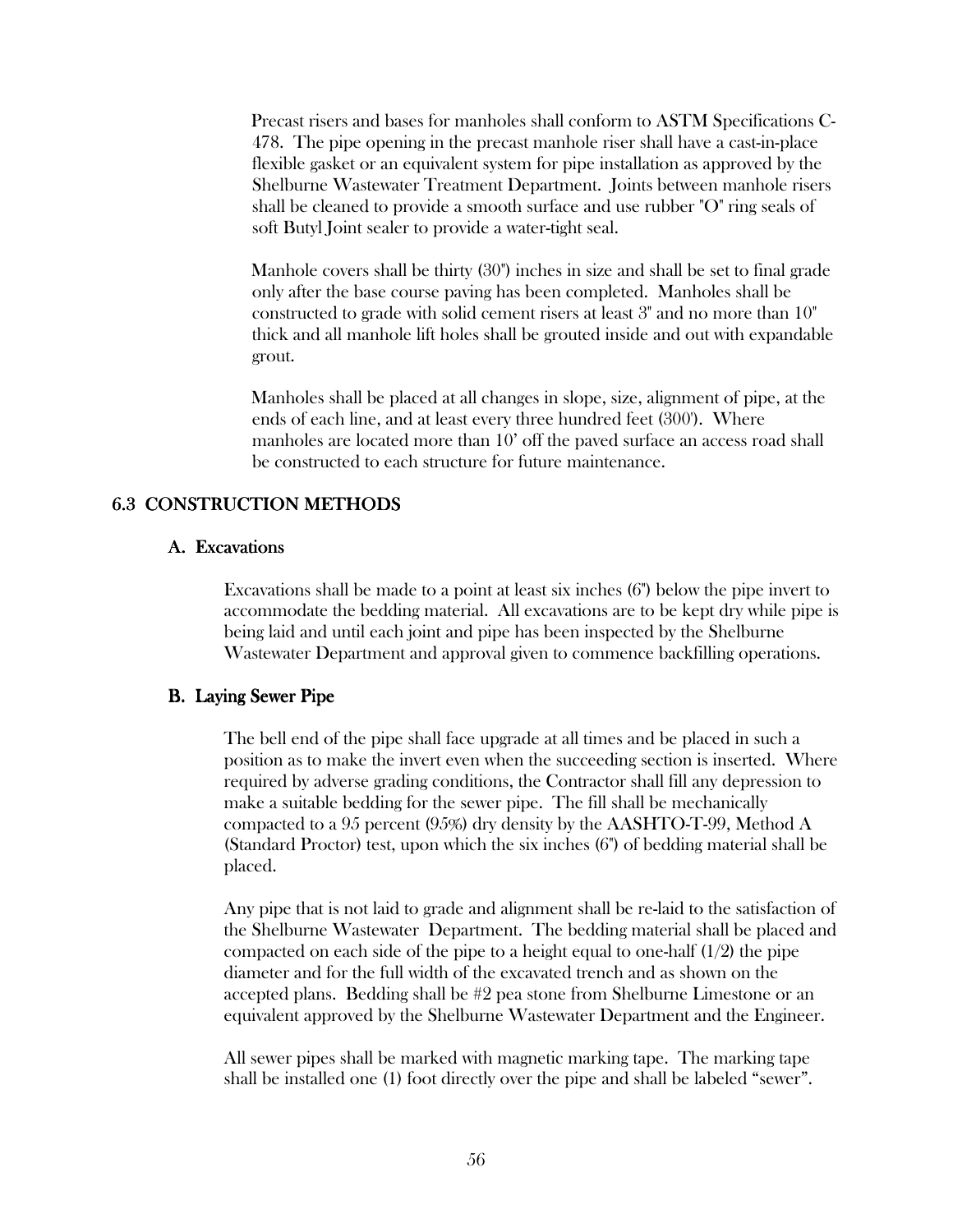Concrete thrust blocks or anchors shall be placed at bends, tees, fittings, and other locations on the force main as shown on the contract drawings or as directed by the Shelburne Wastewater Department. Concrete for thrust blocks and anchors shall be Class B concrete. Steel rods and clamps as required shall be galvanized and rust proofed or painted.

Thrust blocks and anchors shall be placed between the fitting and the trench wall with bearing on undistributed earth. Bearing area shall be as shown on the contract drawings or as required by the Shelburne Wastewater Department.

The horizontal and vertical separation for sewer and waterlines shall be designed and installed in accordance with the latest edition of the "Ten States Standards - Recommended Standards for Sewage Works". Refer to Chapter III, Section 3.3, Materials, of these specifications for additional details.

Where required on the plans or as directed by the Shelburne Wastewater Department, a concrete cradle shall be used to bolster and strengthen the pipe. Where required on the plans or as directed by the Shelburne Wastewater Department, concrete encasement of the sewer line will be made to protect nearby wells or waterlines, for stream crossings or for similar purposes. All concrete will be Class B as defined in the State of Vermont Standard Specifications for Construction, Section 501, and will meet the requirements of that section.

Sewers with less than five and a half feet  $(5 \frac{1}{2})$  of cover over the crown or where indicated on the plans shall be protected against freezing by installation of three inch (3") thick Styrofoam SM insulating sheets with a width of three feet (3') or twice the pipe diameter, whichever is greater. The sheets shall be placed six inches (6") above the crown of the sewer after compaction of the six inch (6") lift immediately above the crown. Care shall be exercised by the Contractor during backfill, and compaction over the styrofoam SM sheets shall meet the compressive strength requirements of ASTM D1621-73 and shall be as manufactured by Dow Chemical Company, Midland, Michigan, or equal.Under no circumstances shall there be less than 4 feet of cover over a sewer line in unpaved areas and no less than 5 feet of cover over sewer lines in paved areas.

Upon completion of construction, all dirt and other foreign material shall be removed from pipelines and their appurtenant constructions. No materials shall be left in the pipelines to impede normal flow through them.

#### C. Backfill

Backfill shall consist of approved material (see typical trench detail for sanitary sewer) placed in six inch (6") layers with each layer being thoroughly compacted to not less than 95 percent (95%) of maximum dry density as determined by the AASHTO-T-99 Standard Proctor by means approved by the Shelburne Wastewater Department and the Engineer. No stones in excess of one and a half inch  $(1\ 1/2")$  diameter shall be placed within two feet  $(2')$  of the outside of the pipe. Particular precautions shall be taken in placement and compaction of the backfill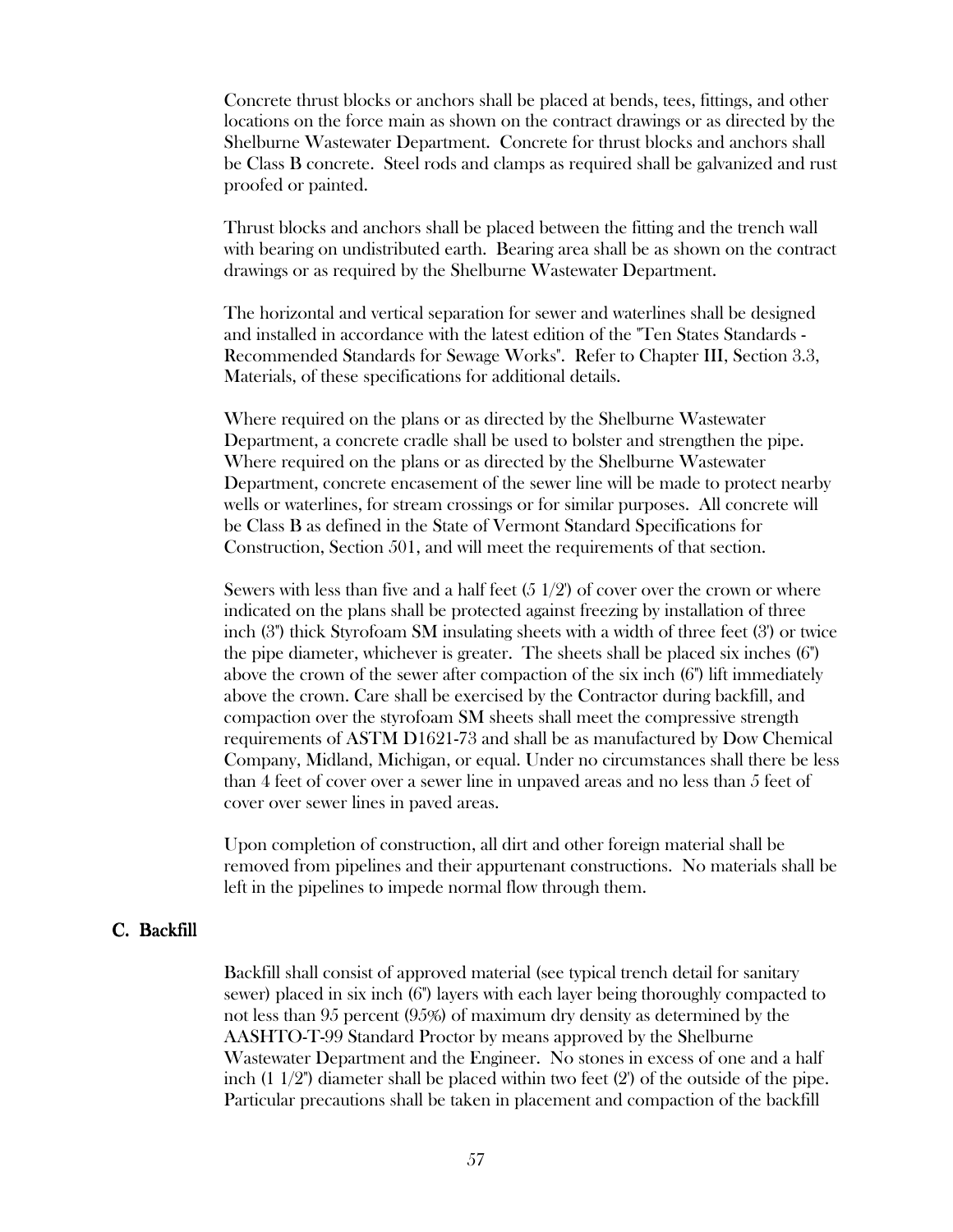material in order not to damage and/or break the pipe. The backfill shall be brought up evenly on both sides of the pipe for its full length.

Walking or working on the completed pipeline, except as may be necessary in tamping and backfilling, shall not be permitted until the trench has been backfilled to a height of at least two feet (2') on top of the pipes. During construction, all openings to the pipelines shall be protected from the entering of earth and other materials.

All sewer pipes shall be marked with marking tape. The marking tape shall be installed one (1) foot directly over the pipe and shall be labeled "sewer".

### 6.4 LEAKAGE TESTS AND ALLOWANCES

#### A. Gravity Sewers

Shelburne Wastewater Department or a representative thereto shall be present during all testing. Two (2) days notice shall be given to the Shelburne Wastewater Treatment Department.

The low pressure air test will be used to simulate infiltration or exfiltration rates into or out of all gravity sewers. The Contractor will furnish all facilities and personnel for conducting the test.

Final acceptance of the sewer shall depend upon the satisfactory performance of the sewer under test conditions and certification of the tests results by the Town engineer or department head. The test shall be performed on pipe between adjacent manholes after backfilling has been completed and compacted.

All wyes, tees, laterals, or end-of-side sewer stubs shall be plugged with flexible-joint caps, or an acceptable alternate, securely fastened to withstand the internal pressure test. Such plugs or caps shall be readily removable, and their removal shall provide a socket suitable for making flexible-jointed lateral connection or extension.

Prior to testing for acceptance, the pipe should be cleaned by passing through the pipe a full-gauge squeegee. It shall be the responsibility of the Contractor to have the pipe cleaned.

Immediately following the pipe cleaning, the pipe installation shall be tested with low-pressure air. Air shall be slowly supplied to the plugged air installation until the internal air pressure reaches four (4.0) pounds per square inch greater than the average back pressure of any ground water that may submerge the pipe. At least two (2) minutes shall be allowed for temperature stabilization before proceeding further. All tests shall run for a minimum of three (3) minutes regardless of pipe length or diameter.

The pipeline shall be considered acceptable when tested at the average pressure of four (4.0) pounds per square inch greater than the average back pressure of any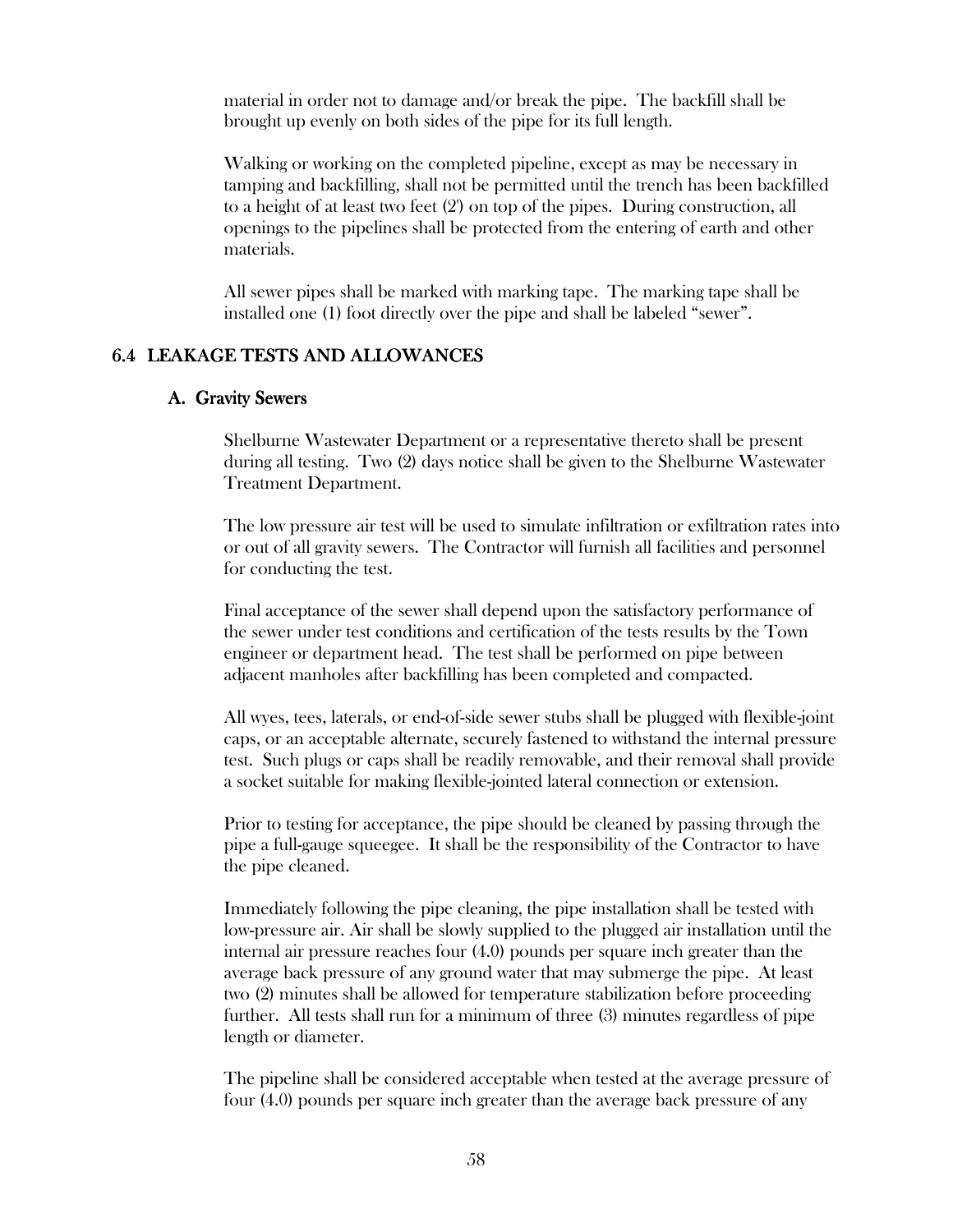ground water that may submerge the pipe if:

a. The total rate of air loss from any section tested in its entirety between manhole and cleanout structures does not exceed two (2.0) cubic feet per minute; or,

b. The section under test does not lose air at a rate greater than 0.0030 cubic feet per minute per square foot of internal pipe surface.

The requirements of this specification shall be considered satisfied if the time required in seconds for the pressure to decrease from 3.5 to 2.5 pounds per square greater than the average back pressure of any ground water that may submerge the pipe is not less than computed according to the following table:

| (All tests shall run for a minimum of 3 minutes.) |                                  |  |
|---------------------------------------------------|----------------------------------|--|
| Diameter<br>(inches)                              | Time<br>$(\sec/100 \text{ ft.})$ |  |
| 3                                                 | 10                               |  |
| 4                                                 | 18                               |  |
| 6                                                 | 40                               |  |
| 8                                                 | 70                               |  |
| 10                                                | 110                              |  |
| 12                                                | 158                              |  |
| 15                                                | 248                              |  |
| 18                                                | 356                              |  |
| 21                                                | 485                              |  |
| 24                                                | 634                              |  |
| 27                                                | 765                              |  |
| 30                                                | 851                              |  |
| 33                                                | 935                              |  |
| 36                                                | 1,020                            |  |
| 39                                                | 1,105                            |  |
| 42                                                | 1,190                            |  |

Minimum Test Time for Various Pipe Sizes

The table gives the required test time in seconds per 100 foot lengths of pipe for a given diameter. If there is more than one pipe size in the section of line being tested, compute the time for each diameter and sum the times to find the total required test time.

If the pipe installation fails to meet these requirements, the Contractor shall determine at his/her own expense the source or sources of leakage and shall repair (if the extent and type of repairs proposed by the Contractor appear reasonable to the Shelburne Wastewater Department) or replace all defective materials or workmanship. The completed pipe installation shall meet the requirements of this test before being considered acceptable.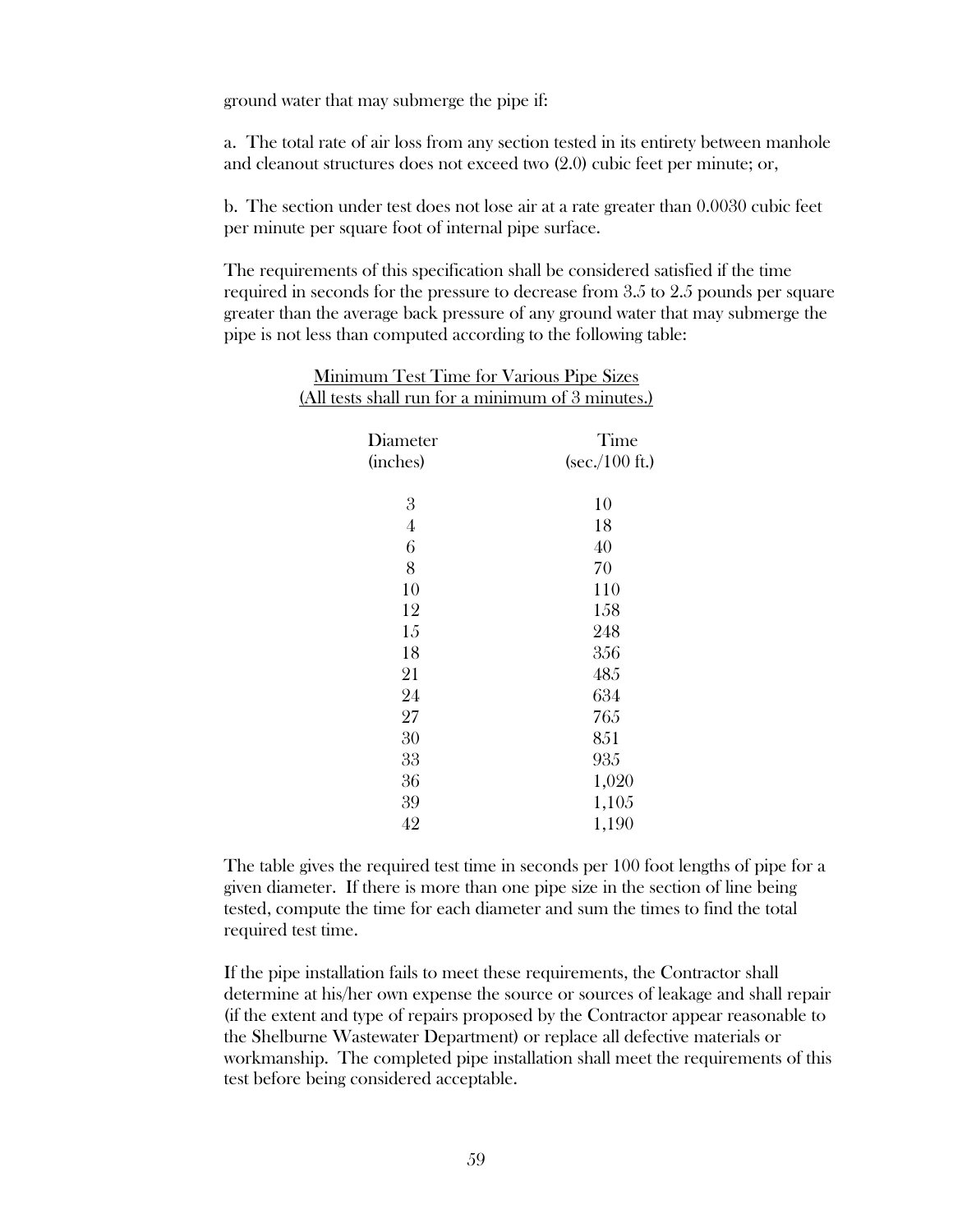### **B.** Manholes

1. Hydraulic test

The exfiltration leakage allowance out of manholes shall be no greater than one (1) gallon per day per vertical foot of depth. The manhole shall be filled with water to a point one foot (1') above the highest point between manhole sections. In areas of high ground water, there shall be no visible leakage due to infiltration.

2. Vacuum Test

This alternative method of testing manholes for leakage involves the use of a device for sealing the top of the manhole cone section and pumping air out of the manhole, creating a vacuum, and holding this vacuum for a prescribed period of time. The procedure for this test is as follows:

- a. All lifting holes and exterior joints shall be filled and pointed with an approved non-shrinking mortar. The completed manhole shall not be backfilled prior to testing. Manholes that have been backfilled shall be excavated to expose the entire exterior prior to vacuum testing or the manhole shall be tested for leakage by means of hydrostatic test.
- b. All pipes and other openings into the manhole shall be suitably plugged in a manner to prevent displacement.
- c. A plate with an inflatable rubber ring the size of the top of the manhole shall be installed by inflating the ring with air to pressure adequate to prevent leakage of air between the rubber ring and manhole wall.
- d. Air shall then be pumped out of the manhole through an opening in the plate until a vacuum is created inside of the manhole equal to ten inches (10") of mercury on an approved vacuum gauge. The removal of air shall then be stopped and the test time begun.
- e. The vacuum must not drop below nine inches (9") of mercury with a two (2) minute test period. If more than one inch (1") drop in vacuum occurs within the two (2) minute test period, the manhole has failed the test and shall be repaired or reconstructed and retested. Any repairs or reconstruction must be approved by the Wastewater Department.
- f. Following satisfactory test results, the manhole may be backfilled.

It is noted that all existing sanitary sewers shall be kept operational until new work has been tested and approved by the Shelburne Wastewater Department. At such time, existing sewers and sewer services shall be connected to the new sewers.

#### C. Force Main

After force mains have been laid and the trench backfilled, the pipe shall be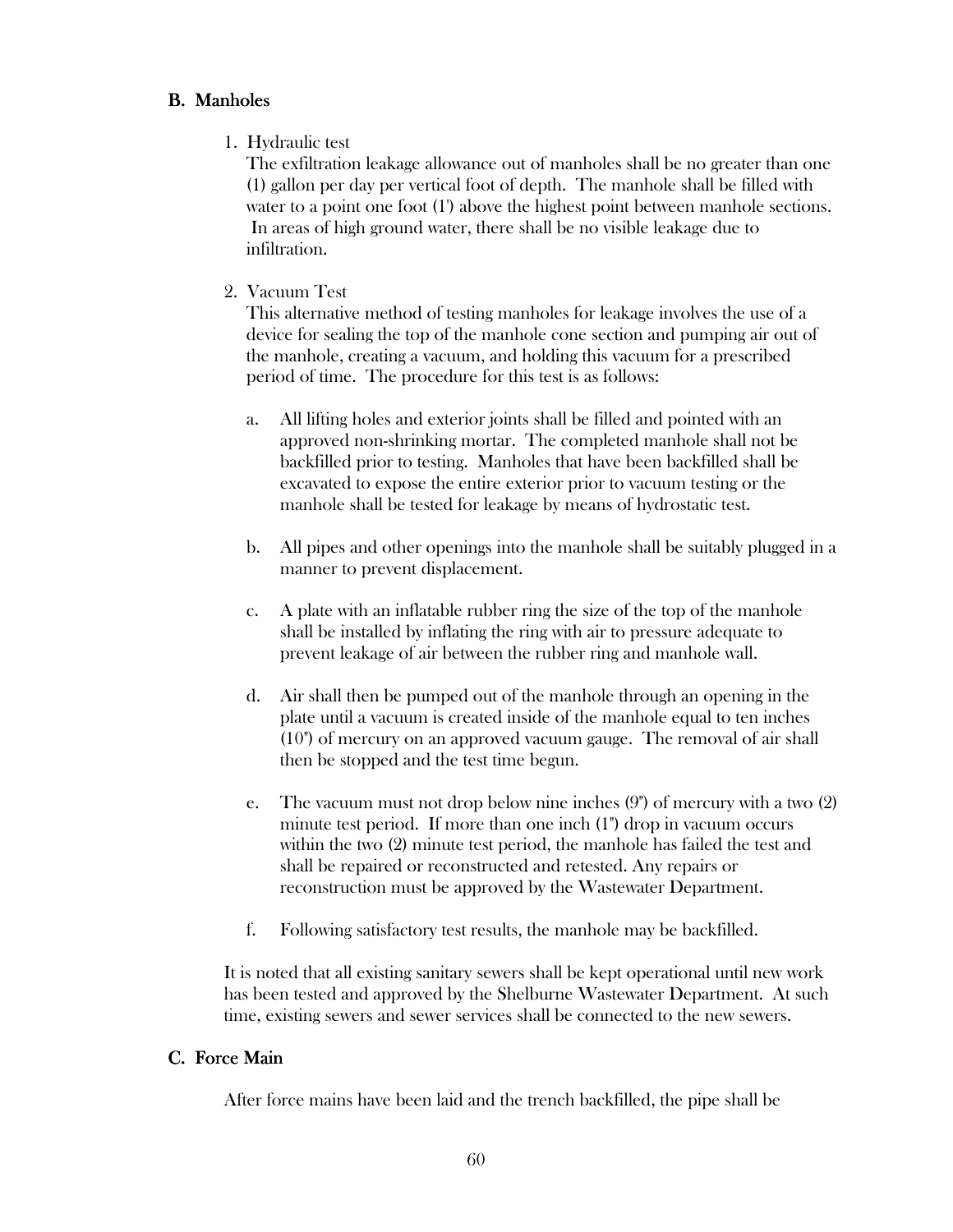subjected to a hydrostatic pressure test in accordance with AWWA Standard for Installation of Cast Iron Water Main, AWWA C600 (latest issue), Section 13. The hydrostatic pressure shall be 150 percent (150%) of normal operational pressure. After the pressure test has been satisfactorily completed, a leakage test shall be conducted in accordance with AWWA C600 (latest issue), Section 13. The minimum test pressure shall be 75 pounds per square inch at the high point in the system.

#### D. Wetwell

 The pre-cast concrete wetwell shall be externally coated with an asphaltic sealant and tested for water tightness using an approved vacuum or water testing procedure.

#### 6.5. SEWER SERVICE CONNECTIONS

#### A. Laterals

Where required on the plans, sewer service connections for one house shall be constructed of four inch (4") pipe, unless otherwise noted on the plans, of the type material specified under this section. The pipe shall be laid and its joints made as required for sewer construction in this specification.

Open ends of pipes shall be properly sealed to prevent damage and intrusion of foreign matter where hookup to the building sewer is not coincident with sewer main construction. Additionally, the Contractor will provide a stable, temporary marker approved by the Shelburne Wastewater Department from the sewer service invert up to six inches (6") above the finish grade and seated securely into the ground for ease in relocating the end of sewer service connection for hooking up the building sewer. Two (2) tie points to permanent objects shall be documented. The tie points shall be submitted to the homeowner and to the Wastewater Department.

In the case of reconnection of existing services, such reconnection will be made only after the new sewer main has been completed, tested, and accepted. The excavation, bedding material, installation, and backfill for service connections shall be the same as for sewer mains.

#### **B.** Cleanouts for Sewers

Cleanouts for gravity sewers and force mains shall be provided at locations indicated on the plans or as directed by the Shelburne Wastewater Department. Cleanout frames and covers against each other shall be machined to give continuous contact throughout their circumference. All iron castings shall be thoroughly cleaned and then coated with hot coal tar before being delivered. Individual laterals shall have cleanouts every one hundred feet (100'). Cleanouts shall also be installed in laterals with changes of alignment of 45 degrees or greater.

#### C. Chimneys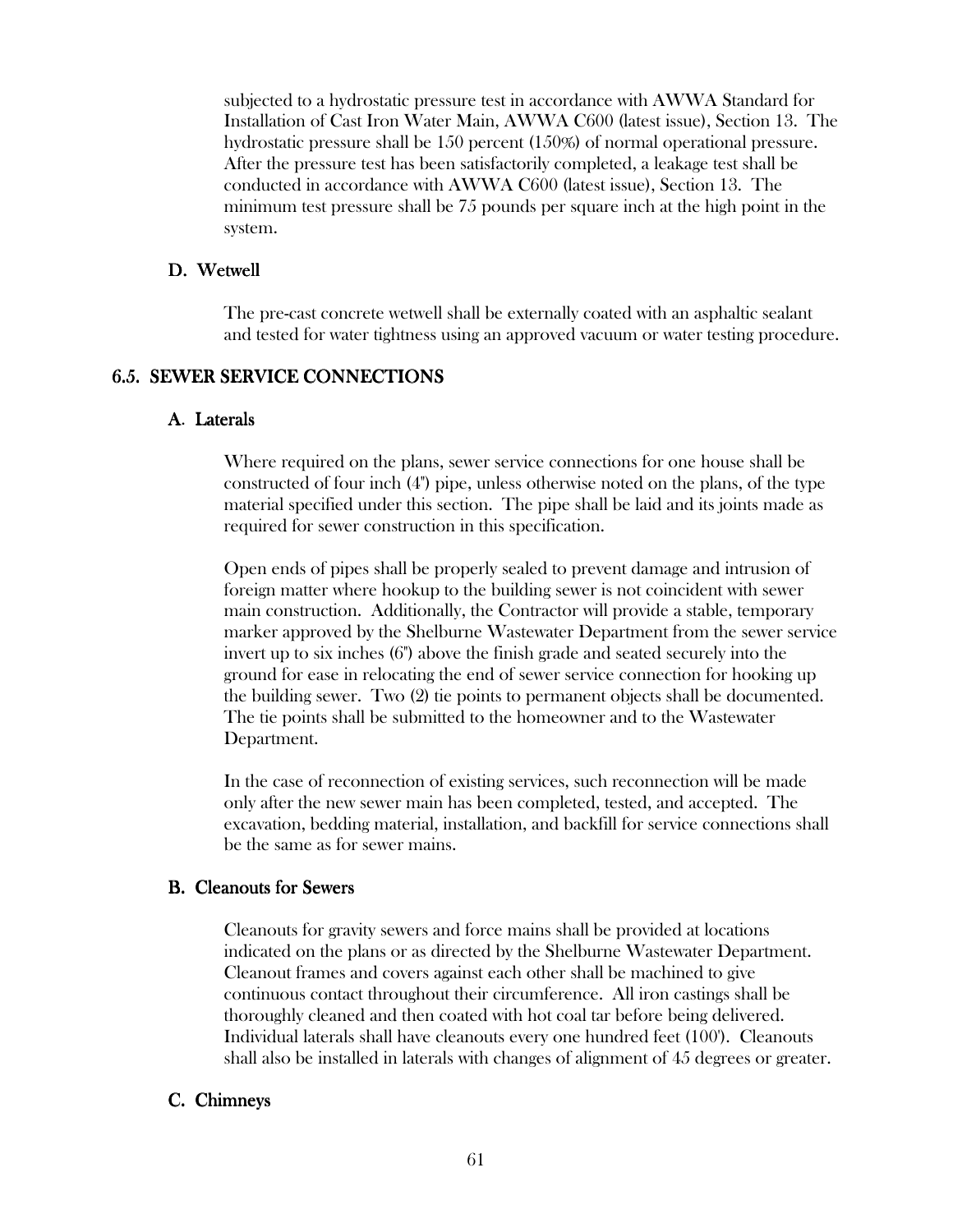Chimneys shall be built of four inch (4") pipe and/or as indicated on the contract drawings. Each chimney shall be plugged or capped at end until ready to connect to existing services. Chimneys are required where the vertical drop between the finished grade surface and the main sewer line exceeds fifteen feet (15') at the wye for a service connection.

#### 6.6. INDIVIDUAL RESIDENTIAL PUMP STATIONS

All plans for residential sewer pump stations shall be reviewed and approved by the Shelburne Wastewater Department.

Up to 10 individual residential pump stations are allowed in a development. The design and installation of individual residential pump stations shall meet all applicable local and state standards. The Town of Shelburne shall not own or maintain individual residential pump stations.

Pump stations serving 5 or more residential units shall be designed and constructed to Shelburne Wastewater Department standards.

The applicant's engineer shall submit calculations that show the basis of force main and pump station design, plans, materials, and construction specifications sufficient for construction of the pump station and force main. The submission shall also include all invert elevations, final grades, details of the pump station, buildings, pipelines, sewer lines, pumps, the make, size and model numbers of all equipment to be used and any other information necessary for adequate construction and operation of the system. The design shall also address the following criteria:

a. There shall be an audio and visual high level alarm in the Residential pump stations. All pump stations shall be installed with the rim elevation above the 100 year flood level.

b. The pump station shall be precast concrete with a minimum volume of 1,000 gallons.

c. If the pump station is pumping effluent, a single effluent pump will be sufficient. The minimum diameter of force main shall be two inch (2") PVC SDR 26. The pump shall be sized for a minimum force main velocity of two feet (2') per second.

d. If the pump station is pumping sewage, a single sewage pump will be sufficient. The minimum diameter force main shall be three inch (3") Ductile Iron. The use of sewage grinder pumps and smaller force mains will be considered on a case-bycase basis.

e. The pump shall be installed in such a way that it can be removed when the station is full.

Prior to issuance of a Certificate of Occupancy, the Project Engineer shall submit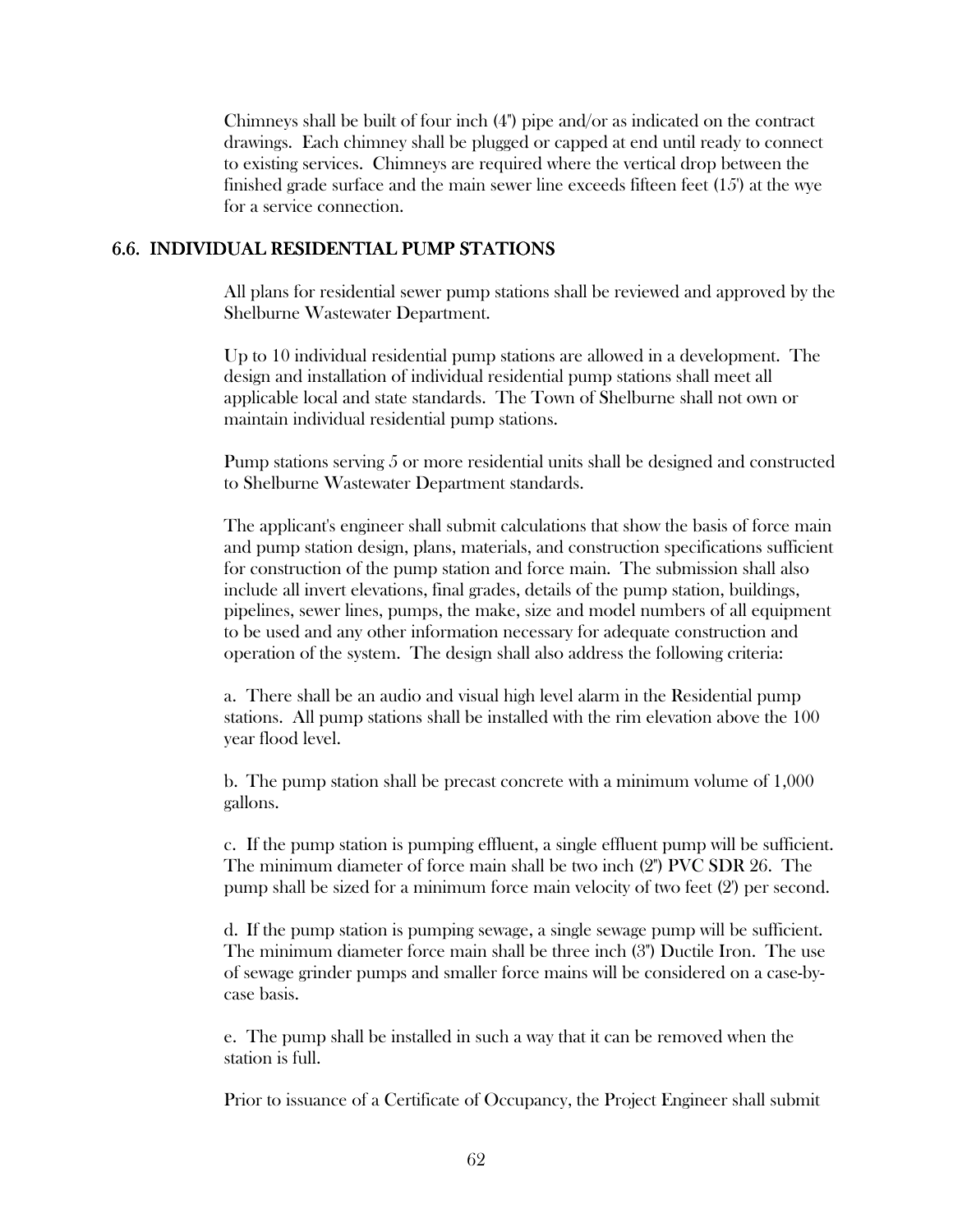certification that the pump station has been constructed in accordance with the approved plans and is functioning properly.

### 6.7 MAIN WASTEWATER PUMPING STATIONS

### A. General

Whenever possible, sewer transmission lines shall be gravity. Before proposing a development or site plan with a sewer pump station, the Developer shall contact the Chief Operator of the Shelburne Wastewater Department to determine that a pump station is appropriate at the proposed location.

The Town may require the Developer to pay for studies of downstream facilities to determine existing and projected flows and the potential impact of the new development. If the proposed pump station adversely affects the existing sewer collection system, the Developer will be expected to upgrade the existing sewer collection system as part of the development.

All pump stations shall be designed and constructed under the supervision of an Engineer registered in the State of Vermont. The pump station design shall conform to applicable standards of the Vermont Environmental Protection Rules and the Ten States Recommended Standards for Sewage Works.

The Town's pressure sewer system has been standardized on the basis of factorybuilt pumping stations of similar quality to those manufactured by Smith & Loveless Inc. of Lenexa, Kansas or Pumping Systems Inc. of East Weymouth, Massachusetts. Wetwell/drywell designs are required for wastewater pumping stations which are projected to serve the equivalent of one hundred (100) or more dwelling units (greater than 45,000 gpd). Wetwell/drywell or recessed wetwellmounted designs will be considered for installations which will serve between fifty (50) and one hundred (100) dwelling units (between 22,500 gpd and 45,000 gpd at full build-out) and surface-mounted wetwell systems will be considered for installations which will serve less than fifty (50) dwelling units (less than 22,500 gpd at full build-out). Wetwell designs (with submersible pumps on slide rails) are unacceptable and will only be approved for situations where ownership and maintenance responsibilities remain with the Applicant and the use is commercial.

The design of all pumping stations must be reviewed and approved by the Shelburne Wastewater Department prior to construction.

3-phase power shall be used for all pump stations, wherever feasible.

Prior to completion of a preliminary design for any new pumping station, the designer shall submit a basis of design report for approval by the Shelburne Wastewater Department. The report shall include as a minimum:

a. Service area map.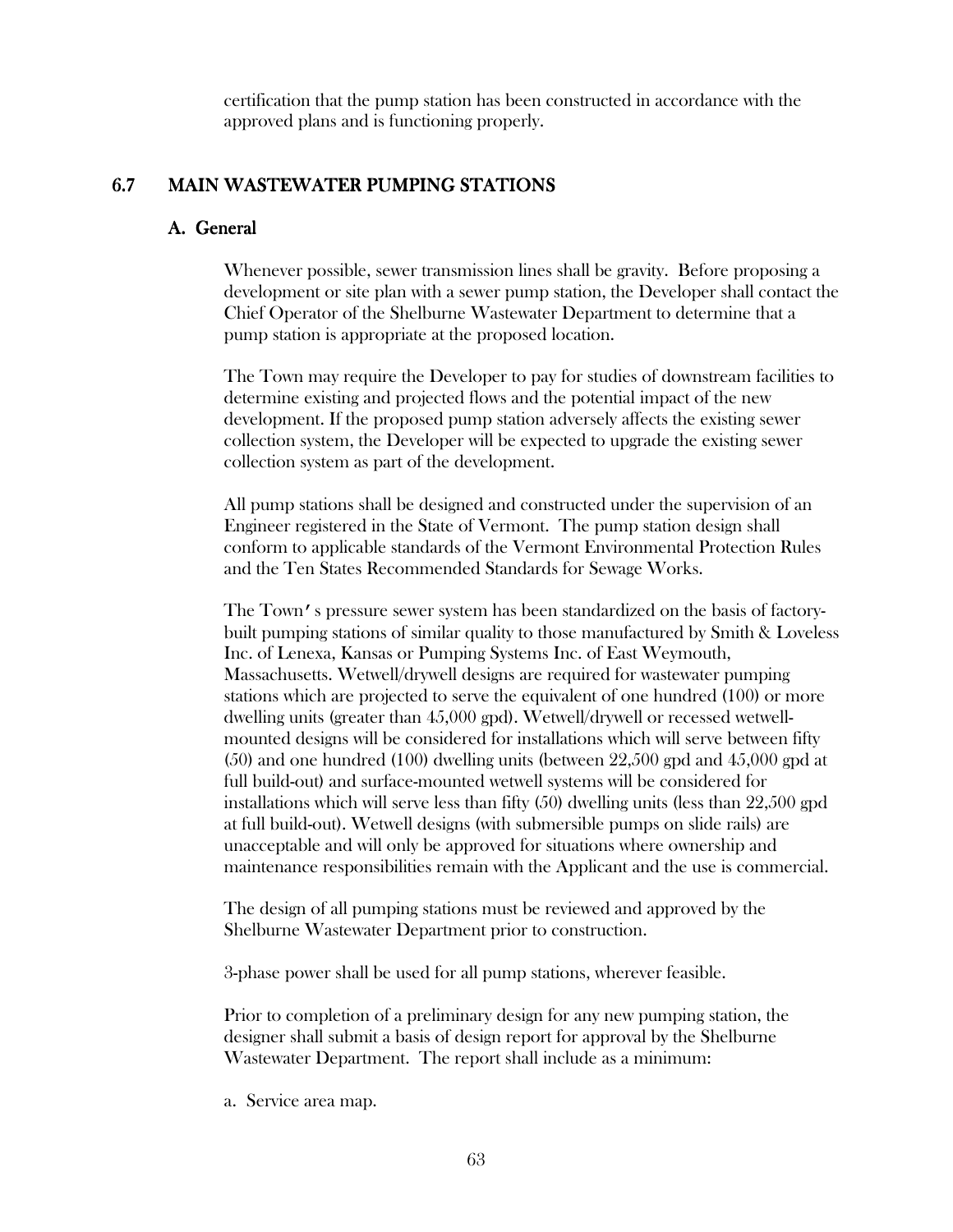- b. Design flow including average daily flow, maximum daily flow, and peak hourly flow for the initial year, 10 year and 20 year design conditions. The basis for the projected flows must be clearly defined along with associated peaking factors.
- c. A description of the proposed wet well including minimum volume requirements, configuration and depth.
- d. Force main design parameters including pipe material, diameter, estimated length, and minimum flow velocity to achieve solids scouring.
- e. Computations to establish the emergency storage volume requirements.
- f. Results of preliminary soils investigations including test pit logs, soil borings, or ledge soundings.

 Multiple pumps or ejector units shall be provided with each raw wastewater pumping station. For duplex stations, each pumping unit shall be identical, and with sufficient capacity to handle the design peak hour effluent flow with one pump off-line. For triplex or quadraplex stations, pumping units shall have capacity such that, with any one unit out of service, the remaining units will have capacity to handle the design peak hourly flow.

 Wastewater pumping station structures and electrical and mechanical equipment shall be protected from physical damage as the result of a flood of 100 year recurrence interval. All pumping stations shall be designed to be fully operational and accessible during a flood of 25 year recurrence.

 All pumping station sites shall be fully accessible by maintenance vehicles during all weather conditions. Gravel access roads and associated easements must be conveyed with the pumping station.

 Water supply for wash down and maintenance shall be provided at a yard hydrant to be located within 10 feet of the wetwell access hatch.

 The Town is not obligated to take ownership of any pump station that serves developments. If ownership is transferred to the Town it must meet the requirements of these specifications in full.

### B. WetWells

- 1. A reinforced concrete foundation shall be provided for the wet well and pump chamber, designed by a structural engineer licensed in the State of Vermont.
- 2. The foundation and structure shall be designed to prevent flotation of the dry well and wetwell under worst case conditions. Flotation computations shall be submitted as part of the design for review by the Town.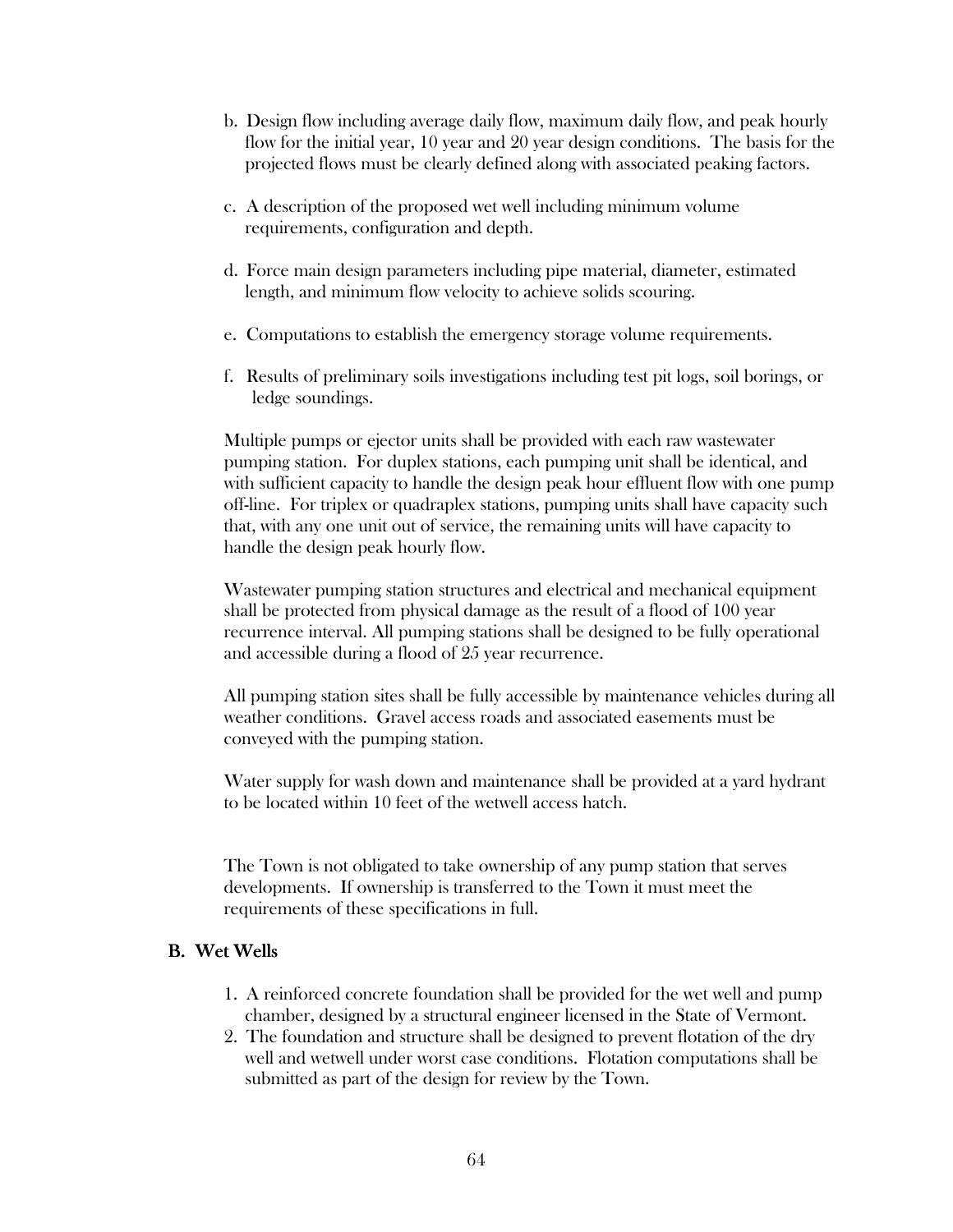- 3. The effective volume of the wetwell shall be established such that the filling time shall not exceed 30 minutes under design average flow conditions (unless equalization is incorporated in the design). When the anticipated initial flow tributary to the pumping station is less than the design average flow, provisions shall be made such that a 30 minute fill time is not exceeded for initial flows.
- 4. Suitable and safe means of access for persons wearing self-contained breathing apparatus shall be provided to both the dry well and to the wet well.
- 5. Pre-cast concrete wetwells shall be of steel reinforced design with a documented compressive strength of 4000 psi at 28 days. Butyl rubber gaskets shall be specified at all joints.
- 6. All pipe penetrations shall be pre-cast openings with flexible rubber boots or compression fittings to create watertight connections.
- 7. The top of the wetwell shall be designed with a 30" x 30" wetwell access hatch of 1/4" diamond plate aluminum suitable for concrete embedment. The hatch shall include a lockable latching device.
- 8. The pre-cast concrete wetwell shall be externally coated with an asphaltic sealant and tested for water tightness using an approved vacuum or water testing procedure.
- 9. The wet well suction inlets shall be designed in accord with the standards set in ASCE Manual #37, Design and Construction of Sanitary and Storm Sewers, to minimize the deposition of solids.

#### C. Dry Pit/Recessed Pumping Station

The station may be prefabricated and factory-built or built on the site.

The foundation and structure shall be designed to prevent flotation of the dry well and wetwell under worst case conditions. Flotation computations shall be submitted as part of the design for review by the Town. As a minimum, the station shall include two vertical dry-pit submersible, non-clog sewage pumps, 3 phase motors (for pump motors over 5 HP in size), valves, internal piping, control panel with circuit breakers, variable frequency drives and automatic level controls, lighting, sump pump, ventilator, dehumidifier, heater with adjustable thermostat, wiring, elapsed time meters for each pump and a remote alarm system tied into the Town's radio telemetry system. The pumping system shall be designed to pass 3" solids without clogging. Lifting equipment shall be provided capable of lifting pumps and motors in and out of the dry well for maintenance.

A dehumidifier assembly with a hermetically sealed Freon compressor, expansion coil, fan, and condenser coil shall be furnished which shall maintain the relative humidity of the air in the pump chamber low enough to prevent condensation on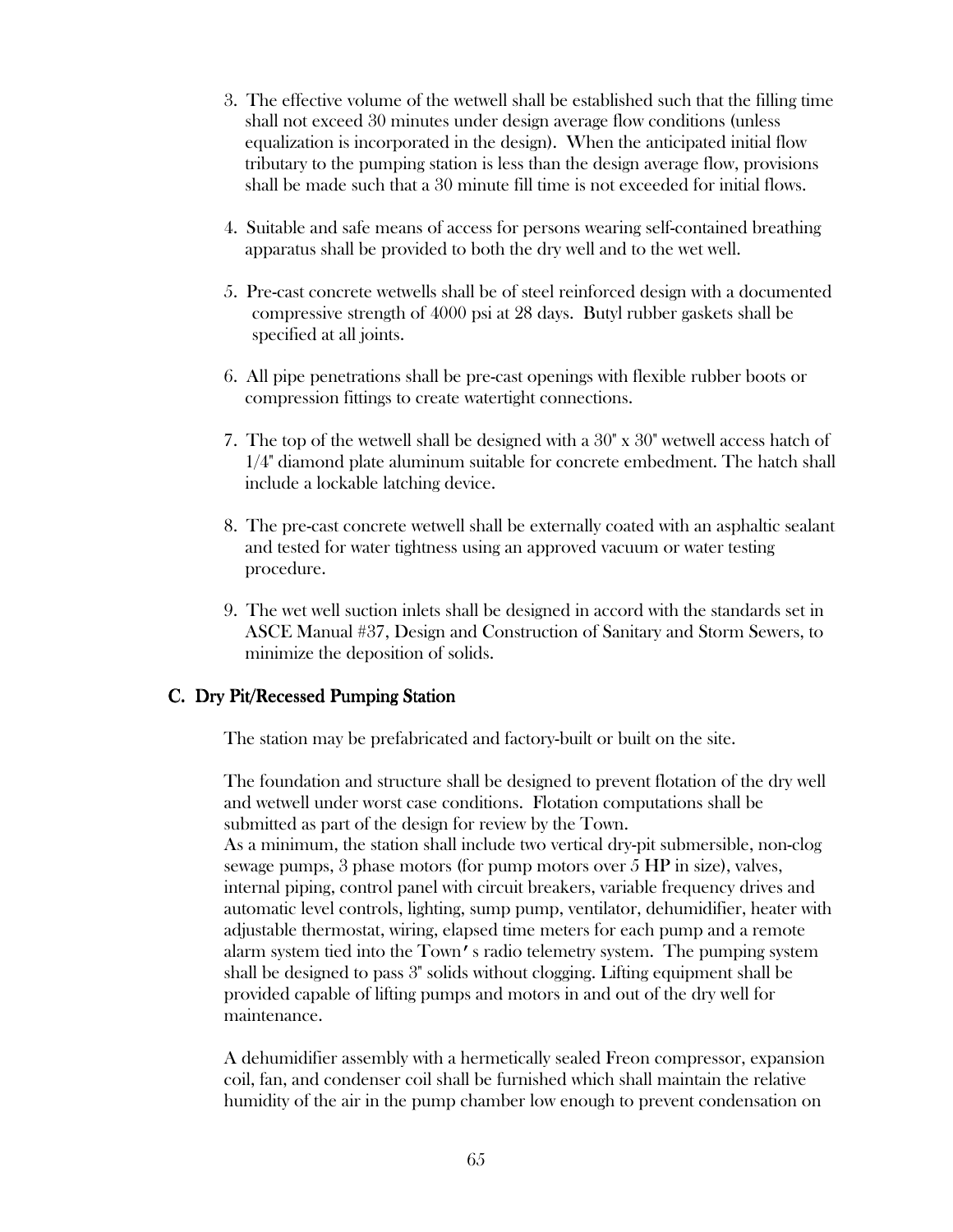the walls. The dehumidifier shall be controlled automatically by an adjustable humidistat and low air temperature cutout. The condensate shall be drained to the sump.

The station shall be provided with a 36" wide x 6'-10" insulated metal door hinged at one side to provide access to the equipment chamber. The equipment chamber access cover shall be designed with a lockable latching device. The fiberglass cover shall be formed with a drip-lip around the edge to prevent rainwater from entering the equipment chamber or wetwell. Aluminum stairs shall be located in the equipment chamber to provide ready access from the surface.

A heavy synthetic rubber mat shall be cemented to the station floor in the walkway area after the final coat of paint has been applied.

Light fixture(s) shall be installed in the pump chamber to provide adequate illumination for the control panel and other areas. Lights shall be turned on automatically when the entrance lid is raised, and a manual switch shall be provided to maintain the lighting when the lid is closed. Lifting points shall be installed for lifting pumps directly above each pump.

The design shall have provision for a sump pump with minimum 100 gph capacity operating off a float switch in the dry pit sump. Two check valves and a gate valve shall be installed on the discharge line. The pipe shall enter the wet well at an elevation of 6 feet or more below final grade and above alarm level.

A ventilating blower shall provide air circulation to the floor of the pump chamber. The exhaust outlet shall be screened to prevent the entrance of foreign matter and insects and shall have a suitable cover to prevent the entrance of rain and snow. Fresh air to the pump chamber shall be drawn from the surface. The air inlet shall be screened to prevent the entrance of foreign matter and insects and shall have a suitable cover to prevent the entrance of rain and snow. The blower shall be sized to exchange the air in the station once every two minutes. The ventilating blower and station lights shall be turned on automatically when the entrance tube cover is raised and shall have a manual switch located on the inside of the entrance cover.

A dual range thermostatically controlled electric heater shall be provided within the pump station to keep the temperature within the pump chamber above freezing. The heater will be provided with an automatic circulating fan, thermostatic control and an ON-OFF switch. The heater will be operated by connection to the convenience receptacle located on the control panel.

A mercury float switch shall be provided in the dry well that will create an alarm condition if infiltration, leakage or condensation were to reach a predetermined Ahigh liquid level@. Float switches shall each have two normally open and two normally closed contacts. Float switches will be wired to the local alarm system that will automatically activate the alarm at the main pumping station via a radio

1. Dry Pit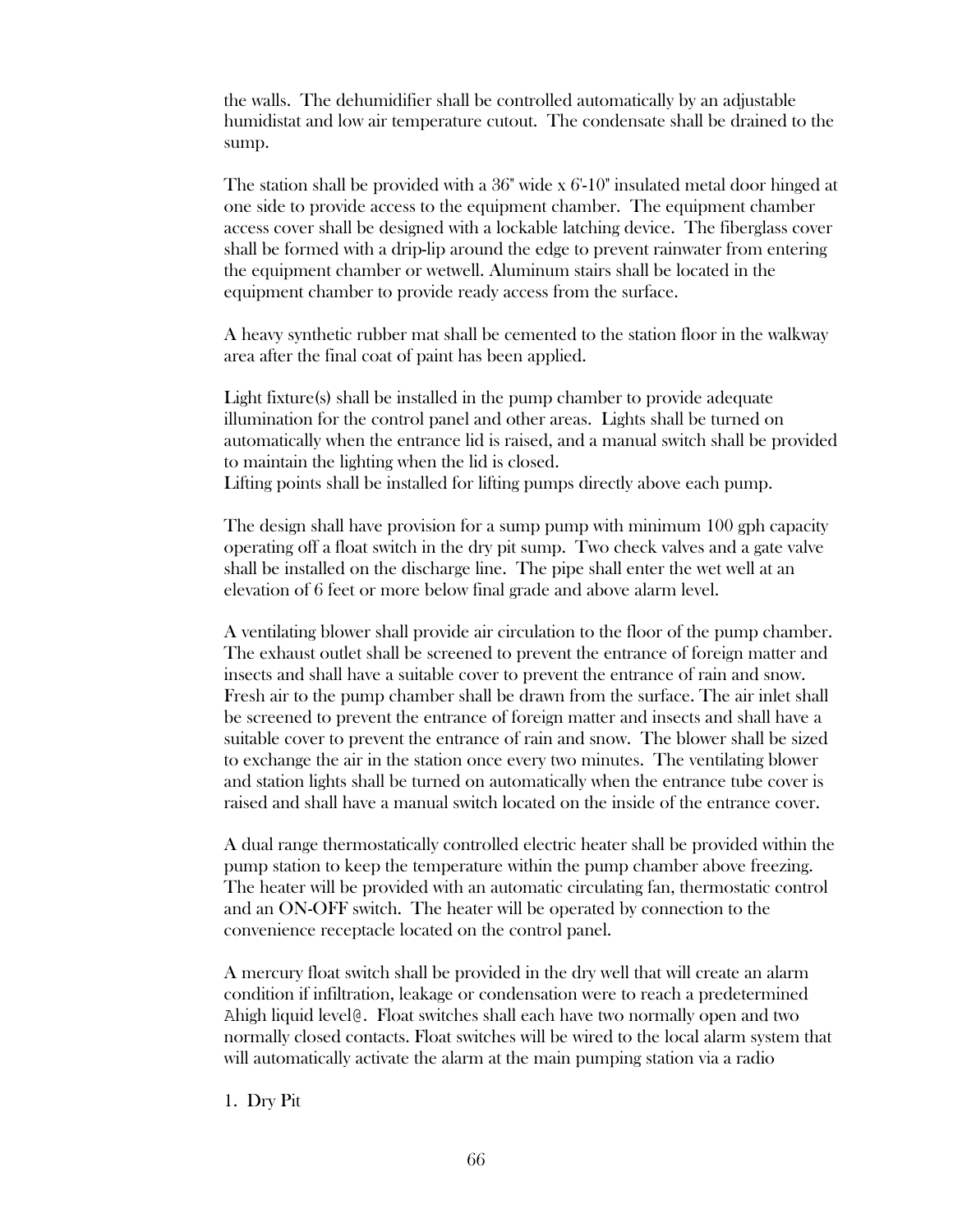Dry wells, including the associated superstructure, shall be completely separated from the wet well. Common walls and pipe penetrations shall be gas tight.

Secondary pump H-O-A- switches, run lights and alarm silencer shall be located in an auxiliary panel located near the top of the dry well. The panel shall be located to allow access by maintenance personnel without entering the dry well.

The dry well shall be constructed with entry stairs, automated ventilation and shall not be constructed in a way to be considered a confined space under OSHA regulations.

1. Recessed Unit

 The equipment chamber shall be provided with a split fiberglass cover hinged at the partition wall separating the equipment chamber from the access manway to the wetwell. Both the equipment chamber and wetwell access covers shall be designed with lockable latching devices. The fiberglass cover shall be formed with a drip-lip around the edge to prevent rainwater from entering the equipment chamber or wetwell. Brackets shall be provided to support the cover in the open position and to restrain it under load. An aluminum ladder shall be located in the equipment chamber to provide ready access from the surface.

 The station shall be prefabricated and factory-built in one complete assembly. The pumping chamber shall be designed to mount directly on top of the pre-cast concrete wetwell with a watertight seal. The supporting floor plate shall be minimum 3/8" thick steel plate with reinforcing as required to prevent deflection and to ensure rigidity. The station shell shall be a minimum of  $1/4$ " inch or heavier, ASTMA-36 steel plate. All outside surfaces shall be ground smooth, blasted with steel grit, and coated with two coats of coal tar epoxy polyomide coating.

 Factory-built, recessed-mounted and surface mounted stations, including the associated superstructure, shall be completely separated from the wet well. Common walls and pipe penetrations shall be gas tight.

 Two 17-pound magnesium anodes shall be provided as cathodic protection and shall include 30" long insulated copper leads. Copper lugs shall be provided by the Manufacturer on opposite sides of the station for anode connections.

A heavy synthetic rubber mat shall be cemented to the station floor in the walkway area after the final coat of paint has been applied.

#### D. Sewage Pumps

The sewage pumps shall be designed such that, with any one pump out of service, the remaining unit(s) will have capacity to handle the design peak hourly flow.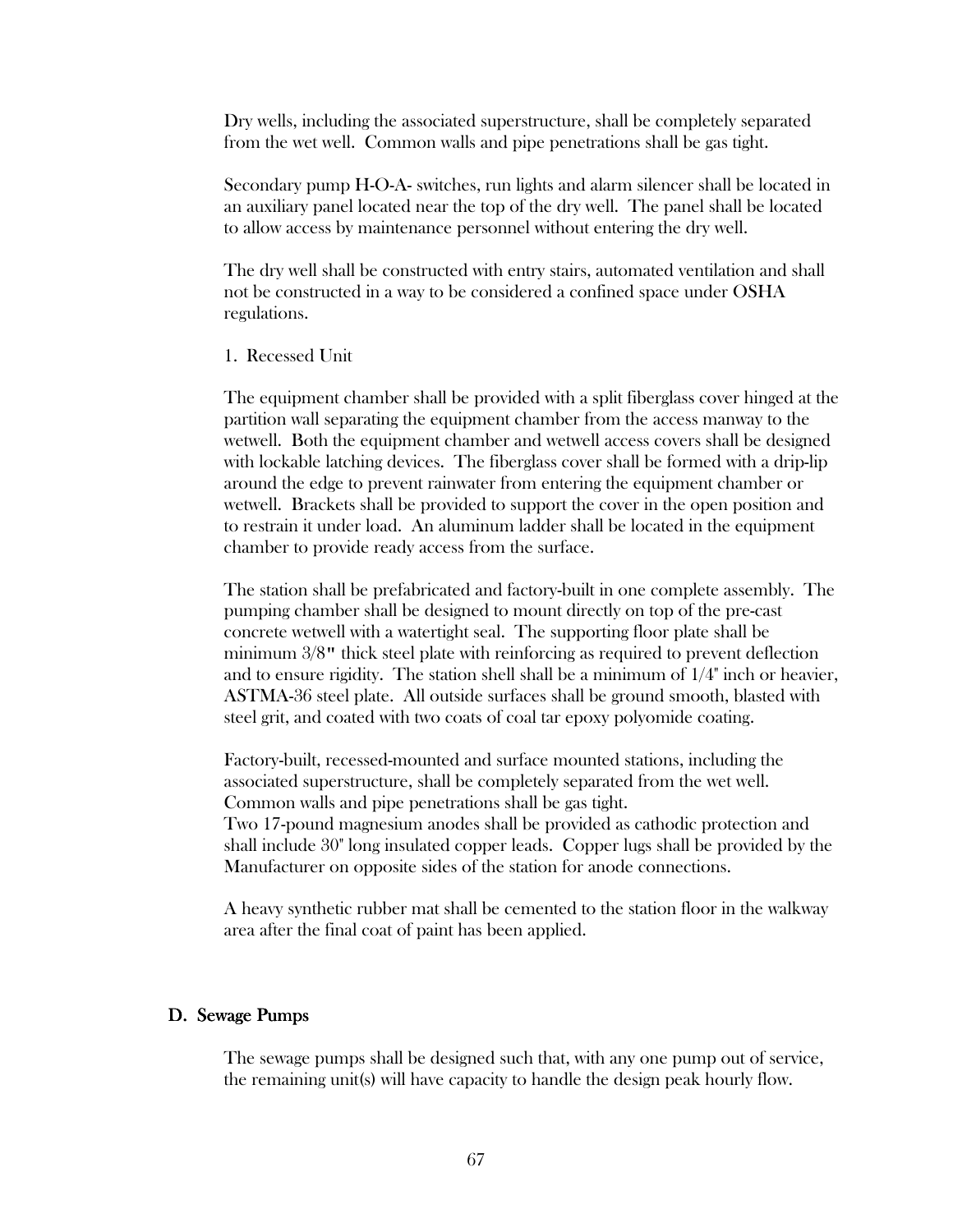The pumps shall be **new** vertical submersible dry-pit, non-clog type specifically designed for raw sewage applications.

The pumps shall be 4", 6" or 8" non-clog solids handling pumps designed specifically for handling sanitary sewage

Each pump shall be of heavy cast iron construction. The shaft shall be of solid stainless steel construction sealed against leakage by a double mechanical seal.

Impellers shall be of the enclosed type made of close-grained cast iron. All impellers less than full diameter shall be trimmed, to prevent the buildup of foreign particles.

The pump shall be designed such that the rotating element can be easily removed from the volute, without disconnecting the seal system, electrical wiring or removal of the motor from the backhead and seal.

The pump shall be supported via a floor-mounted cast iron base with four legs to provide rigidity and balance.

The motor shall be fitted with heavy lifting eyes or lugs, each capable of supporting the entire weight of the pump and motor.

1. Submersible

The Town will not accept submersible pump stations.

- 2. Dry Pit
- 3. Vacuum primed/self primed

 A separate and independent priming system shall be furnished for each main pump, providing complete standby operation.

 Each priming system shall be complete with vacuum pump, vacuum control solenoid valve, prime level sensing probe, and a float operated check valve installed in the system to prevent liquid entry into the vacuum pump head.

Vacuum pumps shall be constructed of corrosion resistant components and shall be capable of priming the main pump and suction piping in not greater than 60 seconds under rated static lift conditions.

Unless self-priming sewage pumps are specified, multiple vacuum priming pumps shall be provided. For duplex stations, two priming pumps shall be specified with associated piping to allow use with either sewage pump.

Each pump shall be of heavy cast iron construction specifically designed for vacuum priming and use of mechanical seals. The shaft shall be of solid stainless steel construction through the mechanical seal for corrosion and abrasion resistance.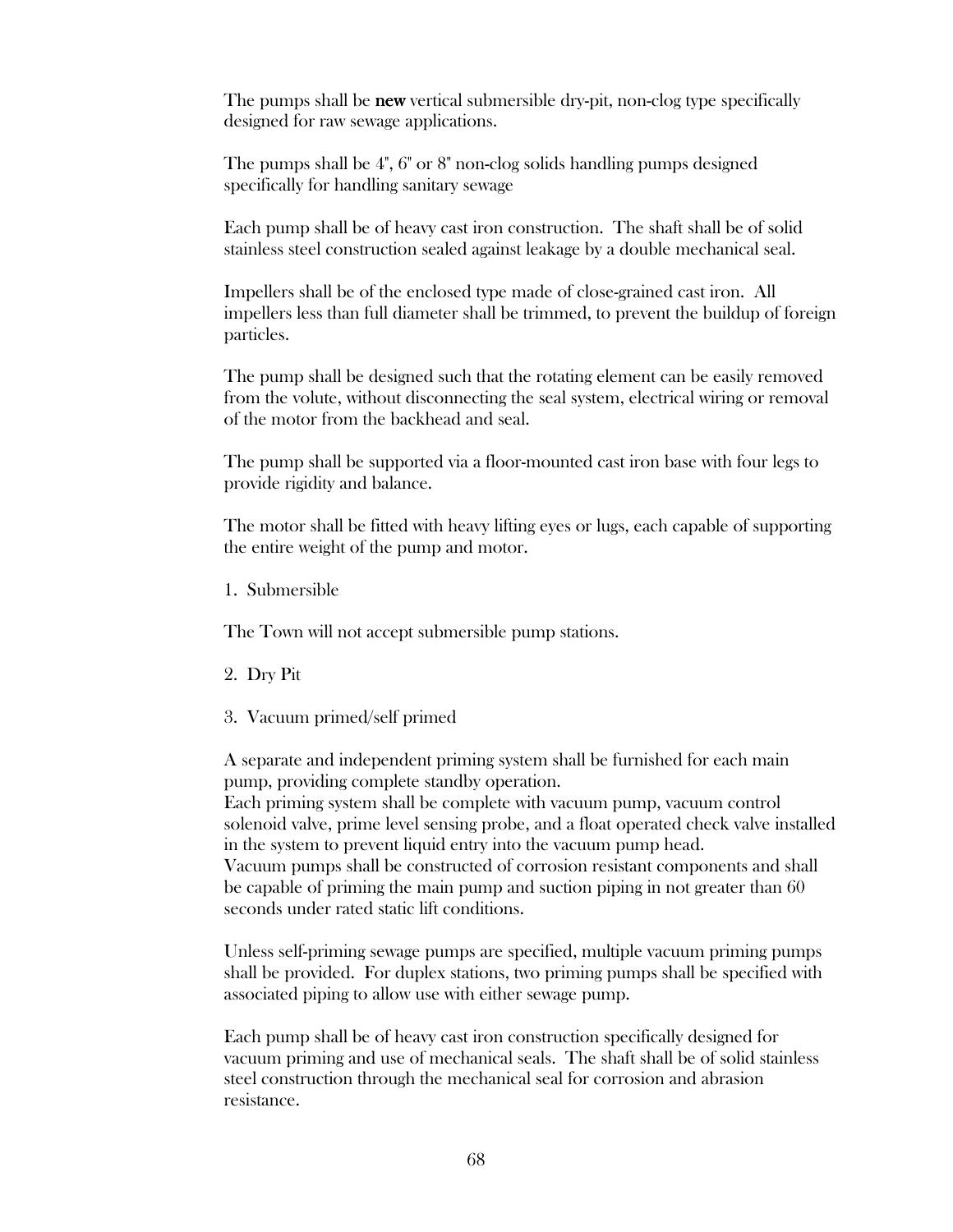### E. Interior Piping and Valves

Pump suction and discharge piping shall be drilled and tapped for 125 pound American Standard flanges. All flanged ductile iron pipe shall meet the requirements of ANSI A21.51 (AWWA C151) latest version.

All suction and discharge pipes shall be equipped with the appropriate gauges for reading mg/Hg and psi and shall be scaled to read within 1 unit or less.

Pump suction lines protruding through the equipment chamber wall shall be sealed with multiple link seals or welded to create a gas-tight seal.

 Suction and discharge valves shall be new non-lubricated eccentric type plug valves with resilient facings and hand-wheel operators. All valves shall be supplied with ANSI 125 pound flange end connections.

 New check valves shall be placed on the discharge lines between the pumps and the plug valves. Check valves shall be non-slamming, bronze mounted swing type valves with bolted covers and outside levers. Check valves shall have ANSI 125 pound flanged ends.

#### F. Emergency Storage and Pumping Requirements

All wastewater pumping stations shall include provision for emergency power to prevent flooding in the event of a power outage. Manual transfer switches shall be required for all stations. A cord and cap connection shall be installed to connect the generator to the transfer switch. The cord end shall be of the style and size required for connection to the Wastewater Department's portable generator.

On a case-by-case basis, emergency storage tanks may be considered by the Shelburne Wastewater Treatment Department. The designer should insure that a minimum emergency storage volume of 25% of the design average daily flow (or 4 hours storage based on a 16 hour operating day) is provided for each pumping station if requested by the Shelburne Wastewater Treatment Department.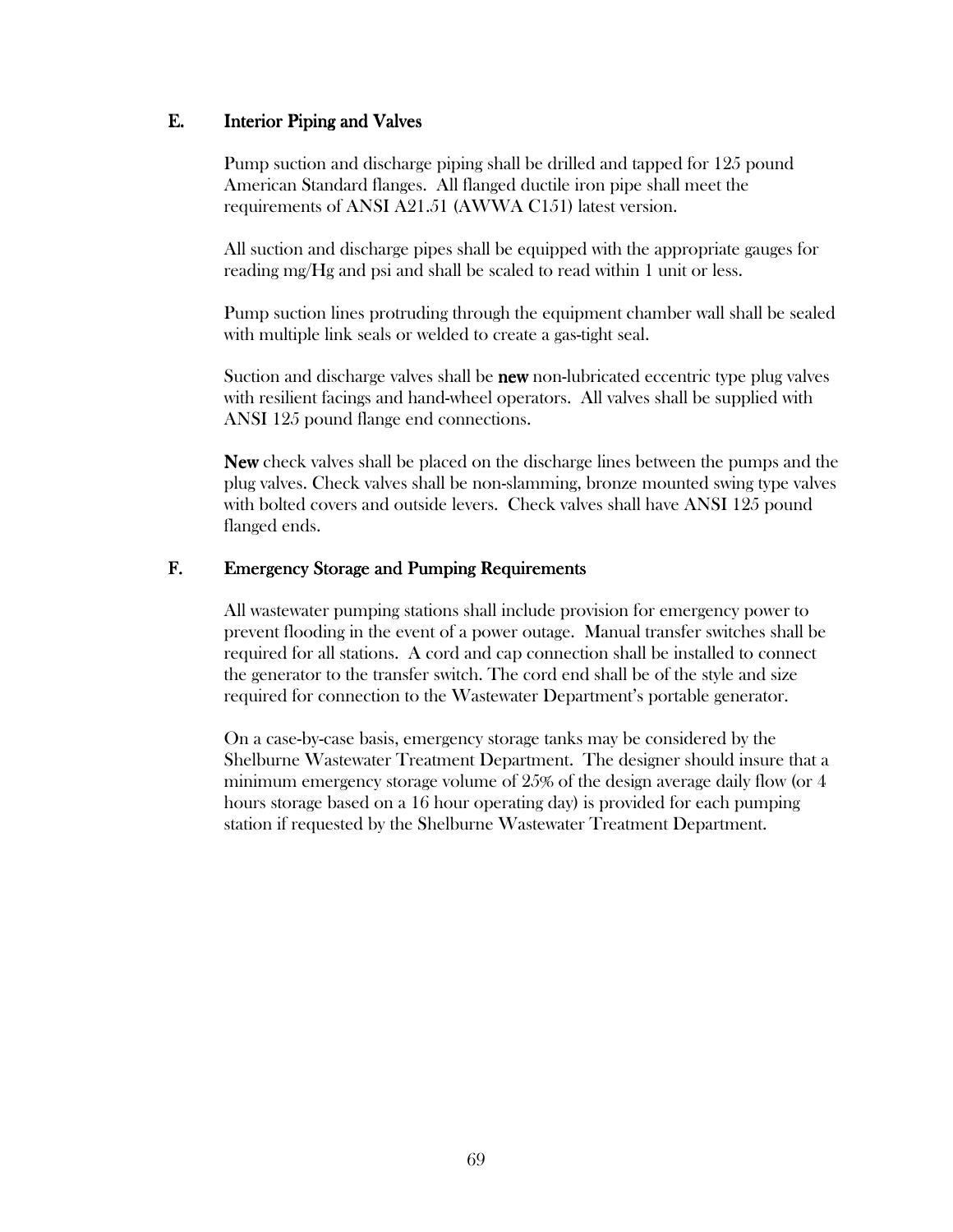Emergency storage tanks shall have at least one manhole access to grade with aluminum or copolymer plastic ladder rungs at 8" on center. The manhole access shall have a cast iron from and cover (LeBaron LC266 type C or equal) or a  $30"$  x 30" hinged, diamond plate hatch (Bilco or equal).

The emergency storage system shall be free-draining toward the wetwell with the fill/drain pipe invert elevation above the high water alarm level.

The emergency storage tanks shall not be used as part of the normal pump dose volume.

An emergency pumping connection shall be made to allow maintenance personnel to pump into the force main with a portable pump in the event of an emergency. The force main connection shall include a four (4), or six (6) inch quick connect hose fitting and associated valves.

On a case-by-case basis, the Shelburne Wastewater Treatment Department may require an emergency generator. (For example, environmentally sensitive locations)

#### G. Electrical

Variable Frequency Drives shall be used for all pumps. The Shelburne Wastewater Department may request a particular brand for maintenance and repair reasons.

 When permitted PVC piping shall be used in all areas that meet the requirements of the National Elecrtric Code.

 Electrical systems and components (i.e. motors, lights, conduits, switchboxes, control circuits, etc.) shall not be installed in raw sewage wetwells. Electrical systems and components in enclosed or partially enclosed spaces where hazardous concentrations of flammable gases or vapors may be present, shall comply with the National Electric Code requirements for Class I Group D, Division 1 locations and shall be corrosion resistant. Each flexible cable shall be provided with a watertight seal and separate strain relief. A fused disconnect switch located above ground shall be provided for the main power feed for all pumping stations. When such equipment is exposed to weather, it shall meet the requirements of weatherproof equipment NEMA 4. A 110 volt power receptacle to facilitate maintenance shall be provided inside the control panel for lift stations that have control panels outdoors. Ground fault interruption protection shall be provided for all outdoor outlets.

 All wiring shall meet the requirements of the National Electric Code and shall be color-coded as indicated on the wiring diagram. All wiring outside the panel shall be in conduit, except for the 115 volt accessory items that are provided with insulated service cord. Conduit shall be provided from the control panel across the ceiling, and up the entrance tube to receive the feeder lines, and shall terminate in a threaded conduit connection through the wall of the entrance tube. All receptacles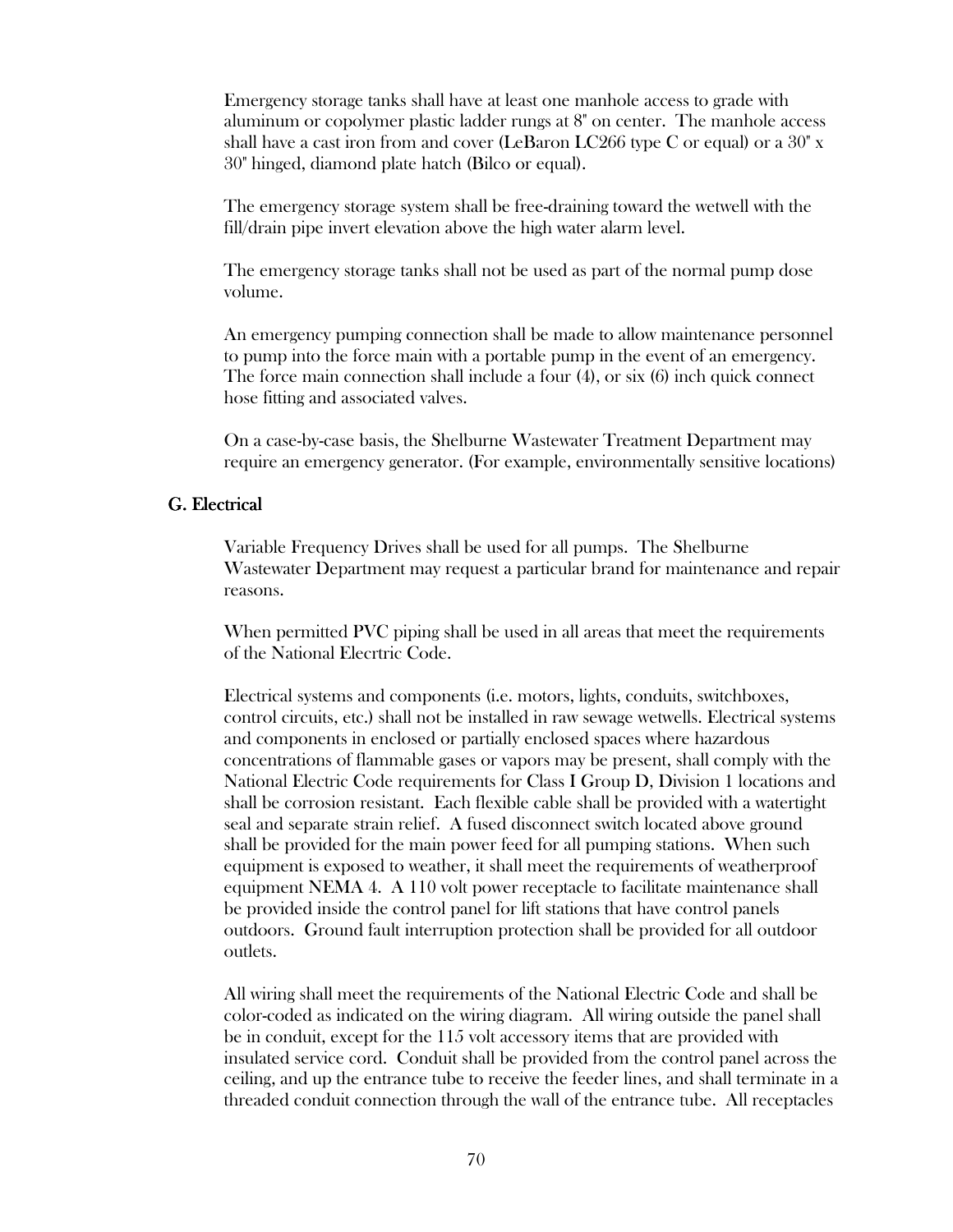shall be of the ground fault type.

Accessory items such as the sump pump, heater, dehumidifier and air compressors shall be plugged into polarized grounded convenience outlets located close to their installed position so that such items can be readily removed and serviced if necessary.

The **package** pump station shall be completely pre-wired at the factory, except for the power feeder lines. All wires shall meet the requirements of the National Electrical Code and shall be color-coded as indicated on the wiring diagram. All wiring outside the panel shall be in conduit, except for the 115 volt accessory items that are provided with insulated service cord. Conduit shall be provided from the control panel across the ceiling, and up the entrance tube to receive the feeder lines, and shall terminate in a threaded conduit connection through the wall of the entrance tube. All receptacles shall be of the ground fault type.

 All material and equipment necessary for a complete and workable electrical system shall be furnished and installed including: conduit and fittings, wire and cable, service panel, grounding, alarm system, connections to pump station, power company connection fees, telephone service fees.

 The above grade panel and signal communicator shall be provided by the pump station manufacturer and shall be PVC , fiberglass, aluminum, or stainless steel construction.

 All materials and equipment shall meet the standards of the National Electrical Manufacturers' Association and Underwriters Laboratories, Inc., and shall bear their label whenever standards have been established and label service is available.

 Installation of electric systems and controls shall be in conformance with the latest edition of the National Electric Code, local ordinances and regulations prescribed by the local Power Company.

 Completed electric work performed shall comply with the latest edition of the National Electric Code Underwriters Laboratories regulations and all Municipal, State and other public or private authorities having jurisdiction. The developer is responsible for acquiring all necessary permits.

 All equipment and workmanship shall be guaranteed to be free from mechanical and electrical defects for a period of one year from the day of final acceptance. Any replacement of parts or adjustments, including labor made necessary by such defects and adjustments, shall be rectified without cost to the Town.

#### Required Testing:

1. All mechanical, control and alarm functions shall be tested in the presence of the Town representative to demonstrate that all equipment is fully operational.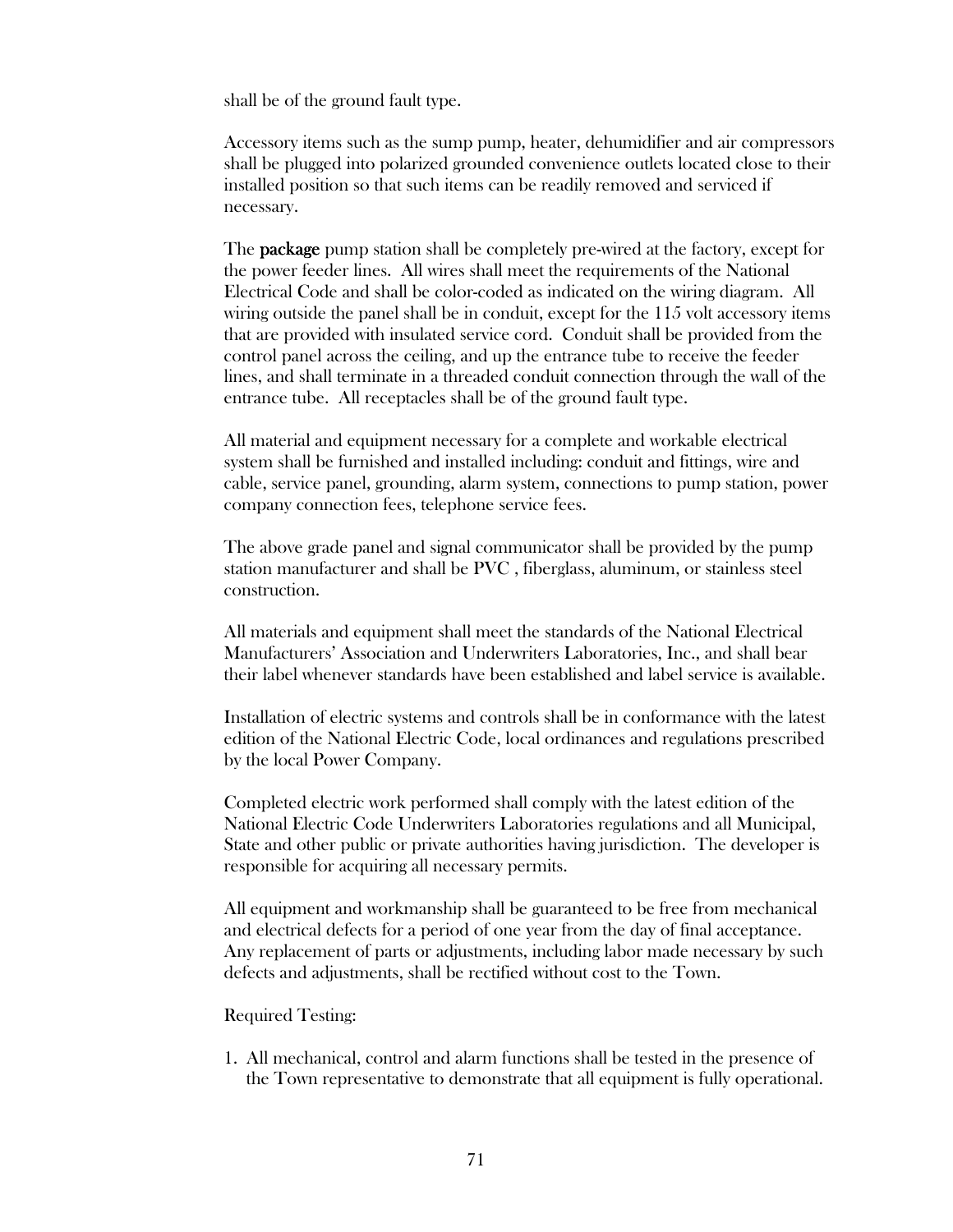2. Any grounds, opens, shorts or other defects shall be rectified at no cost to the Town before acceptance.

#### H. Controls

 Pumping sequence shall be arranged in an alternating lead/lag configuration. When liquid level reaches the predetermined lead pump on elevation, the designated lead pump shall start automatically. This pump shall continue to operate until such time as the liquid level falls below the designated pump off elevation. If flow into the wet well exceeds the capacity of the lead pump, and liquid level rises to the lag pump on elevation, then the designated lag pump shall be automatically activated. Both the lag pump and the lead pump shall continue to operate until liquid level falls to the pump off elevation. A high level alarm condition shall occur if liquid level rises above the predetermined alarm level (typically established at an elevation 6" above the lag pump on elevation). The alarm condition shall remain in affect until manually reset from the control panel.

 The main equipment control system shall be mounted internally within the pump station in a NEMA 4 panel, complete with suitable latching devices. All circuit breakers, pump control switches shall be mounted so that they are operable without opening the cabinet. The low voltage, automatic pump control section shall be separate from the high voltage circuit breaker motor section and shall be provided with a hinged access door and latch. The control switches shall be mounted on the face of the automatic pump control section door. A grounding-type convenience duplex outlet shall be provided for 115 volt AC operation.

 An auxiliary control panel shall be provided immediately adjacent to the access door in the drywell and shall contain: pump control switches for each pump, runtime meters, and pump run lights.

 Thermal magnetic circuit breakers shall be provided for branch-circuit and overcurrent protection of all motor, control and auxiliary circuits. All pump motors shall be provided with VFD control. Each VFD shall be capable of an alarm condition in the case of malfunction and the pump cannot run. All switches shall be labeled and a coded wiring diagram shall be provided.

 An automatic alternator with manual ON-OFF switch shall be provided to change the sequence of operation of the pumps on the completion of each pumping cycle. Provisions shall also be made for the pumps to operate in parallel, should the level in the wet well continue to rise above the starting level for a low-level pump. The panel shall include a time delay to prevent the simultaneous start-up of both pumps.

 A running time meter shall be supplied for each pump to record the hours of operation. The meter shall be enclosed in a dust and moisture proof molded plastic case. The flush mounted dial shall register in hours and tenths of hours up to 99999.9 hours before repeating. The meter shall be suitable for operation from a 115 volt, 60 cycle supply and be mounted on the surface of the control cabinet. An automated generator start, alarm and transfer switch adequate for normal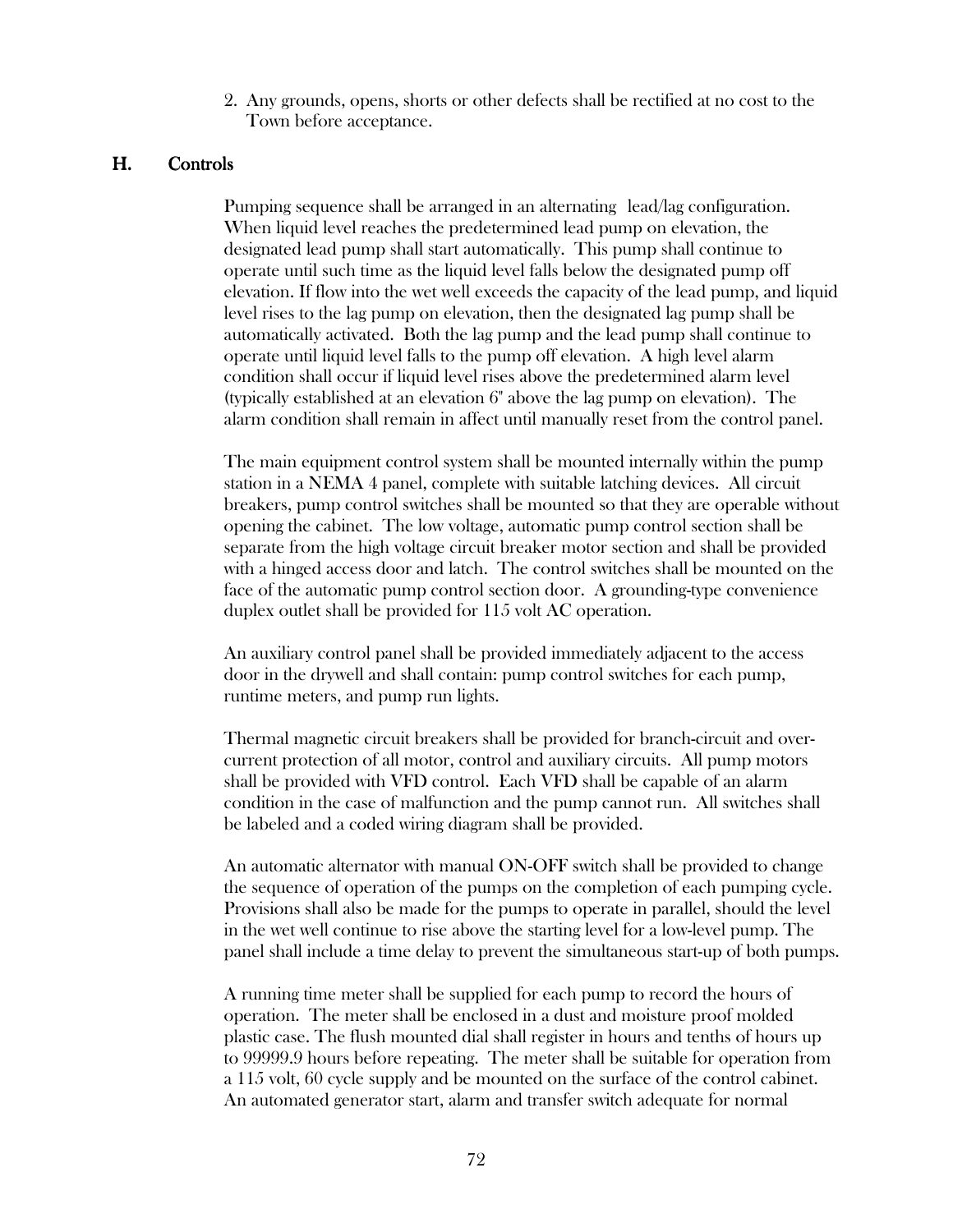operation of the pump station.

All pump stations shall include a level sensing unit capable of providing a 4-20mA signal.

All pump stations shall be equipped with a back-up control system in the event of a primary control failure .

 Any of the following primary devices shall be considered acceptable for control of the pumps and for activating alarms based on sewage level in the wet well:

- a. Ultrasonic level sensors (Badger Meter Model 2100 or equal).
- b. Submersible level transducers (Consolidated Electric Model 157GSC or equal).
- c. Direct acting non-mercury float switches (Consolidated Electric Model 9G or equal).

 The following secondary devices shall be considered acceptable for back-up control of the pumps and for activating alarms based on sewage level in the event of a level sensor failure:

 1. Direct acting non-mercury float switches (Consolidated Electric Model 9G or equal).

# I. Radio Telemetry system

 Each pump station shall be equipped with a radio telemetry unit (RTU) that is capable of being integrated with the Wastewater Department's current system.

Each RTU shall be wired to the pump station's control panel and shall input:

- Sewage pump status
- Sewage pump fail
- Power failure
- Wetwell level (continuous)
- Wetwell high level
- Wetwell low level
- Station flood alarm
- Pump 1 and 2 run times

## J. Supervisory Control and Data Acquisition (SCADA)

All Town owned pump stations shall be integrated into the Wastewater Department's SCADA system. All costs associated with the integration shall be at the expense of the developer or owner. The Town shall not be liable for any costs

# K. Spare Parts

1. A complete replacement pump shaft seal assembly shall be furnished with each lift station. The spare seal shall be securely fastened to the control panel and shall include complete installation instructions.